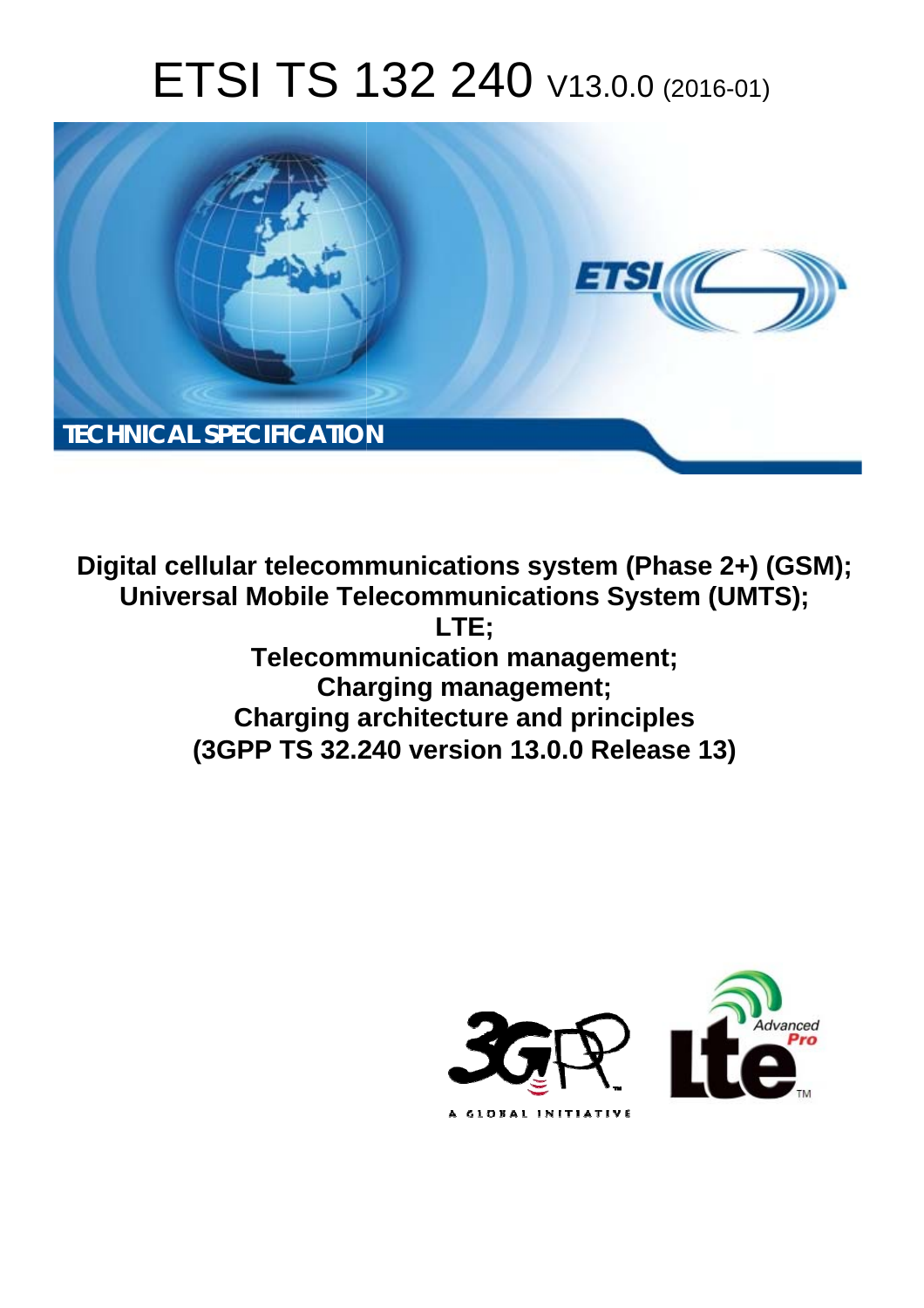Reference RTS/TSGS-0532240vd00

Keywords

**TTE** 

#### *ETSI*

#### 650 Route des Lucioles F-06921 Sophia Antipolis Cedex - FRANCE

Tel.: +33 4 92 94 42 00 Fax: +33 4 93 65 47 16

Siret N° 348 623 562 00017 - NAF 742 C Association à but non lucratif enregistrée à la Sous-Préfecture de Grasse (06) N° 7803/88

#### *Important notice*

The present document can be downloaded from: <http://www.etsi.org/standards-search>

The present document may be made available in electronic versions and/or in print. The content of any electronic and/or print versions of the present document shall not be modified without the prior written authorization of ETSI. In case of any existing or perceived difference in contents between such versions and/or in print, the only prevailing document is the print of the Portable Document Format (PDF) version kept on a specific network drive within ETSI Secretariat.

Users of the present document should be aware that the document may be subject to revision or change of status. Information on the current status of this and other ETSI documents is available at <http://portal.etsi.org/tb/status/status.asp>

If you find errors in the present document, please send your comment to one of the following services: <https://portal.etsi.org/People/CommiteeSupportStaff.aspx>

#### *Copyright Notification*

No part may be reproduced or utilized in any form or by any means, electronic or mechanical, including photocopying and microfilm except as authorized by written permission of ETSI.

The content of the PDF version shall not be modified without the written authorization of ETSI. The copyright and the foregoing restriction extend to reproduction in all media.

> © European Telecommunications Standards Institute 2016. All rights reserved.

**DECT**TM, **PLUGTESTS**TM, **UMTS**TM and the ETSI logo are Trade Marks of ETSI registered for the benefit of its Members. **3GPP**TM and **LTE**™ are Trade Marks of ETSI registered for the benefit of its Members and of the 3GPP Organizational Partners.

**GSM**® and the GSM logo are Trade Marks registered and owned by the GSM Association.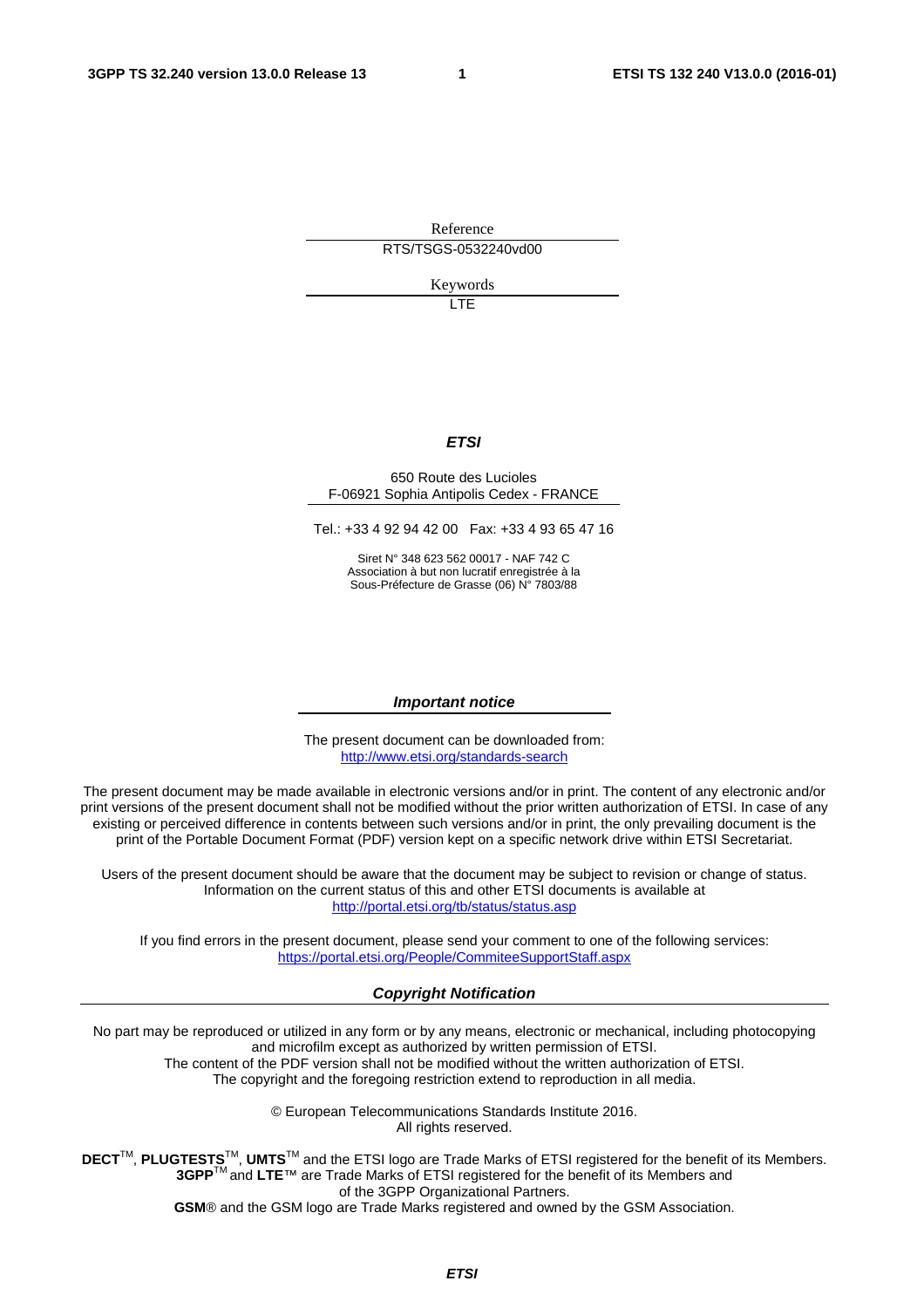## Intellectual Property Rights

IPRs essential or potentially essential to the present document may have been declared to ETSI. The information pertaining to these essential IPRs, if any, is publicly available for **ETSI members and non-members**, and can be found in ETSI SR 000 314: *"Intellectual Property Rights (IPRs); Essential, or potentially Essential, IPRs notified to ETSI in respect of ETSI standards"*, which is available from the ETSI Secretariat. Latest updates are available on the ETSI Web server [\(https://ipr.etsi.org/](https://ipr.etsi.org/)).

Pursuant to the ETSI IPR Policy, no investigation, including IPR searches, has been carried out by ETSI. No guarantee can be given as to the existence of other IPRs not referenced in ETSI SR 000 314 (or the updates on the ETSI Web server) which are, or may be, or may become, essential to the present document.

## Foreword

This Technical Specification (TS) has been produced by ETSI 3rd Generation Partnership Project (3GPP).

The present document may refer to technical specifications or reports using their 3GPP identities, UMTS identities or GSM identities. These should be interpreted as being references to the corresponding ETSI deliverables.

The cross reference between GSM, UMTS, 3GPP and ETSI identities can be found under [http://webapp.etsi.org/key/queryform.asp.](http://webapp.etsi.org/key/queryform.asp)

## Modal verbs terminology

In the present document "**shall**", "**shall not**", "**should**", "**should not**", "**may**", "**need not**", "**will**", "**will not**", "**can**" and "**cannot**" are to be interpreted as described in clause 3.2 of the [ETSI Drafting Rules](http://portal.etsi.org/Help/editHelp!/Howtostart/ETSIDraftingRules.aspx) (Verbal forms for the expression of provisions).

"**must**" and "**must not**" are **NOT** allowed in ETSI deliverables except when used in direct citation.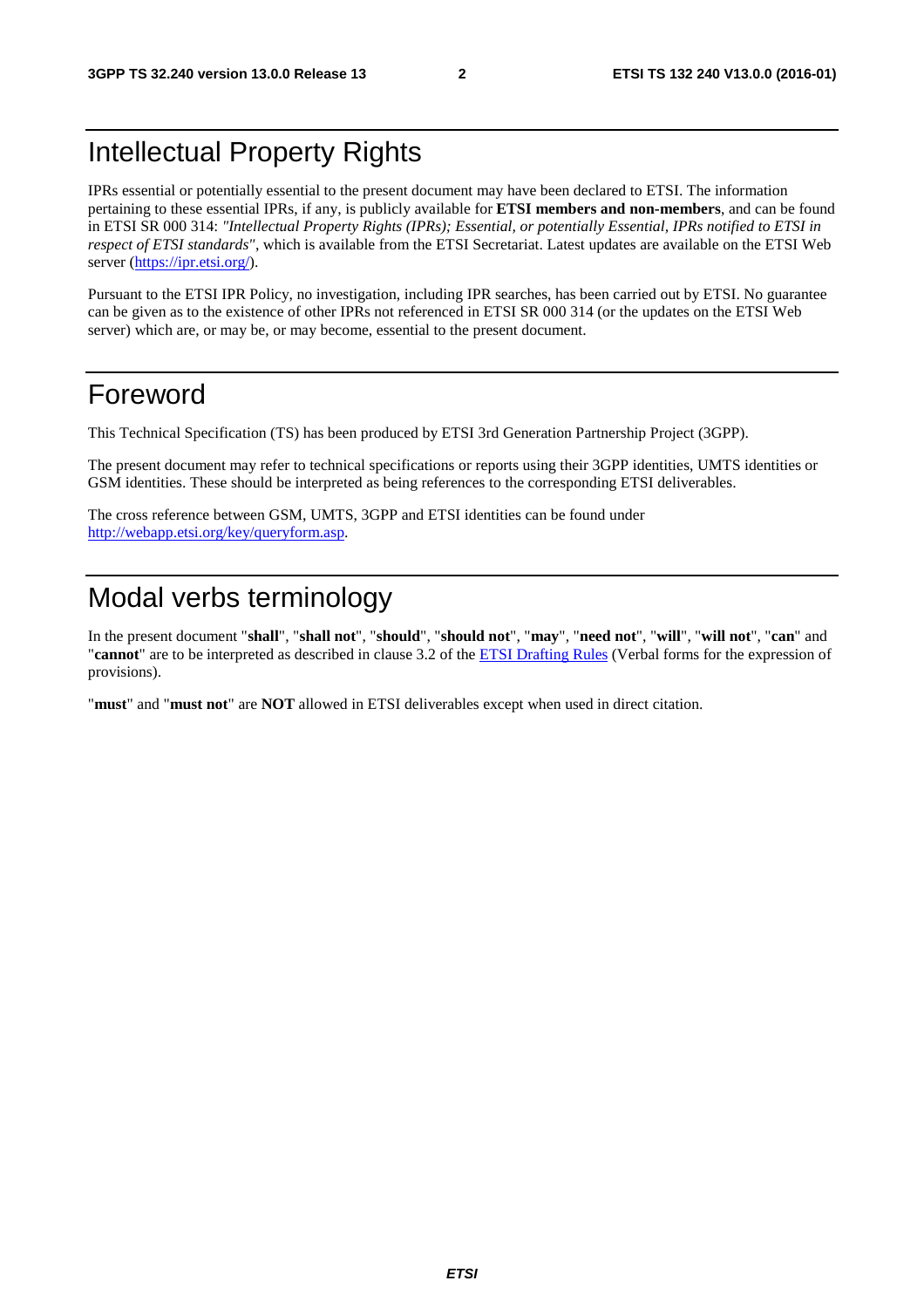$\mathbf{3}$ 

## Contents

| 1          |  |  |  |  |
|------------|--|--|--|--|
| 2          |  |  |  |  |
| 3          |  |  |  |  |
| 3.1        |  |  |  |  |
| 3.2<br>3.3 |  |  |  |  |
| 4          |  |  |  |  |
| 4.0        |  |  |  |  |
| 4.1        |  |  |  |  |
| 4.1.0      |  |  |  |  |
| 4.1.1      |  |  |  |  |
|            |  |  |  |  |
| 4.1.2      |  |  |  |  |
| 4.2        |  |  |  |  |
| 4.3        |  |  |  |  |
| 4.3.1      |  |  |  |  |
| 4.3.1.0    |  |  |  |  |
| 4.3.1.1    |  |  |  |  |
| 4.3.1.2    |  |  |  |  |
| 4.3.1.3    |  |  |  |  |
| 4.3.1.4    |  |  |  |  |
| 4.3.2      |  |  |  |  |
| 4.3.2.0    |  |  |  |  |
| 4.3.2.1    |  |  |  |  |
| 4.3.2.2    |  |  |  |  |
|            |  |  |  |  |
| 4.3.2.2.0  |  |  |  |  |
| 4.3.2.2.1  |  |  |  |  |
| 4.3.2.2.2  |  |  |  |  |
| 4.3.2.2.3  |  |  |  |  |
| 4.3.2.2.4  |  |  |  |  |
| 4.3.2.3    |  |  |  |  |
| 4.4        |  |  |  |  |
| 4.4.1      |  |  |  |  |
| 4.4.1.1    |  |  |  |  |
| 4.4.1.2    |  |  |  |  |
| 4.4.1.3    |  |  |  |  |
| 4.4.1.4    |  |  |  |  |
| 4.4.1.5    |  |  |  |  |
| 4.4.1.6    |  |  |  |  |
| 4.4.2      |  |  |  |  |
| 4.4.2.1    |  |  |  |  |
| 4.4.2.2    |  |  |  |  |
|            |  |  |  |  |
| 4.4.2.3    |  |  |  |  |
| 4.4.2.4    |  |  |  |  |
| 4.4.2.5    |  |  |  |  |
| 4.4.2.6    |  |  |  |  |
| 4.4.2.7    |  |  |  |  |
| 4.5        |  |  |  |  |
| 4.5.0      |  |  |  |  |
| 4.5.1      |  |  |  |  |
|            |  |  |  |  |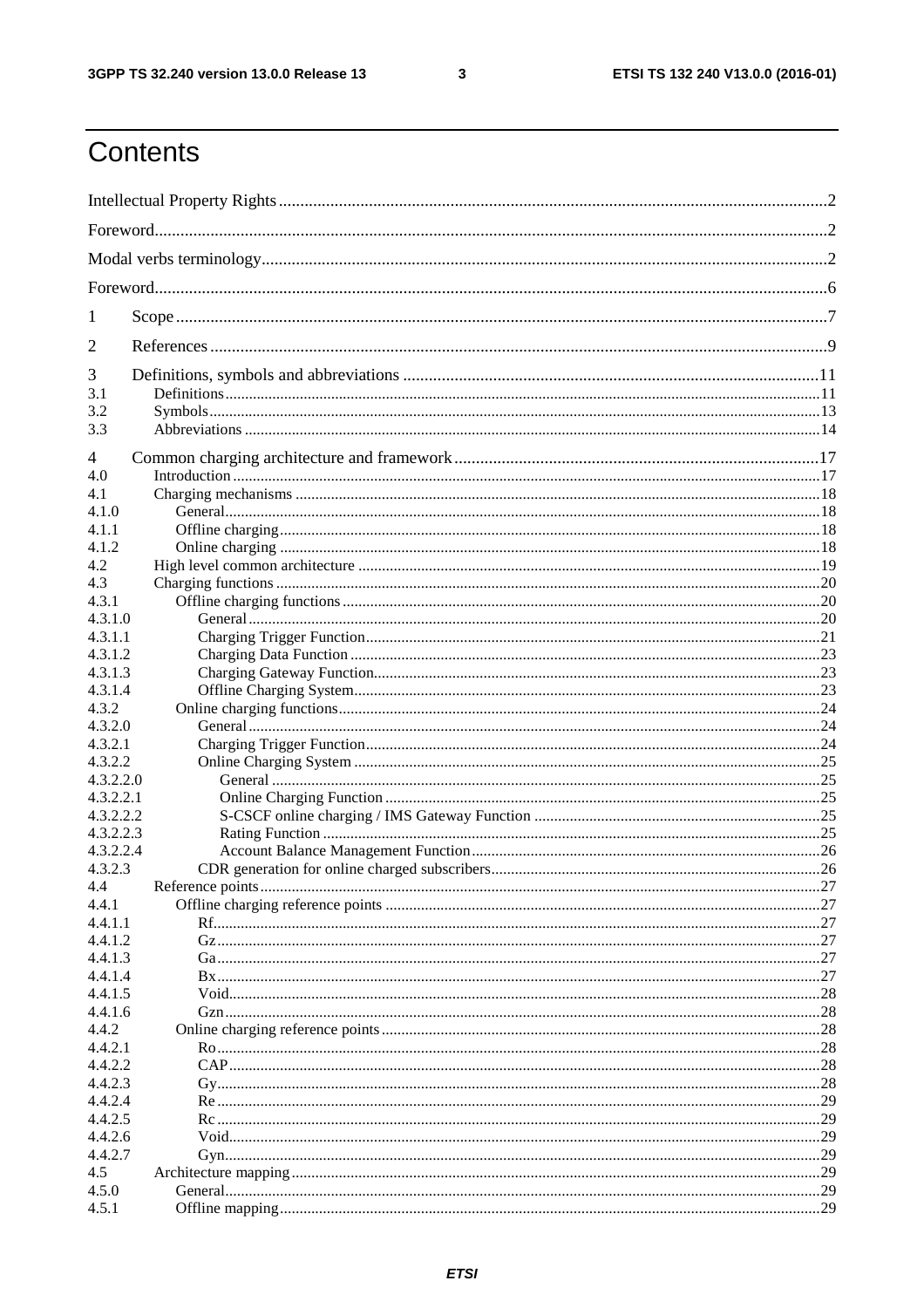#### $\overline{\mathbf{4}}$

| 4.5.2            |                               |  |
|------------------|-------------------------------|--|
| 5                |                               |  |
| 5.0              |                               |  |
| 5.1              |                               |  |
| 5.2              |                               |  |
| 5.2.0            |                               |  |
| 5.2.1            |                               |  |
| 5.2.1.0          |                               |  |
| 5.2.1.1          |                               |  |
| 5.2.1.2          |                               |  |
| 5.2.1.3          |                               |  |
| 5.2.2            |                               |  |
| 5.3              |                               |  |
| 5.3.1<br>5.3.1.1 |                               |  |
| 5.3.1.2          |                               |  |
| 5.3.2            |                               |  |
| 5.3.3            |                               |  |
| 5.3.4            |                               |  |
| 5.3.4.0          |                               |  |
| 5.3.4.1          |                               |  |
| 5.3.4.2          |                               |  |
| 5.3.4.3          |                               |  |
| 5.4              |                               |  |
| 5.5              |                               |  |
| 5.5.0            |                               |  |
| 5.5.1            |                               |  |
| 5.5.1.0          |                               |  |
| 5.5.1.1          |                               |  |
| 5.5.1.2          |                               |  |
| 5.5.2<br>5.5.2.1 |                               |  |
| 5.5.3            |                               |  |
| 5.5.3.1          |                               |  |
| 5.5.3.2          |                               |  |
| 5.5.3.4          |                               |  |
| 5.5.3.5          |                               |  |
| 5.5.3.6          |                               |  |
|                  |                               |  |
| 5.5.4            |                               |  |
|                  | <b>Annex A (informative):</b> |  |
|                  | <b>Annex B</b> (normative):   |  |
|                  |                               |  |
| B.0              |                               |  |
| B.1              |                               |  |
|                  | <b>Annex C</b> (normative):   |  |
|                  |                               |  |
|                  |                               |  |
| C.2              |                               |  |
| C.3              |                               |  |
| C.4<br>C.4.1     |                               |  |
| C.4.2            |                               |  |
| C.4.3            |                               |  |
| C.4.4            |                               |  |
| C.4.4.1          |                               |  |
| C.4.4.1.1        |                               |  |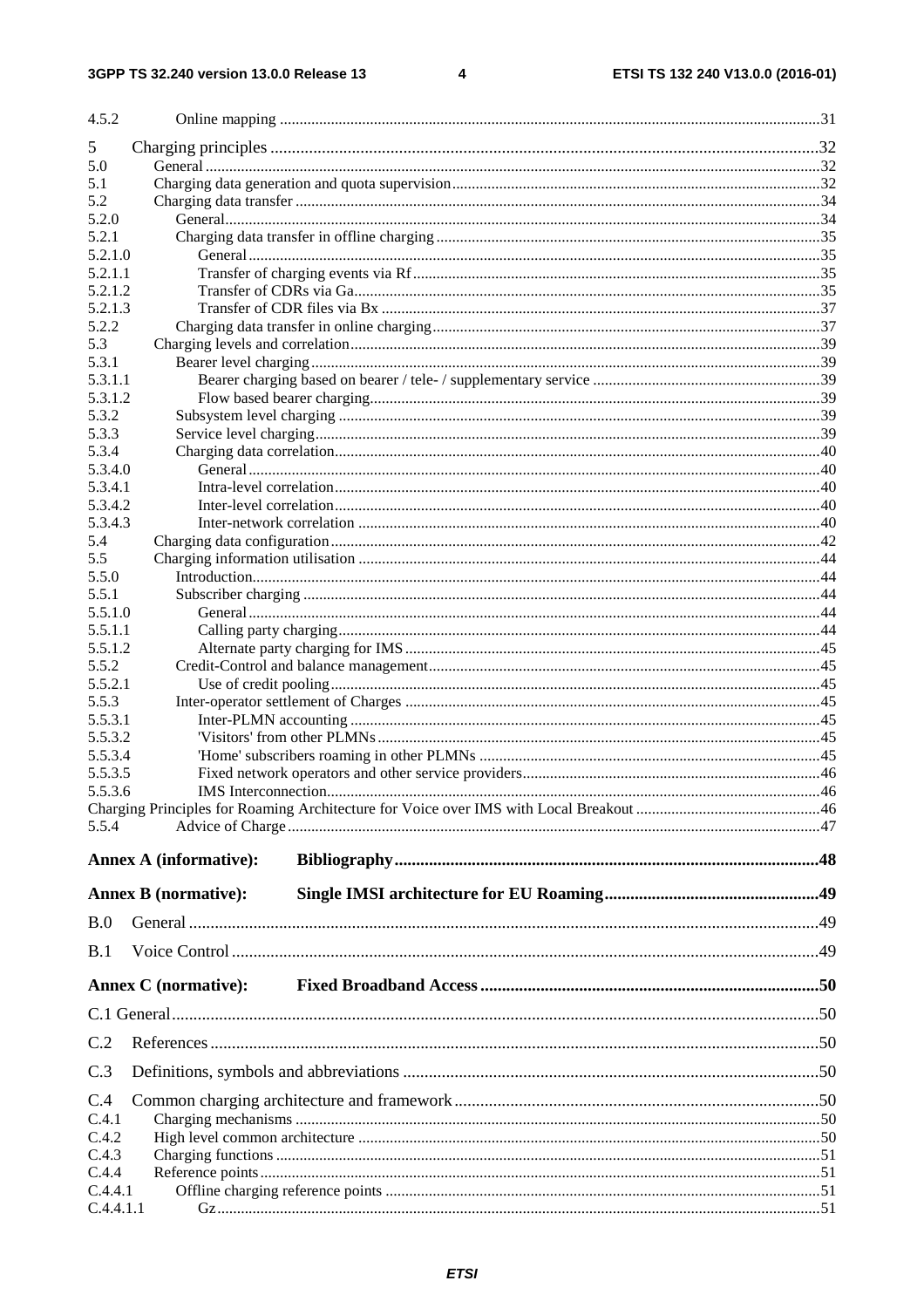#### $5\phantom{a}$

| C.4.4.1.2                     |  |
|-------------------------------|--|
| C.4.4.2                       |  |
| C.4.4.2.1                     |  |
| C.4.4.2.2                     |  |
| <b>Annex D</b> (normative):   |  |
| D.1                           |  |
| D.2                           |  |
| D.2.1                         |  |
| D.2.2                         |  |
| D.2.3                         |  |
| D.3                           |  |
| D.3.1                         |  |
| D.3.2                         |  |
| D.4.3                         |  |
|                               |  |
|                               |  |
|                               |  |
| D.4.4                         |  |
| D.4.4.1                       |  |
| D.4.4.1.1                     |  |
| D.4.4.2                       |  |
| <b>Annex E</b> (informative): |  |
|                               |  |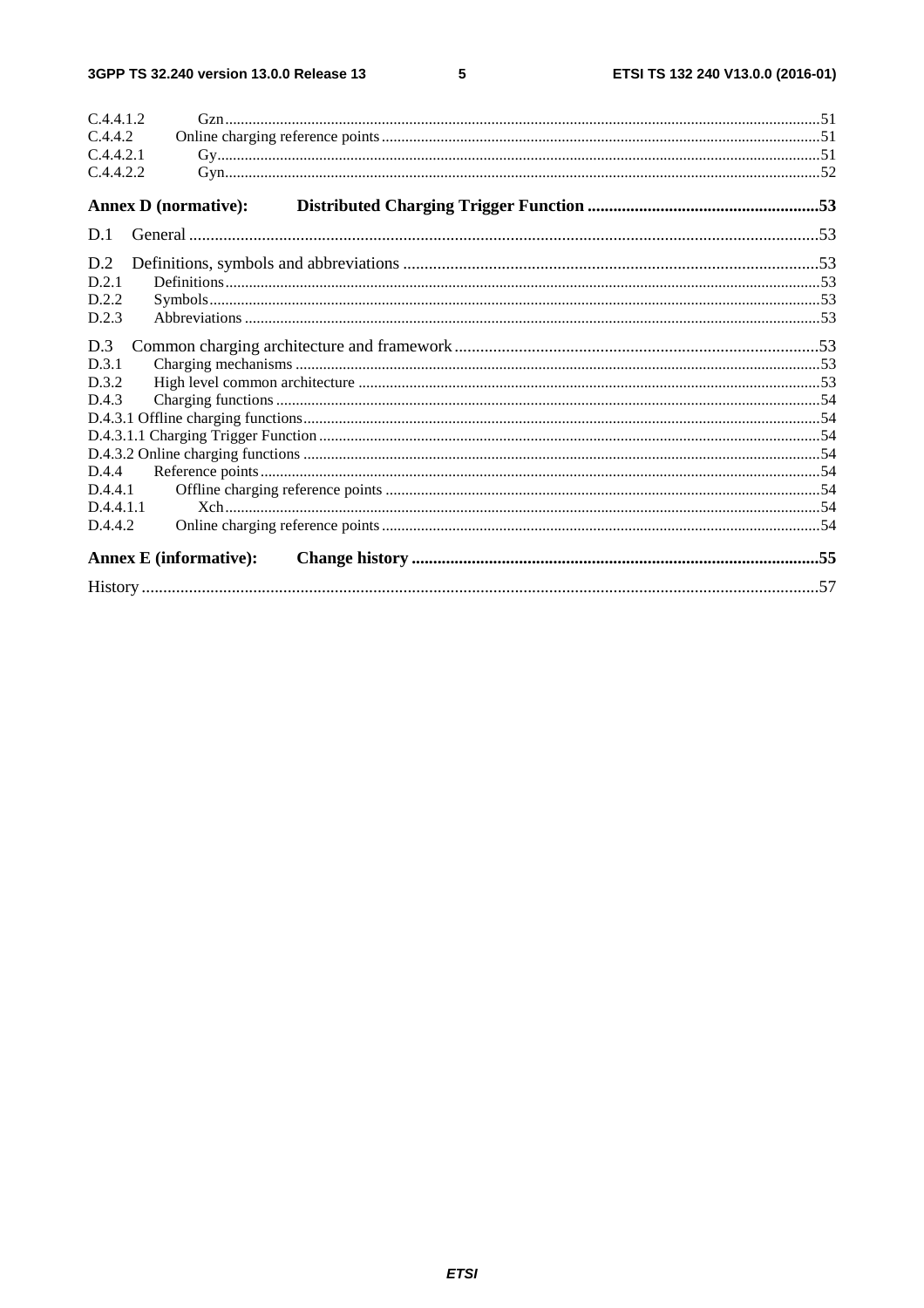## Foreword

This Technical Specification has been produced by the 3rd Generation Partnership Project (3GPP).

The contents of the present document are subject to continuing work within the TSG and may change following formal TSG approval. Should the TSG modify the contents of the present document, it will be re-released by the TSG with an identifying change of release date and an increase in version number as follows:

Version x.y.z

where:

- x the first digit:
	- 1 presented to TSG for information;
	- 2 presented to TSG for approval;
	- 3 or greater indicates TSG approved document under change control.
- y the second digit is incremented for all changes of substance, i.e. technical enhancements, corrections, updates, etc.
- z the third digit is incremented when editorial only changes have been incorporated in the document.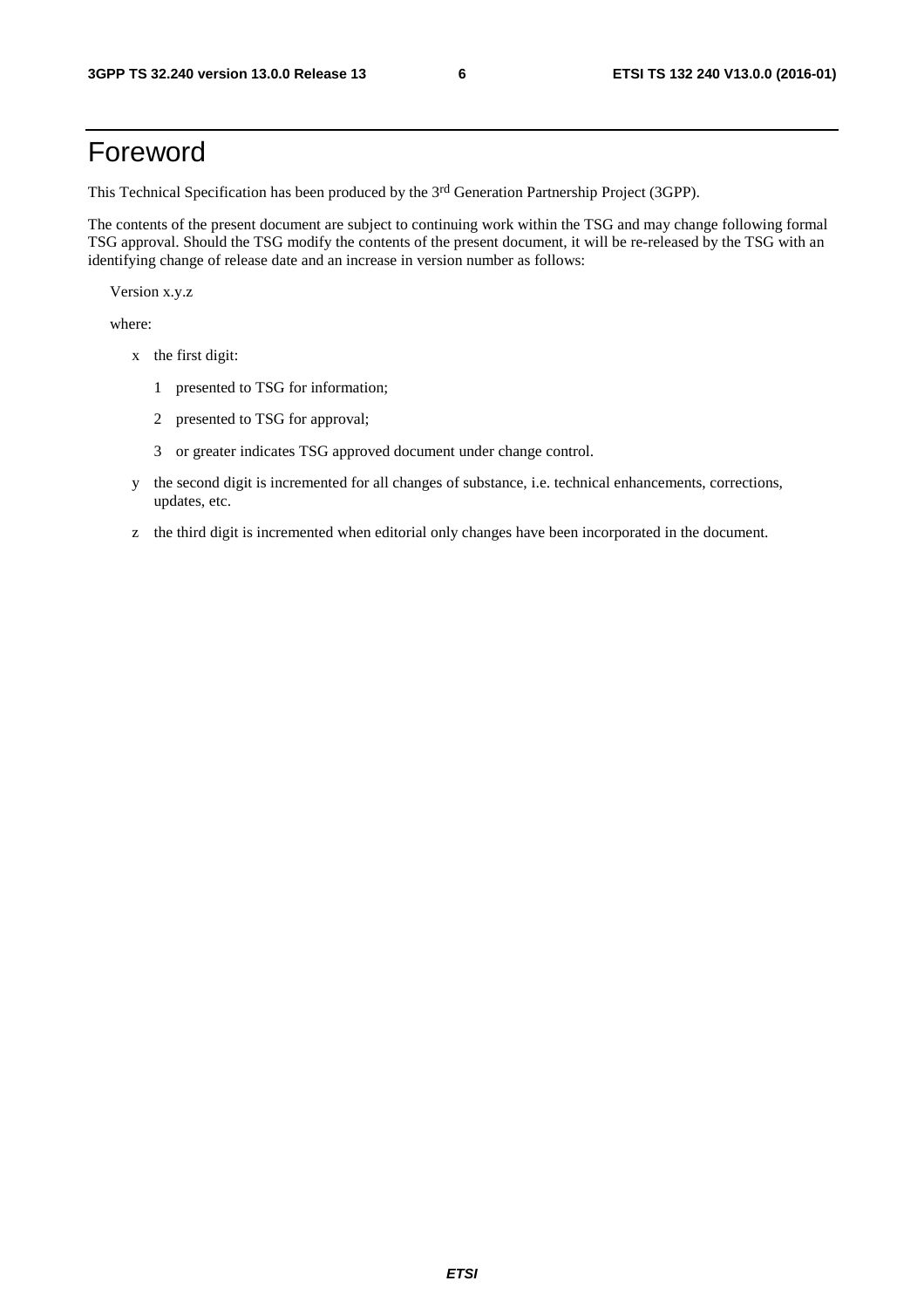## 1 Scope

The present document is part of a series of documents that specify charging functionality and charging management in GSM/UMTS and EPS networks. The GSM/UMTS and EPS core network charging architecture and principles are specified in the present document, which thus provides an umbrella for other charging management TSs that specify:

- the content of the CDRs per domain / subsystem /service (offline charging);
- the content of real-time charging events per domain / subsystem /service (online charging);
- the functionality of online and offline charging for those domains / subsystems / services;
- the interfaces that are used in the charging framework to transfer the charging information (i.e. CDRs or charging events).

The purposes of the present document are:

- to lay down common principles of charging in the network; and
- to specify a logical common charging architecture that applies to all 3GPP domains, subsystems and services.

A set of domain/subsystem/service specific TSs covers the bearer (CS, PS domains), subsystem (IMS) and service (MMS, LCS, PoC, MBMS, SMS, MMTel etc.) levels, respectively, in the TS 32.25x, TS 32.26x and TS 32.27x TS number ranges. These TSs describe the mapping of the common architecture specified in the present document onto the specific domain/subsystem/service and the scenarios and information for online and offline charging that are specific to the domain/subsystem/service. They are commonly referred to as the middle tier charging TSs.

A set of TSs in the TS 32.28x range covers common services, such as the Advice of Charge service and the TS 32.29x range covers common aspects , such as CDR parameter and syntax descriptions, online and offline charging applications, and the charging interactions within the network (CDR transfer) as well as between the network and the Billing Domain (CDR file transfer).

The complete document structure for these TSs is outlined in the following figure 1.1.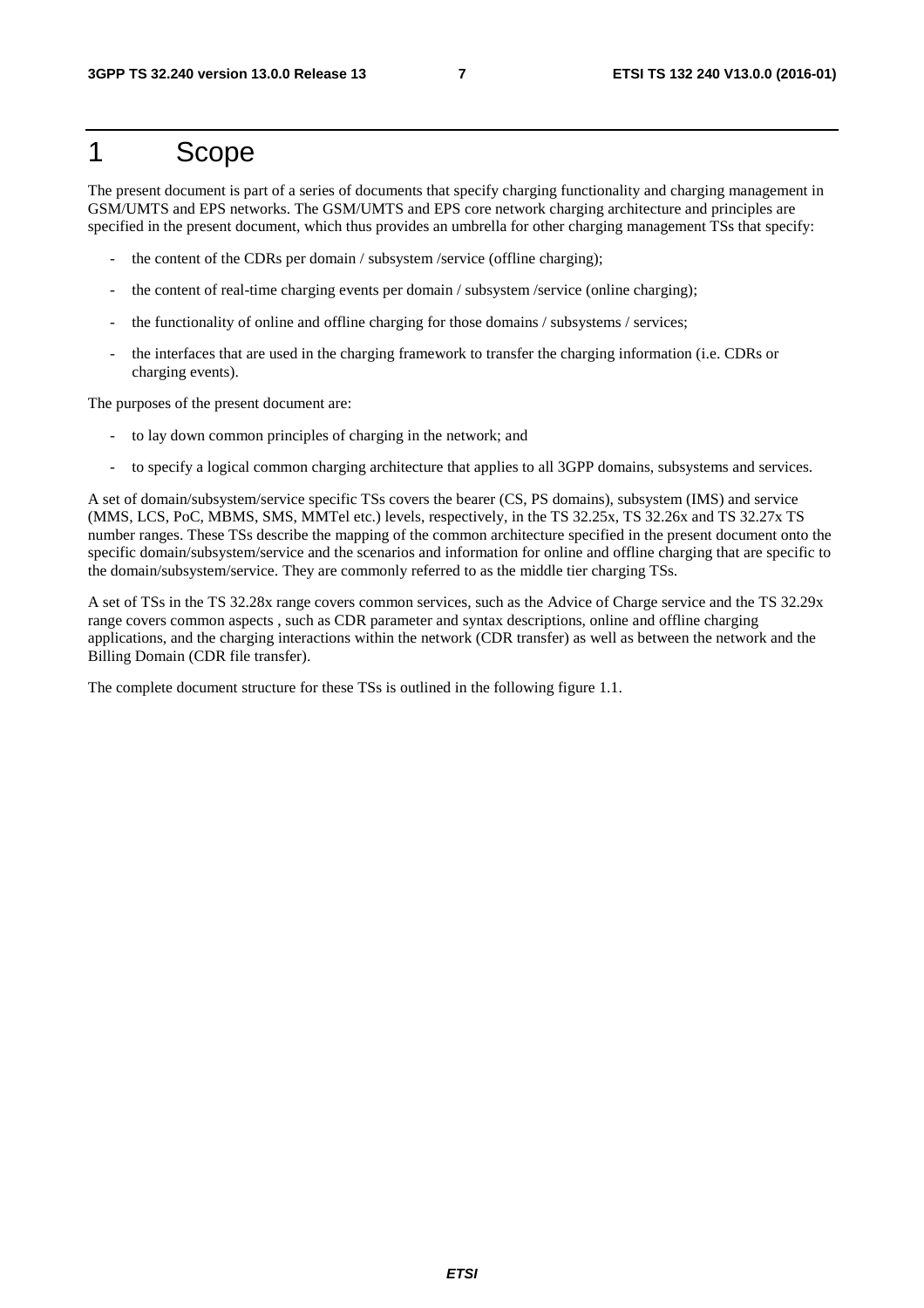

**Figure 1.1: Charging specifications structure** 

In addition to GSM/UMTS and EPS core network charging architecture and principles, this document encompasses charging architecture and principles for the convergent scenario (i.e. both the Fixed Broadband Access network and Evolved Packet Core (EPC) owned by a single operator), which is specified in annex C.

All terms, definitions and abbreviations used in the present document, that are common across 3GPP TSs, are defined in the 3GPP Vocabulary, TR 21.905 [100]. Those that are common across charging management in GSM/UMTS domains, services or subsystems are provided in the present document (umbrella TS), and are copied into clause 3 of the other TSs depicted in the figure 1.1, for ease of reading. Finally, those items that are specific to the present document are defined exclusively in the present document.

Furthermore, requirements that govern the charging work are specified in TS 22.115 [101].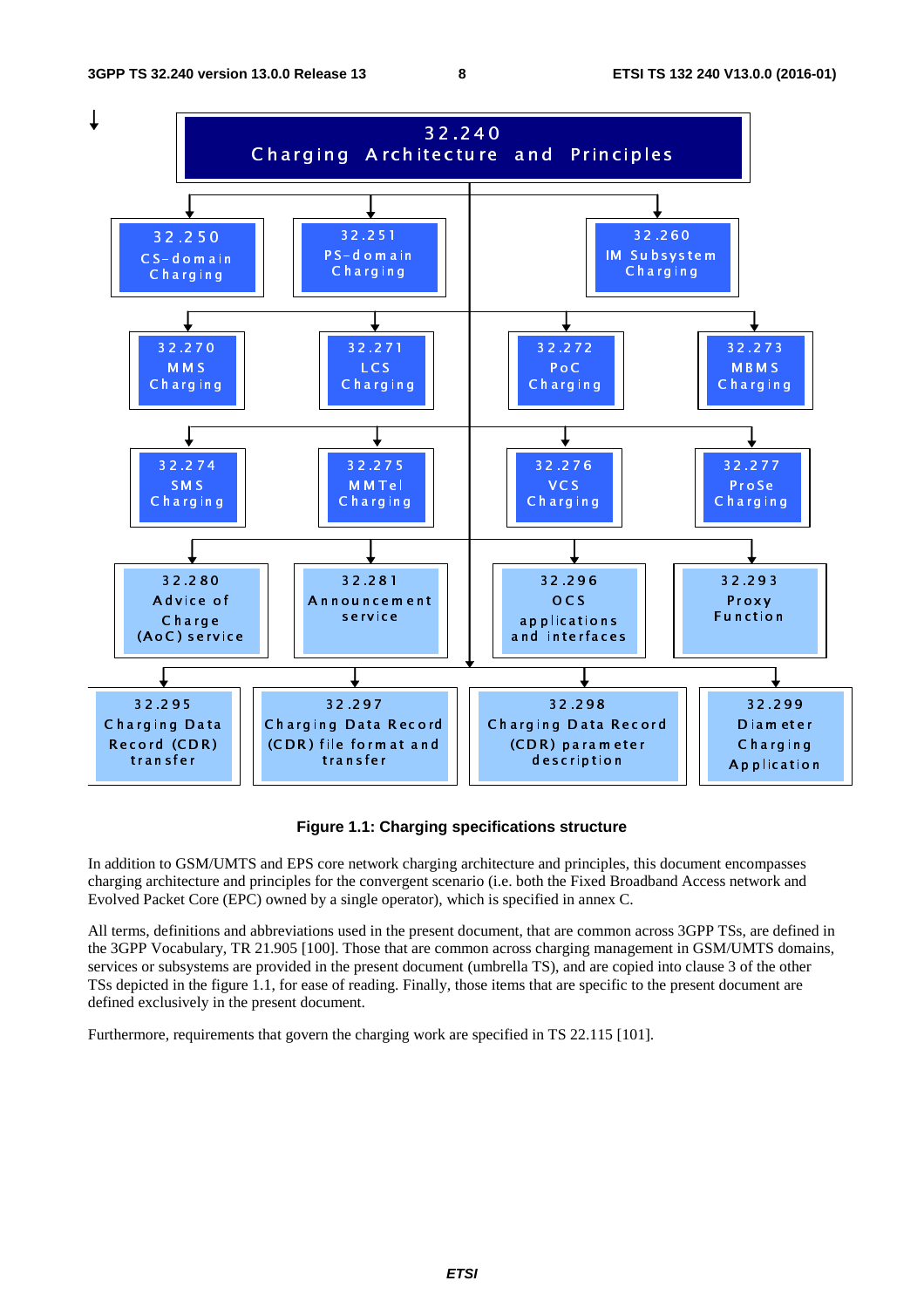## 2 References

The following documents contain provisions which, through reference in this text, constitute provisions of the present document.

- References are either specific (identified by date of publication, edition number, version number, etc.) or non-specific.
- For a specific reference, subsequent revisions do not apply.
- For a non-specific reference, the latest version applies. In the case of a reference to a 3GPP document (including a GSM document), a non-specific reference implicitly refers to the latest version of that document *in the same Release as the present document*.

| $[1] - [9]$   | Void.                                                                                                                               |
|---------------|-------------------------------------------------------------------------------------------------------------------------------------|
| $[10]$        | 3GPP TS 32.250: "Telecommunication management; Charging management; Circuit Switched<br>(CS) domain charging".                      |
| $[11]$        | 3GPP TS 32.251: "Telecommunication management; Charging management; Packet Switched<br>(PS) domain charging".                       |
| $[12]$        | Void.                                                                                                                               |
| $[13] - [19]$ | Void.                                                                                                                               |
| $[20]$        | 3GPP TS 32.260: "Telecommunication management; Charging management; IP Multimedia<br>Subsystem (IMS) charging".                     |
| $[21] - [29]$ | Void.                                                                                                                               |
| $[30]$        | 3GPP TS 32.270: "Telecommunication management; Charging management; Multimedia<br>Messaging Service (MMS) charging".                |
| $[31]$        | 3GPP TS 32.271: "Telecommunication management; Charging management; Location Services<br>(LCS) charging".                           |
| $[32]$        | 3GPP TS 32.272: "Telecommunication management; Charging management; Push-to-talk over<br>Cellular (PoC) charging".                  |
| $[33]$        | 3GPP TS 32.273: "Telecommunication management; Charging management; Multimedia<br>Broadcast and Multicast Service (MBMS) charging". |
| $[34]$        | 3GPP TS 32.274: "Telecommunication management; Charging management; Short Message<br>Service (SMS) charging".                       |
| $[35]$        | 3GPP TS 32.275: "Telecommunication management; Charging management; MultiMedia<br>Telephony (MMTel) charging".                      |
| $[36]$        | 3GPP TS 32.276: "Telecommunication management; Charging management; Voice Call Service<br>Charging".                                |
| $[37]$        | 3GPP TS 32.277: "Telecommunication management; Charging management; Proximity-based<br>Services (ProSe) Charging".                  |
| $[38] - [39]$ | void.                                                                                                                               |
| $[40]$        | 3GPP TS 32.280: "Telecommunication management; Charging management; Advice of Charge<br>(AoC) service".                             |
| $[41]$        | 3GPP TS 32.281: "Telecommunication management; Charging management; Announcement<br>service".                                       |
| $[42] - [49]$ | Void.                                                                                                                               |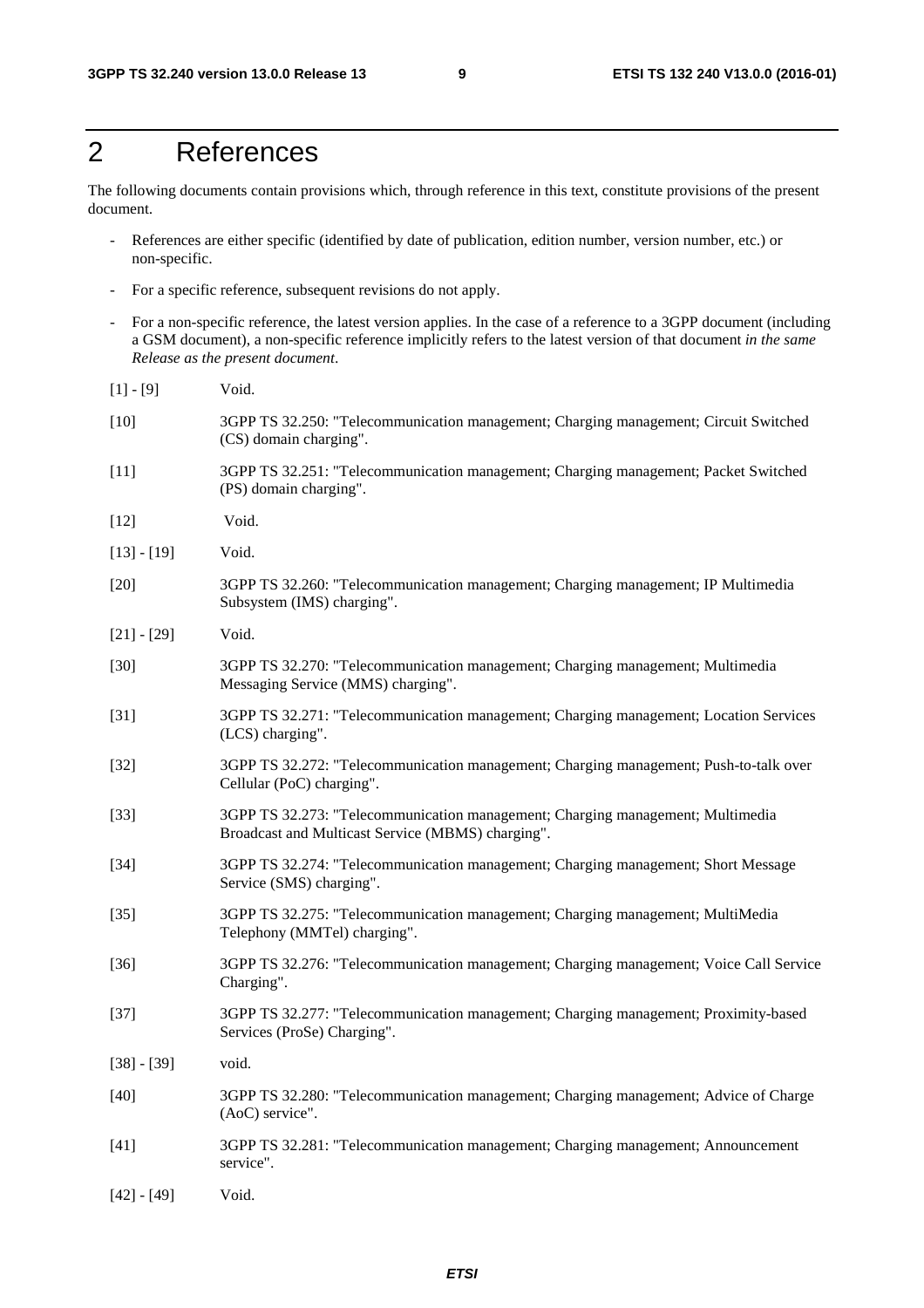- [50] 3GPP TS 32.299: "Telecommunication management; Charging management; Diameter charging application".
- [51] 3GPP TS 32.298: "Telecommunication management; Charging management; Charging Data Record (CDR) parameter description".
- [52] 3GPP TS 32.297: "Telecommunication management; Charging management; Charging Data Record (CDR) file format and transfer".
- [53] 3GPP TS 32.296: "Telecommunication management; Charging management; Online Charging System (OCS) applications and interfaces".
- [54] 3GPP TS 32.295: "Telecommunication management; Charging management; Charging Data Record (CDR) transfer".
- [55] Void.
- [56] 3GPP TS 32.293: "Telecommunication management; Charging management; Proxy Function".
- [57] [99] Void.
- [100] 3GPP TR 21.905: "Vocabulary for 3GPP Specifications".
- [101] 3GPP TS 22.115: "Service aspects; Charging and billing".
- [102] [199] Void.
- $[200] [206]$  Void.
- [207] 3GPP TS 23.078: "Customized Applications for Mobile network Enhanced Logic (CAMEL); Stage 2".
- [208] 3GPP TS 23.203: "Policy and charging control architecture".
- [209] 3GPP TS 23.228: "IP Multimedia Subsystem (IMS); Stage 2".
- [210] **Void.**
- [211] 3GPP TS 24.229: "Internet Protocol (IP) multimedia call control protocol based on Session Initiation Protocol (SIP) and Session Description Protocol (SDP); Stage 3".
- [212] 3GPP TS 23.272: "Circuit Switched (CS) fallback in Evolved Packet System (EPS); Stage 2".
- [213] 3GPP TS 24.002: "GSM UMTS Public Land Mobile Network (PLMN) access reference configuration".
- [214] [297] Void.
- [298] EU Roaming regulation III; "Structural Solutions; High Level Technical Specifications".
- [299] EU Roaming regulation III; "Interface & Protocol; Detailed Technical Specifications".
- [300] ITU-T Recommendation D.93: "Charging and accounting in the international land mobile telephone service (provided via cellular radio systems)".
- [301] [399] Void.
- $[400] [401]$  Void.
- [402] IETF RFC 4006 (2005): "Diameter Credit-Control Application".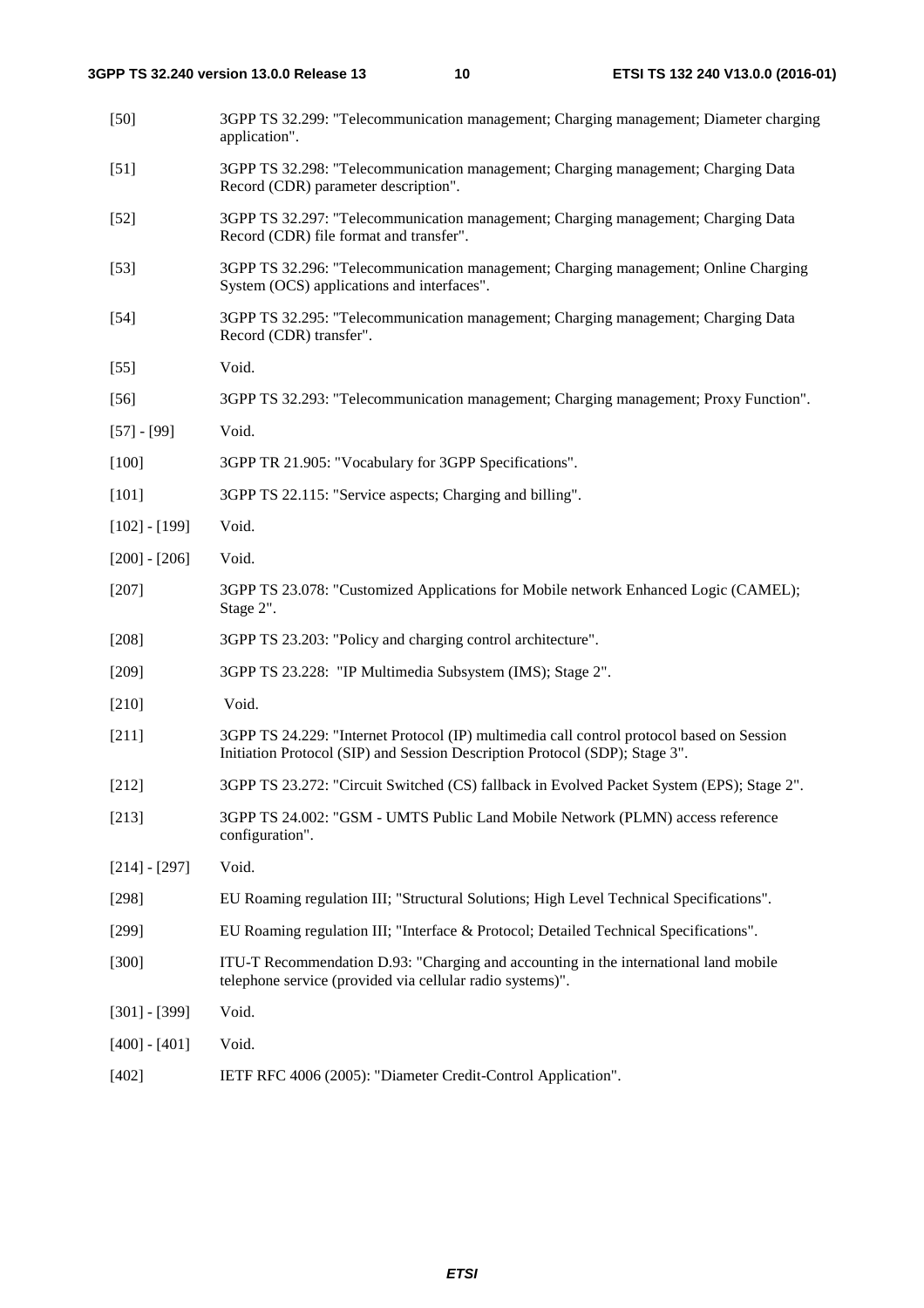## 3 Definitions, symbols and abbreviations

### 3.1 Definitions

For the purposes of the present document, the terms and definitions defined in TR 21.905 [100] and the following apply:

**2G- / 3G-:** prefixes 2G- and 3G- refer to functionality that supports only GSM or UMTS, respectively, e.g. 2G-SGSN refers only to the GSM functionality of an SGSN.

**accounting:** process of apportioning charges between the Home Environment, Serving Network and Subscriber.

**accounting meter record:** record containing one or more counters employed to register the usage of resources en masse. Includes simple event counters and/ or cumulative call second counters.

**Advice of Charge (AoC):** real-time display of the network utilization charges incurred by the Mobile Station The charges are displayed in the form of charging units. If a unit price is stored by the MS then the display may also include the equivalent charge in the home currency.

**AoC service:** combination of one or more services, both basic and supplementary, together with a number of other charging relevant parameters to define a customized service for the purpose of advice of charge.

**Application Based Charging (ABC):** ability to perform charging on an application basis for network usage based upon application detection.

**billing:** function whereby CDRs generated by the charging function(s) are transformed into bills requiring payment.

**Billing Domain:** part of the operator network, which is outside the core network, which receives and processes CDR files from the core network charging functions. It includes functions that can provide billing mediation and billing or other (e.g. statistical) end applications. It is only applicable to offline charging (see "Online Charging System" for equivalent functionality in online charging).

**CAMEL:** network feature that provides the mechanisms to support operator specific services even when roaming outside HPLMN.

**CAMEL subscription information:** identifies a subscriber as having CAMEL services.

**chargeable event:** activity utilizing telecommunications network resources and related services for:

- user to user communication (e.g. a single call, a data communication session or a short message); or
- user to network communication (e.g. service profile administration); or
- inter-network communication (e.g. transferring calls, signalling, short messages, interconnection); or
- mobility (e.g. roaming or inter-system handover); or
- user to application/service communication ; and
- that the network operator may want to charge for.
- As a minimum, a chargeable event characterises the resource / service usage and indicates the identity of the involved end user(s).

**charged party:** user involved in a chargeable event that has to pay parts or the whole charges of the chargeable event, or a third party paying the charges caused by one or all users involved in the chargeable event, or a network operator.

**charging:** function within the telecommunications network and the associated OCS/BD components whereby information related to a chargeable event is collected, formatted, transferred and evaluated in order to make it possible to determine usage for which the charged party may be billed (offline charging) or the subscriber"s account balance may be debited (online charging).

**Charging Data Record (CDR):** formatted collection of information about a chargeable event (e.g. time of call set-up, duration of the call, amount of data transferred, etc) for use in billing and accounting. For each party to be charged for parts of or all charges of a chargeable event a separate CDR shall be generated, i.e. more than one CDR may be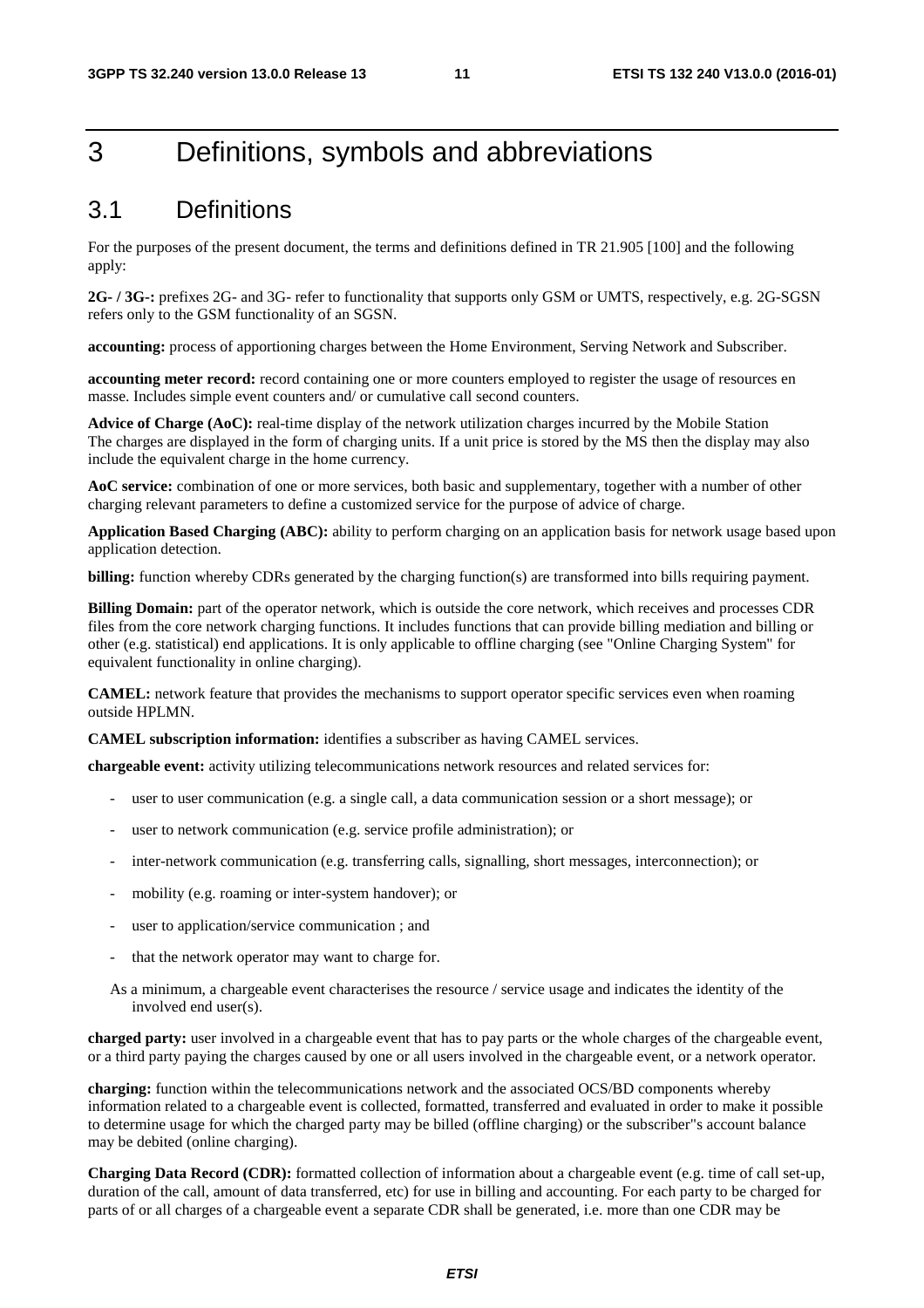generated for a single chargeable event, e.g. because of its long duration, or because more than one charged party is to be charged.

**charging event:** set of charging information forwarded by the CTF towards the CDF (offline charging) or towards the OCS (online charging). Each charging event matches exactly one chargeable event.

**circuit switched domain:** domain within GSM / UMTS in which information is transferred in circuit switched mode.

**Credit-Control:** mechanism which directly interacts in real-time with an account and controls or monitors the charges, related to the service usage. Credit-Control is a process of: checking if credit is available, credit reservation, deduction of credit from the end user account when service is completed and refunding of reserved credit not used.

**domain:** part of a communication network that provides resources using a certain bearer technology.

**Fully qualified Partial CDR (FQPC):** partial CDR that contains a complete set of the fields specified for the CDR type in the respective middle tier TS. This includes all the mandatory and conditional fields as well as those fields that the PLMN operator has provisioned to be included in the CDR. The first Partial CDR shall be a Fully Qualified Partial CDR.

GPRS: packet switched bearer and radio services for GSM and UMTS systems.

**(GSM only):** qualifier indicating that this clause or paragraph applies only to a GSM system. For multi-system cases this is determined by the current serving radio access network.

in GSM,...: qualifier indicating that this paragraph applies only to GSM Systems

in UMTS,...: qualifier indicating that this paragraph applies only to UMTS Systems

**interconnection charging:** process of inter-operator charging between the related operators

**inter-system change:** change of radio access between different radio access technologies such as GSM and UMTS

**middle tier TS:** term used for the 3GPP charging TSs that specify the domain / subsystem / service specific, online and offline, charging functionality. These are all the TSs in the numbering range from TS 32.250 to TS 32.279, e.g. TS 32.250 [10] for the CS domain, TS 32.260 [20] for the IMS or TS 32.270 [30] for the MMS service.

Currently, there is only one "tier 1" TS in 3GPP, which is the present document that specifies the charging architecture and principles. Finally, there are a number of top tier TSs in the 32.29x numbering range ([50]) that specify common charging aspects such as parameter definitions, encoding rules, the common Billing Domain interface or common charging applications.

**near real-time:** near real-time charging and billing information is to be generated, processed, and transported to a desired conclusion in less than one (1) minute.

**observed IMEI ticket:** record used to describe an EIR relevant event e.g. a blacklisted IMEI.

**offline charging:** charging mechanism where charging information **does not** affect, in real-time, the service rendered.

**Offline Charging System:** the entity that collects and processes offline charging information prior to delivery to the Billing Domain.

**online charging:** charging mechanism where charging information can affect, in real-time, the service rendered and therefore a direct interaction of the charging mechanism with bearer/session/service control is required.

**Online Charging System:** the entity that performs real-time Credit-Control. Its functionality includes transaction handling, rating, online correlation and management of subscriber accounts/balances.

**packet switched domain:** domain in which data is transferred between core network elements.

**partial CDR:** CDR that provides charging information on part of a user session. A long session may be covered by several partial CDRs. Two formats are considered for Partial CDRs. One that contains all of the necessary fields (FQPC); the second has a reduced format (RPC).

**real-time:** real-time charging and billing information is to be generated, processed, and transported to a desired conclusion in less than 1 second.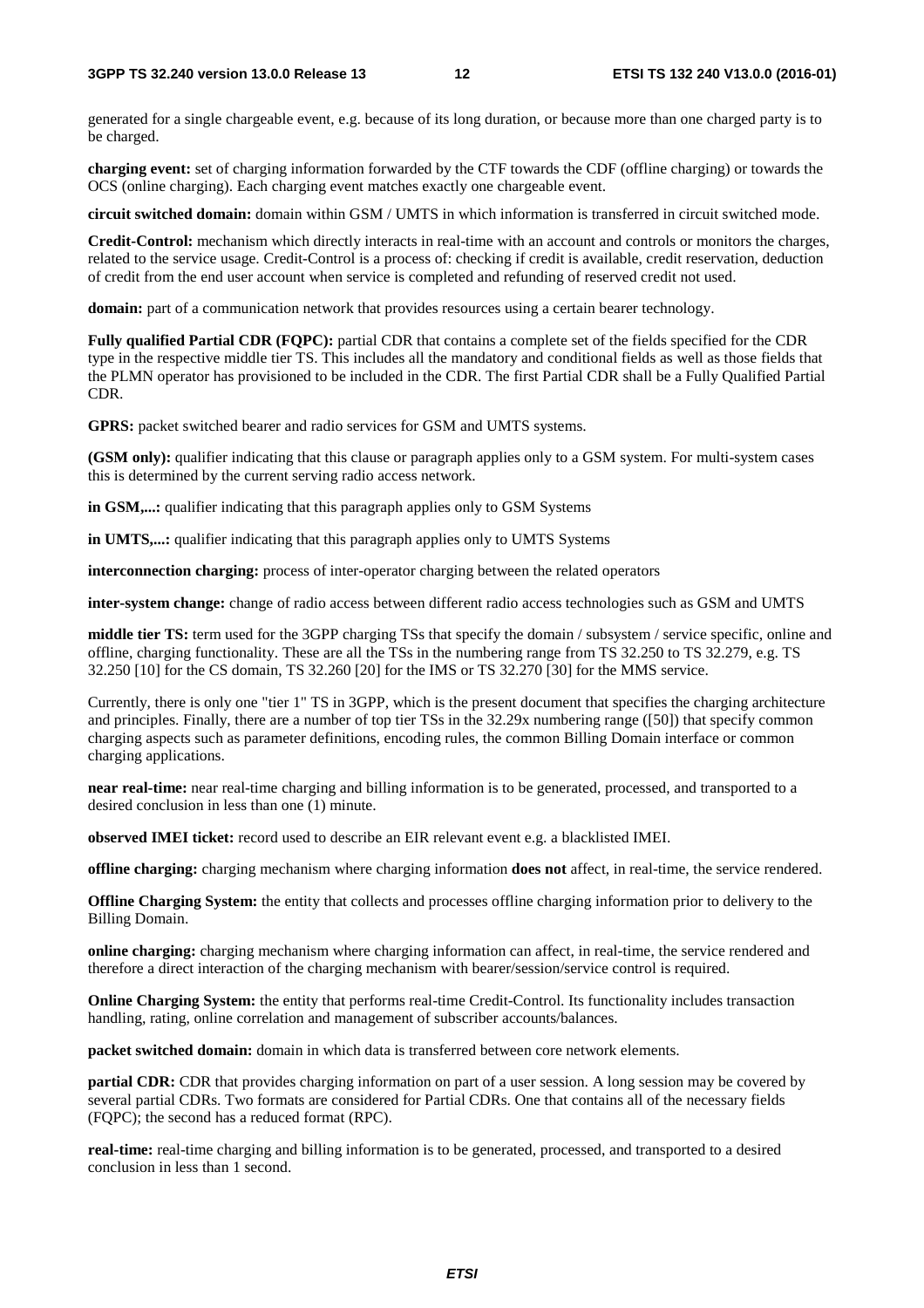**Reduced Partial CDR (RPC):** partial CDRs that only provide mandatory fields and information regarding changes in the session parameters relative to the previous partial CDR. For example, location information is not repeated in these CDRs if the subscriber did not change its location.

**settlement:** payment of amounts resulting from the accounting process.

**subscriber:** entity (associated with one or more users) that is engaged in a Subscription with a service provider. The subscriber is allowed to subscribe and unsubscribe services, to register a user or a list of users authorised to enjoy these services, and also to set the limits relative to the use that associated users make of these services.

**successful call:** connection that reaches the communication or data transfer phase e.g. the "answered" state for speech connections. All other connection attempts are regarded as unsuccessful.

**tariff period:** part of one (calendar) day during which a particular tariff is applied. Defined by the time at which the period commences (the switch-over time) and the tariff to be applied after switch-over

**tariff:** set of parameters defining the network utilization charges for the use of a particular bearer / session / service.

**transit:** interconnection scenarios in multi operator environments where one or more transit operators are between the originating and terminating operator.

**UMTS only:** qualifier indicating that this clause or paragraph applies only to a UMTS system. For multi-system cases this is determined by the current serving radio access network.

**user:** entity, not part of the 3GPP System, which uses network resources by means of a subscription. The user may or may not be identical to the subscriber holding that subscription.

**User Equipment (UE):** device allowing a user access to network services. For the purpose of 3GPP specifications the interface between the UE and the network is the radio interface. A User Equipment can be subdivided into a number of domains, the domains being separated by reference points. Currently defined domains are the USIM and ME Domains. The ME Domain can further be subdivided into several components showing the connectivity between multiple functional groups. These groups can be implemented in one or more hardware devices. An example of such connectivity is the TE – MT interface. Further, an occurrence of a User Equipment is an MS for GSM as defined in TS 24.002 [213].

## 3.2 Symbols

For the purposes of the present document the following symbols apply:

| A           | Interface between an MSC and a BSC.                                                           |
|-------------|-----------------------------------------------------------------------------------------------|
| Bc          | Reference point for the CDR file transfer from the Circuit Switched CGF to the BD.            |
| Bi          | Reference point for the CDR file transfer from the IMS CGF to the BD.                         |
| B1          | Reference point for the CDR file transfer from the GMLC CGF to the BD.                        |
| <b>Bm</b>   | Reference point for the CDR file transfer from the MMS CGF to the BD.                         |
| Bo          | Reference point for the CDR file transfer from the OCF CGF to the BD.                         |
| Bp          | Reference point for the CDR file transfer from the Packet Switched CGF to the BD.             |
| <b>Bs</b>   | Reference point for the CDR file transfer for CAMEL services to the BD, i.e. from the SCF CGF |
|             | to the BD.                                                                                    |
| <b>B</b> sm | Reference point for the CDR file transfer from SMS CGF to the BD,                             |
| Bt          | Reference point for the CDR file transfer from the PoC CGF to the BD.                         |
| <b>B</b> w  | Reference point for the CDR file transfer from the WLAN CGF to the BD (discontinued in        |
|             | Release 12).                                                                                  |
| Bx          | Reference point for CDR file transfer between any (generic) 3G domain, subsystem or service   |
|             | CGF and a BD.                                                                                 |
| CAP         | Reference point for CAMEL between a network element with integrated SSF and the OCS.          |
| Ga          | Reference point for CDR transfer between a CDF and the CGF.                                   |
| Gb          | Interface between an SGSN and a BSC.                                                          |
| Gc          | Interface between an GGSN and an HLR.                                                         |
| Gd          | Interface between an SMS-GMSC and an SGSN, and between a SMS-IWMSC and an SGSN.               |
| Gf          | Interface between an SGSN and an EIR.                                                         |
| Gi          | Interface between the Packet-Switched domain and an external packet data network.             |
| Gn          | Interface between two GSNs within the same PLMN.                                              |
| Gp          | Interface between two GSNs in different PLMNs.                                                |
|             |                                                                                               |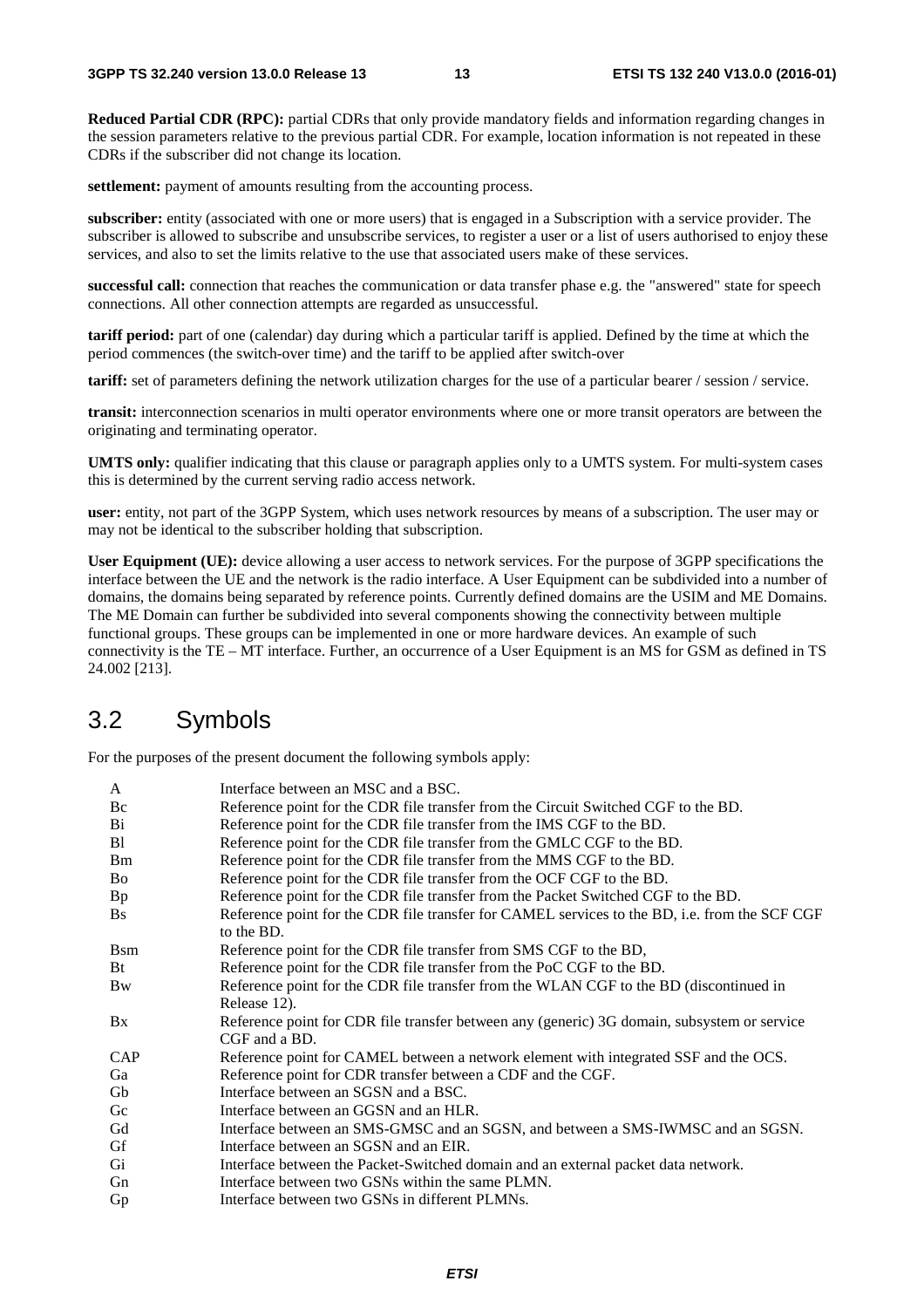| Gr        | Interface between an SGSN and an HLR.                                                 |
|-----------|---------------------------------------------------------------------------------------|
| Gs        | Interface between an SGSN and an MSC/VLR.                                             |
| Gx        | Reference point between a PCRF and a PCEF.                                            |
| <b>Gy</b> | Online charging reference point between a PCEF and an OCS.                            |
| Gyn       | Online charging reference point between a TDF and an OCS.                             |
| Gz        | Offline charging reference point between a PCEF and an OFCS.                          |
| Gzn       | Offline charging reference point between a TDF and an OFCS.                           |
| Iu        | Interface between the RNS and the core network.                                       |
| kbit/s    | Kilobits per second. 1 kbit/s = $2^{10}$ bits per second.                             |
| Lr        | Interface between Gateway MLCs.                                                       |
| Mbit/s    | Megabits per second. 1 Mbit/s = $2^{20}$ bits per second.                             |
| Mc        | Interface between the MGW and (G)MSC server.                                          |
| Rf        | Offline charging reference point between a 3G network element and the CDF.            |
| Ro        | Online charging reference point between a 3G network element and the OCS.             |
| Rx        | Reference point between the PCRF and an AF.                                           |
| Sd        | Reference point between the PCRF and a TDF.                                           |
| Sy        | Reference point for policy enforcement between OCS and the PCRF                       |
| Um        | Interface between the Mobile Station (MS) and the GSM fixed network part.             |
| Uu        | Interface between the User Equipment (UE) and the UMTS fixed network part.            |
| Wf        | Offline charging reference point between a 3GPP WLAN CTF and the CDF (discontinued in |
|           | Release 12).                                                                          |
| Wo        | Online charging reference point between a 3GPP WLAN CTF and the OCS (discontinued in  |
|           | Release 12).                                                                          |
|           |                                                                                       |

## 3.3 Abbreviations

For the purposes of the present document, the following abbreviations apply:

| 3 <sub>G</sub> | 3 <sup>rd</sup> Generation                                                           |
|----------------|--------------------------------------------------------------------------------------|
| 3GPP           | 3 <sup>rd</sup> Generation Partnership Project                                       |
| <b>ABMF</b>    | <b>Account Balance Management Function</b>                                           |
| AF             | <b>Application Function</b>                                                          |
| AoC            | Advice of Charge                                                                     |
| <b>APN</b>     | <b>Access Point Name</b>                                                             |
| AS             | <b>Application Server</b>                                                            |
| <b>BD</b>      | <b>Billing Domain</b>                                                                |
| <b>BGCF</b>    | <b>Breakout Gateway Control Function</b>                                             |
| BS             | <b>Bearer Services</b>                                                               |
| <b>BSC</b>     | <b>Base Station Controller</b>                                                       |
| <b>BSS</b>     | <b>Base Station Subsystem</b>                                                        |
| <b>BTS</b>     | <b>Base Transceiver Station</b>                                                      |
| <b>CAMEL</b>   | Customized Applications for Mobile network Enhanced Logic                            |
| CAP            | <b>CAMEL Application Part</b>                                                        |
| <b>CDF</b>     | <b>Charging Data Function</b>                                                        |
| <b>CDR</b>     | <b>Charging Data Record</b>                                                          |
| CG             | Charging Gateway                                                                     |
| CGF            | <b>Charging Gateway Function</b>                                                     |
| CS             | Circuit Switched                                                                     |
| <b>CSCF</b>    | Call Session Control Function (I-Interrogating; E-Emergency; P-Proxy; and S-Serving) |
| <b>CTF</b>     | <b>Charging Trigger Function</b>                                                     |
| <b>EATF</b>    | <b>Emergency Access Transfer Function</b>                                            |
| <b>EBCF</b>    | <b>Event Based Charging Function</b>                                                 |
| <b>ECUR</b>    | Event Charging with Unit Reservation                                                 |
| EIR            | <b>Equipment Identity Register</b>                                                   |
| <b>EPC</b>     | <b>Evolved Packet Core</b>                                                           |
| ePDG           | <b>Evolved Packet Data Gateway</b>                                                   |
| <b>EPS</b>     | <b>Evolved Packet System</b>                                                         |
| <b>E-UTRAN</b> | Evolved Universal Terrestrial Radio Access Network                                   |
| <b>FQPC</b>    | <b>Fully Qualified Partial CDR</b>                                                   |
| GGSN           | Gateway GPRS Support Node                                                            |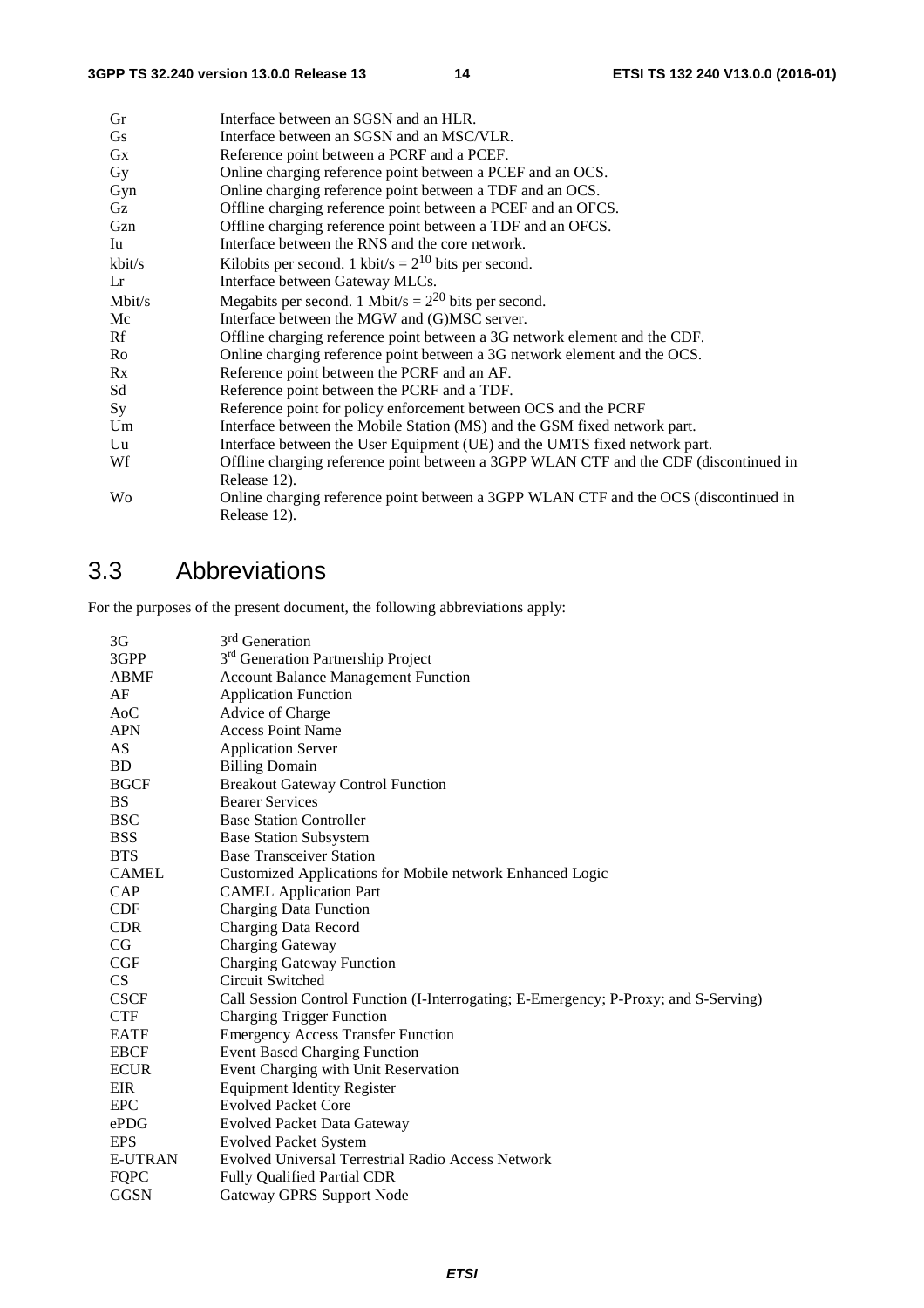| <b>GMLC</b>    | Gateway MLC                                                                       |
|----------------|-----------------------------------------------------------------------------------|
| <b>GMSC</b>    | Gateway MSC                                                                       |
| <b>GPRS</b>    | General Packet Radio Service                                                      |
| <b>GSM</b>     | Global System for Mobile communication                                            |
| gsmSCF         | <b>GSM Service Control Function</b>                                               |
| gsmSSF         | <b>GSM Service Switching Function</b>                                             |
| <b>GSN</b>     | GPRS Support Node (either SGSN or GGSN)                                           |
| <b>HLR</b>     | Home Location Register                                                            |
| <b>HPLMN</b>   | Home PLMN                                                                         |
| <b>HSCSD</b>   | High Speed Circuit Switched Data                                                  |
| <b>IBCF</b>    | <b>Interconnect Border Control Function</b>                                       |
| <b>ICS</b>     | <b>IMS</b> Centralized Services                                                   |
| IE             | <b>Information Element</b>                                                        |
| IEC            | <b>Immediate Event Charging</b>                                                   |
| <b>IETF</b>    | <b>Internet Engineering Task Force</b>                                            |
| <b>IMEI</b>    | International Mobile Equipment Identity                                           |
| <b>IMS GWF</b> | <b>IMS GateWay Function</b>                                                       |
| <b>IMS</b>     | IP Multimedia Subsystem                                                           |
| <b>IMSI</b>    | International Mobile Subscriber Identity                                          |
| IP             | <b>Internet Protocol</b>                                                          |
| <b>ISC</b>     | <b>IMS</b> Service Control                                                        |
| <b>ISDN</b>    | <b>Integrated Services Digital Network</b>                                        |
| <b>ITU-T</b>   | International Telecommunication Union - Telecommunications standardization sector |
| LAC            | <b>Location Area Code</b>                                                         |
| LAN            | Local Area Network                                                                |
| <b>LCS</b>     | <b>Location Services</b>                                                          |
| LRF            | <b>Location Retrieval Function</b>                                                |
| <b>LTE</b>     | Long Term Evolution                                                               |
| MAP            | Mobile Application Part                                                           |
| <b>MBMS</b>    | Multimedia Broadcast and Multicast Service                                        |
| МE             | Mobile Equipment                                                                  |
| <b>MGCF</b>    | Media Gateway Control Function                                                    |
| MGW            | Media GateWay                                                                     |
| MLC            | Mobile Location Center                                                            |
| MME            | <b>Mobility Management Entity</b>                                                 |
| MMI            | Man-Machine Interface                                                             |
| <b>MMS</b>     | Multimedia Messaging Service                                                      |
| <b>MMSE</b>    | Multimedia Messaging Service Environment                                          |
| MMTel          | MultiMedia Telephony                                                              |
| MO             | Mobile Originated                                                                 |
| <b>MOC</b>     | <b>MO Call</b>                                                                    |
| <b>MRF</b>     | <b>Media Resource Function</b>                                                    |
| <b>MRFC</b>    | <b>MRF</b> Controller                                                             |
| MS             | <b>Mobile Station</b>                                                             |
| <b>MSC</b>     | Mobile Services Switching Centre                                                  |
| <b>MSISDN</b>  | Mobile Station ISDN number                                                        |
| MT             | Mobile Terminated                                                                 |
| <b>MTC</b>     | MT Call                                                                           |
| NE             | Network Element                                                                   |
| OCF            | <b>Online Charging Function</b>                                                   |
| <b>OCS</b>     | <b>Online Charging System</b>                                                     |
| <b>OFCS</b>    | <b>Offline Charging System</b>                                                    |
| <b>OMR</b>     | <b>Optimal Media Routing</b>                                                      |
| PCEF           | Policy and Charging Enforcement Function                                          |
| <b>PCRF</b>    | Policy and Charging Rules Function                                                |
| PDG            | Packet Data Gateway                                                               |
| <b>PDN</b>     | Packet Data Network                                                               |
| <b>PDP</b>     | Packet Data Protocol, e.g. IP                                                     |
| <b>PLMN</b>    | <b>Public Land Mobile Network</b>                                                 |
| PoC            | Push-to-talk over Cellular                                                        |
| ProSe          | Proximity-based Services                                                          |
| <b>PS</b>      | Packet-Switched                                                                   |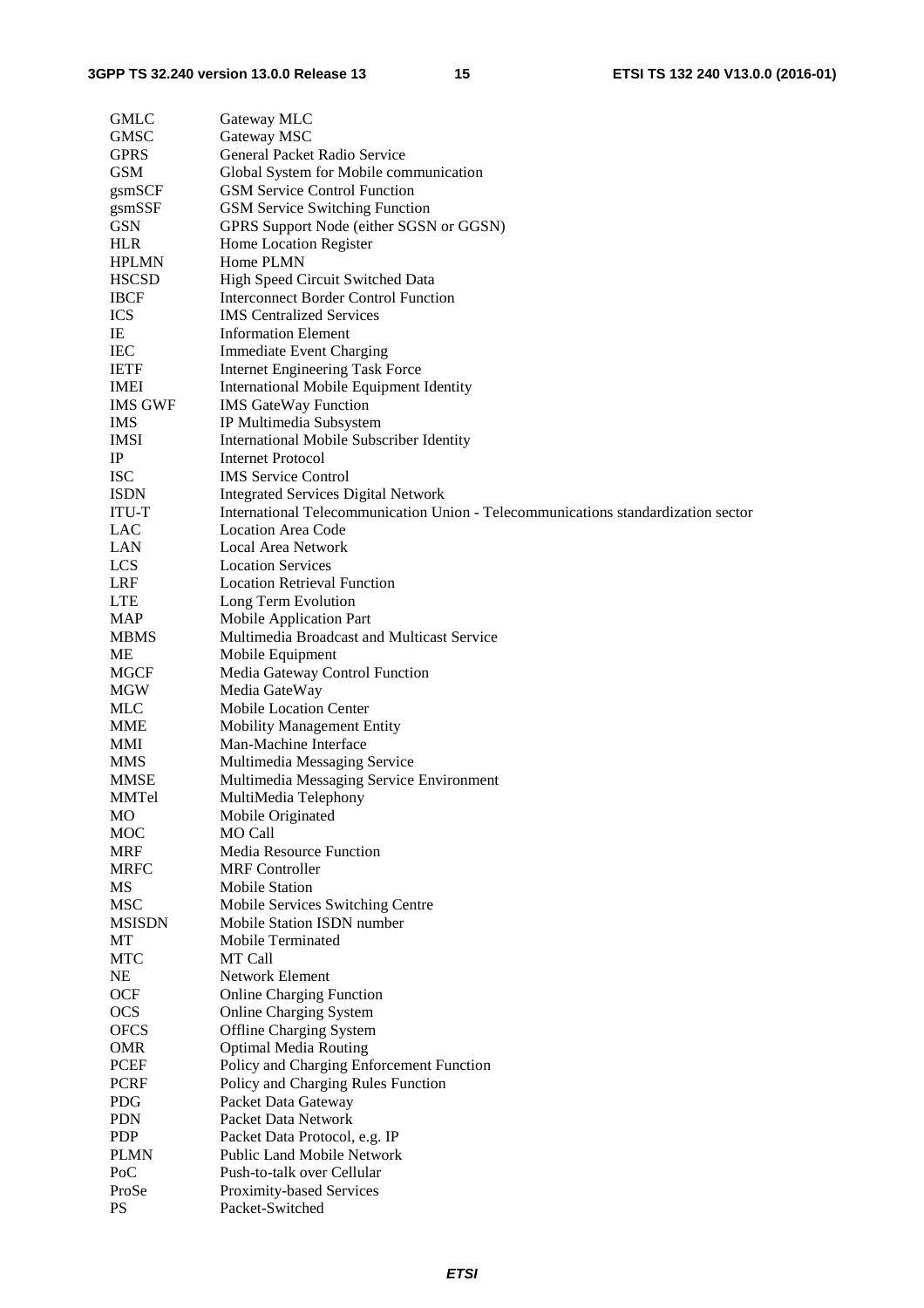| Packet-Switched Public Data Network        |
|--------------------------------------------|
| <b>Quality of Service</b>                  |
| <b>Rating Function</b>                     |
| Radio Network Controller                   |
| Radio Network Subsystem                    |
| <b>Reduced Partial CDR</b>                 |
| <b>Session Based Charging Function</b>     |
| <b>Signalling Connection Control Part</b>  |
| <b>Service Control Function</b>            |
| Session Charging with Unit Reservation     |
| Serving GPRS Support Node                  |
| <b>Subscriber Identity Module</b>          |
| <b>Short Message Service</b>               |
| Service Switching Function                 |
| <b>Transferred Account Procedure</b>       |
| <b>Traffic Detection Function</b>          |
| <b>Technical Report</b>                    |
| <b>Transit and Roaming Function</b>        |
| <b>Technical Specification</b>             |
| <b>Trusted WLAN Access Gateway</b>         |
| User Equipment                             |
| Universal Mobile Telecommunications System |
| Universal SIM                              |
| Value Added Service                        |
| Visitor Location Register                  |
| Visited MSC                                |
| Visited PLMN                               |
| Wireless LAN                               |
|                                            |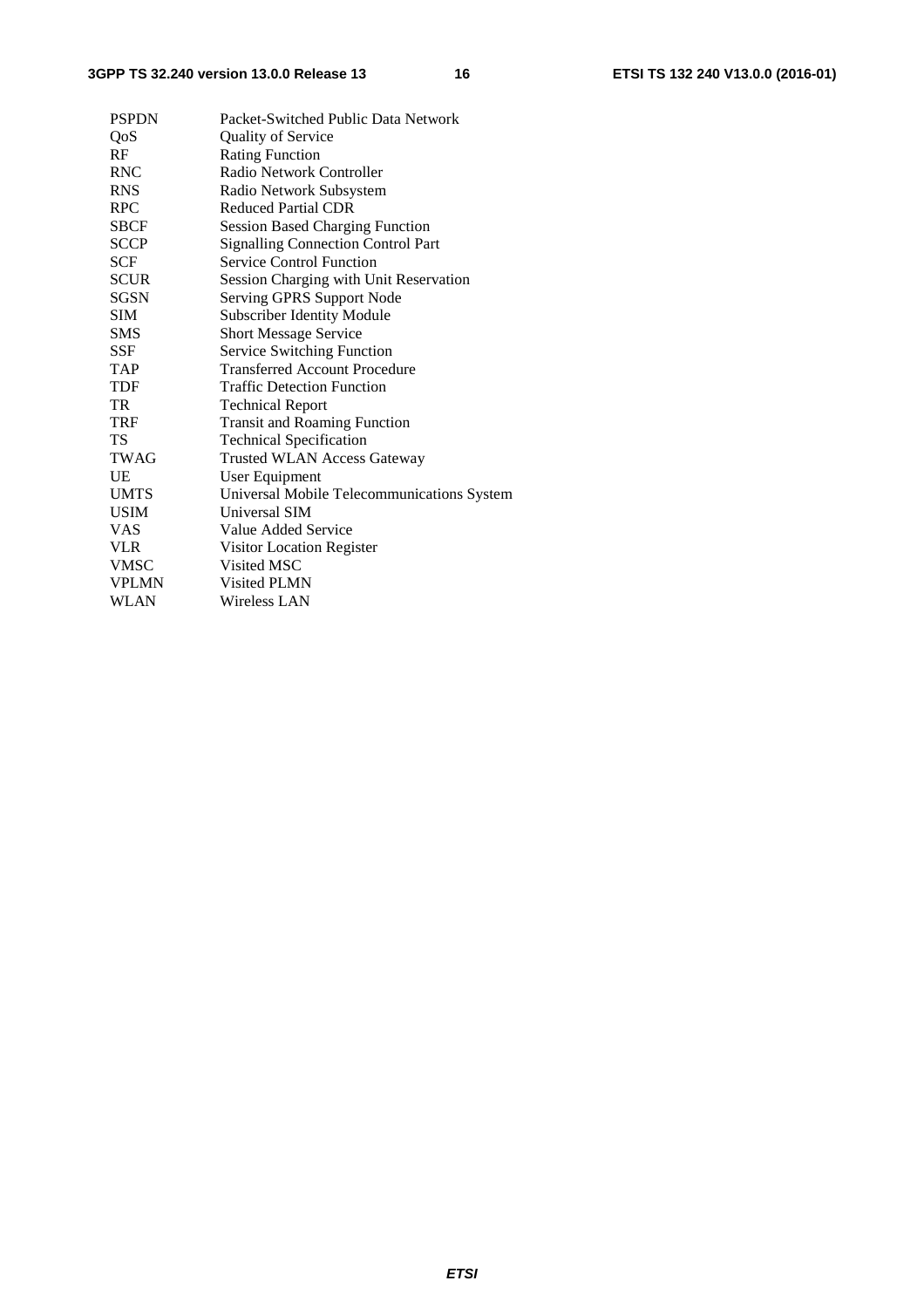## 4 Common charging architecture and framework

## 4.0 Introduction

The main requirements and high-level principles for charging and billing across the domains, subsystems and services that comprise a GSM or UMTS PLMN are established in the TS 22.115 [101]. In order to fulfil these requirements, appropriate charging information needs to be generated and collected by the network elements of the PLMN and forwarded to appropriate charging and billing systems.

Several logical charging functions are needed in the network in order to provide the functionality described above for online and offline charging, respectively. These charging functions are specified in detail in this clause, together with the reference points that are used to transfer charging information between those functions. While the overall possibilities that exist within the 3GPP standards for the physical mapping of these logical functions are described in the present document, the exact situation that applies to the various domains, subsystems and services of the network is specified in the middle tier TS that is specific to that domain/subsystem/service (i.e. TS 32.25x, TS 32.26x and TS 32.27x).

In offline charging, the charging information is transferred from the network to the Billing Domain (BD), where it is processed for billing and/or statistical purposes, at the discretion of the PLMN operator. While the internal functions of the BD are outside the scope of 3GPP standardisation, the reference point for the charging information transfer from the network to the BD does form a part of the 3GPP standards and is therefore also specified in the present clause.

In online charging, the charging information is transferred from the network to the Online Charging System (OCS). The OCS, in turn, may have an offline charging reference point used to forward charging information to the BD that is similar in scope and intent to the offline charging case described in the previous paragraph. Those areas of the OCS that form part of the 3GPP standards (functions and reference points) are also described in the present clause. All other aspects of the OCS are outside the scope of 3GPP standards.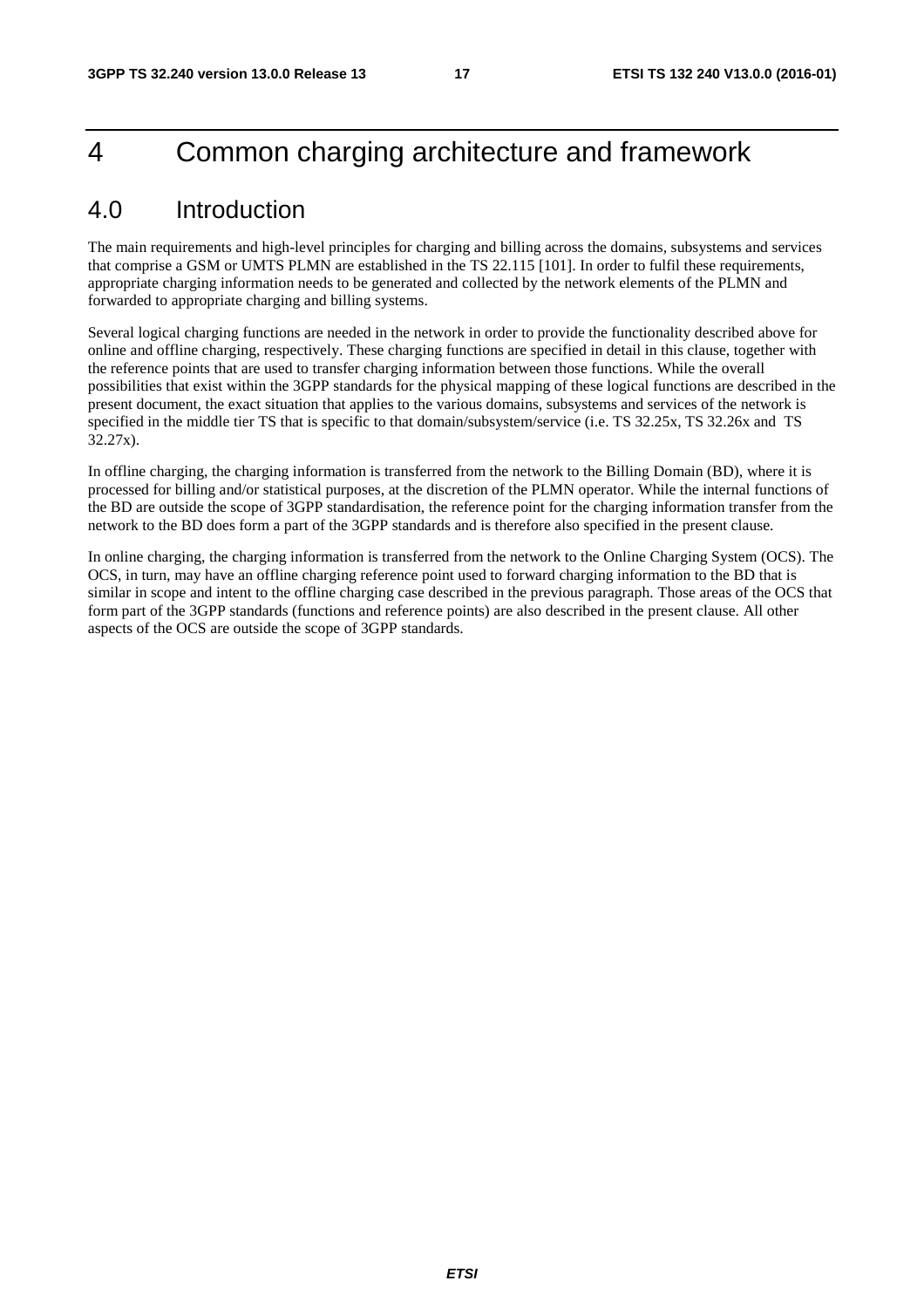## 4.1 Charging mechanisms

### 4.1.0 General

GSM/UMTS/EPC networks provide functions that implement offline and/or online charging mechanisms on the bearer (e.g. EPC), subsystem (e.g. IMS) and service (e.g. MMS) levels. In order to support these charging mechanisms, the network performs real-time monitoring of resource usage on the above three levels in order to detect the relevant chargeable events. The charging levels are further described in clause 5.3.

In offline charging, the resource usage is reported from the network to the BD after the resource usage has occurred. In online charging, a subscriber account, located in an OCS, is queried prior to granting permission to use the requested network resource(s).

Typical examples of network resource usage are a voice call of certain duration, the transport of a certain volume of data, or the submission of a MM of a certain size. The network resource usage requests may be initiated by the UE (MO case) or by the network (MT case).

Offline and online charging may be performed simultaneously and independently for the same chargeable event. Clause 5.5 provides further insight into potential utilisation of the charging information produced by the offline and online charging mechanisms.

### 4.1.1 Offline charging

Offline charging is a process where charging information for network resource usage is collected concurrently with that resource usage. The charging information is then passed through a chain of logical charging functions that are further explained in clause 4.3.1. At the end of this process, CDR files are generated by the network, which are then transferred to the network operator's BD for the purpose of subscriber billing and/or inter-operator accounting (or additional functions, e.g. statistics, at the operator"s discretion). The BD typically comprises post-processing systems such as the operator's billing system or billing mediation device.

In conclusion, offline charging is a mechanism where charging information does not affect, in real-time, the service rendered.

### 4.1.2 Online charging

Online charging is a process where charging information for network resource usage is collected concurrently with that resource usage in the same fashion as in offline charging. However, authorization for the network resource usage must be obtained by the network prior to the actual resource usage to occur. This authorization is granted by the OCS upon request from the network.

When receiving a network resource usage request, the network assembles the relevant charging information and generates a charging event towards the OCS in real-time. The OCS then returns an appropriate resource usage authorization. The resource usage authorization may be limited in its scope (e.g. volume of data or duration), therefore the authorization may have to be renewed from time to time as long as the user"s network resource usage persists.

Note that the charging information utilized in online charging is not necessarily identical to the charging information employed in offline charging.

In conclusion, online charging is a mechanism where charging information can affect, in real-time, the service rendered and therefore a direct interaction of the charging mechanism with the control of network resource usage is required.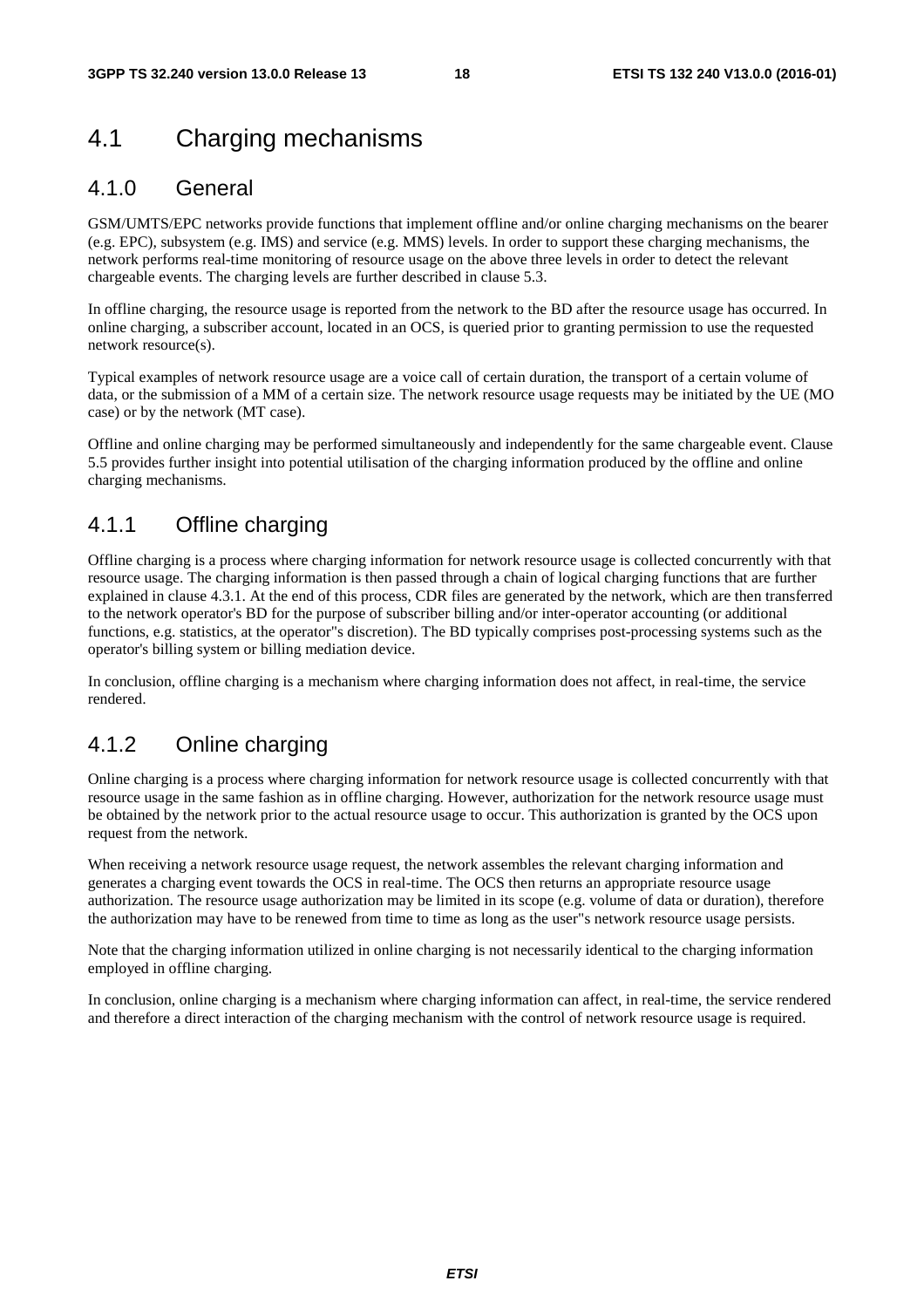## 4.2 High level common architecture

The architectural differences between the domains (e.g. PS), services (e.g. MMS) and subsystems (e.g. the IMS) affect the way in which the charging functions are embedded within the different domains, services and subsystems. However, the functional requirements for charging are always the same across all domains, services and subsystems. This clause describes a common approach for the definition of the logical charging functions, which provides a ubiquitous logical charging architecture for all GSM and UMTS network domains, subsystems and services that are relevant for charging standardisation.

It should be noted that this common charging architecture provides only a common logical view and the actual domain / service / subsystem specific charging architecture depends on the domain / service / subsystem in question. The physical mapping of the common logical architecture onto each domain, subsystem or service is described in the respective middle tier TS, i.e. the TS 32.25x, TS 32.26xand TS 32.27x number ranges.

Figure 4.2.1 provides an overview of the logical ubiquitous charging architecture and the information flows for offline and online charging. The common charging functions are detailed further in clauses 4.3.1 for offline charging and clause 4.3.2 for online charging. The reference points are further specified in clause 4.4.





NOTE: The Service-NE are defined in the 3GPP specification range of TS 32.27x.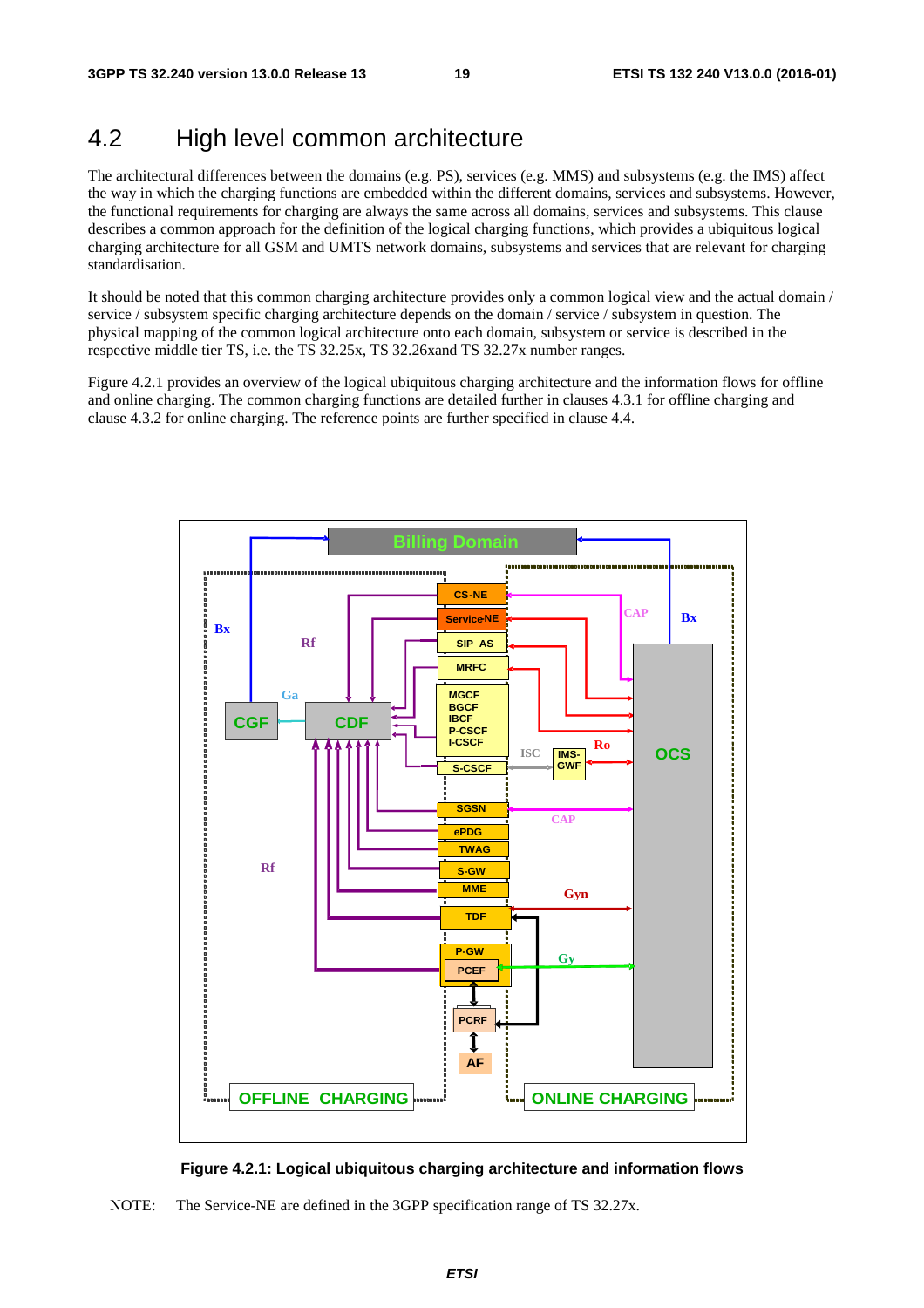Figure 4.2.1 includes all network elements / systems (top to bottom: CS-NE all the way through to the PCEF) for which charging is defined within 3GPP standards. The arrows indicate logical information flows on the Rf, Ga, Bx, ISC, Ro, CAP, Gy and Gyn reference points. No inference should be drawn from the figure 4.2.1 with respect to the physical implementation of interfaces and charging functions.

NOTE 1: On the PCEF embedded in PGW, TS 23.203 [208] specifies the Gy reference point for online flow based bearer charging and the Gz reference point for offline flow based bearer charging. However, from the charging architecture perspective, Gy is functionally equivalent to the Ro reference point. Gz is functionally equivalent to the Ga reference point for the Legacy PS domain, and to one of Ga or Rf reference points for the Evolved PS domain. Therefore, throughout the present document, Ga or Rf are used for offline, and Ro for online are also used in conjunction with PCEF charging. This simplification ensures a consistent architectural view, as specified below, for all PCEF related online and offline charging architectural aspects.

Refer to clause 5.3.1.2 for a description of flow based bearer charging.

- NOTE 2: Void.
- NOTE 3: Only SMS Charging is defined for MME, as specified in TS 23.272 [213].
- NOTE 4: As specified in TS 23.203 [208], the TDF uses the Gyn reference point for online application based charging and the Gzn reference point for offline application based charging. However, from the charging architecture perspective Gyn is functionally equivalent to the Ro reference point and Gzn is functionally equivalent to one of Ga or Rf reference points in the PS domain. Therefore, throughout the present document, Ga or Rf for offline, and Ro for online are also used in conjunction with TDF charging. This simplification ensures a consistent architectural view, as specified below, for all TDF related online and offline charging architectural aspects.

The logical ubiquitous charging architecture and the information flows for offline and online charging applied to the convergent scenario (i.e. both the Fixed Broadband Access network and Evolved Packet Core (EPC) owned by a single operator) with PCEF located in Fixed Broadband Access is defined in annex C clause C.4.2.

To implement roaming unbundling for EU roaming regulation III, an architectural solution known as the Single IMSI architecture has been defined in EU Roaming regulation III; Structural Solutions; High Level Technical Specifications [298]. This architecture is based on the introduction of specific Service-NE (known as a Proxy Function) which uses the Ro reference point for online charging. The details of this architecture are defined in annex B.

## 4.3 Charging functions

### 4.3.1 Offline charging functions

#### 4.3.1.0 General

Figure 4.3.1.0.1 provides an overview of the offline part of the common charging architecture. The figure 4.3.1.0.1 depicts the logical charging functions as well as the reference points between these functions and to the BD.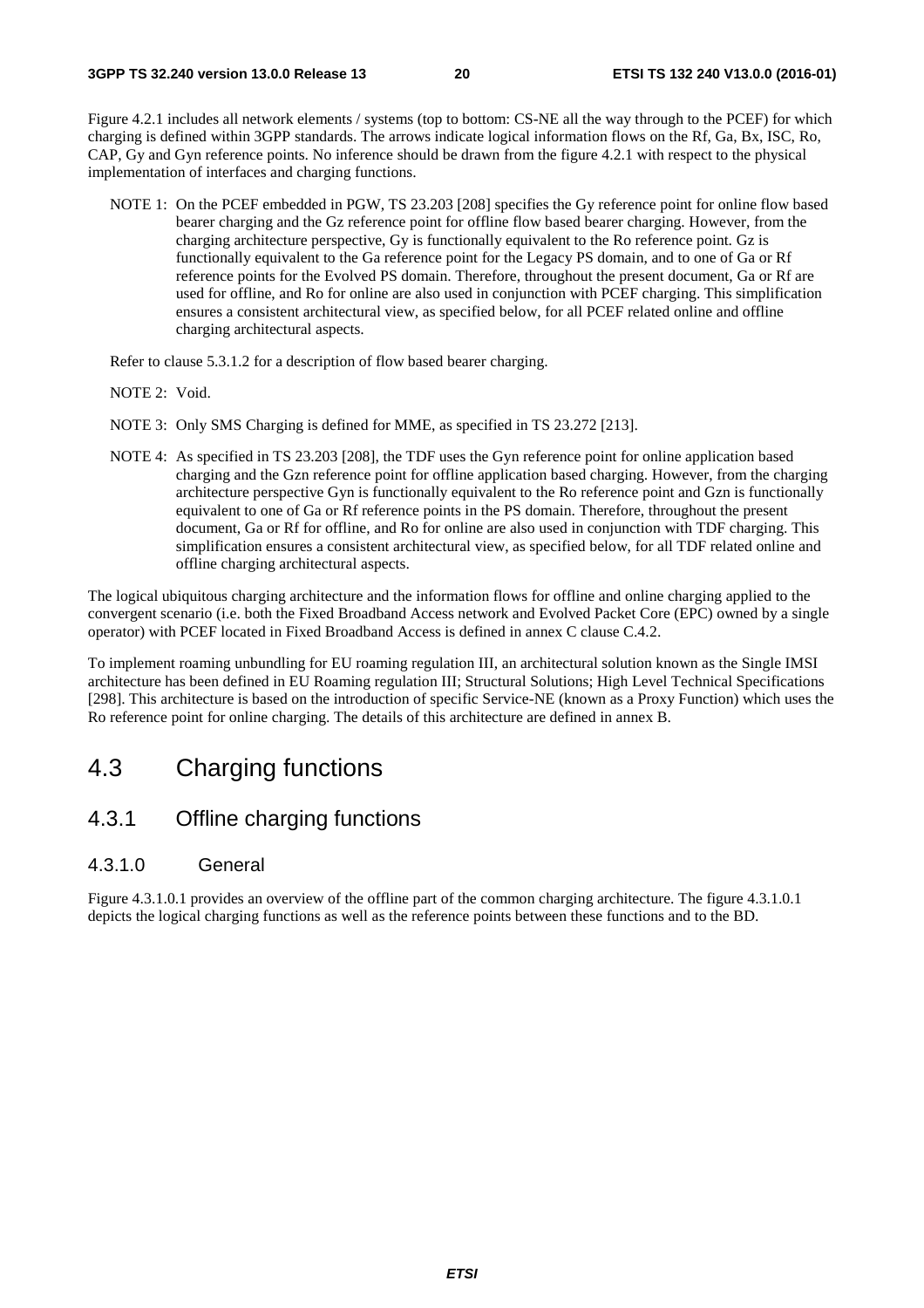

- **CTF: C**harging **T**rigger **F**unction
- **CDF: C**harging **D**ata **F**unction
- **CGF: C**harging **G**ateway **F**unction
- **BD: B**illing **D**omain. This may also be a billing system/ billing mediation device.

#### **Figure 4.3.1.0.1: Logical ubiquitous offline charging architecture**

NOTE: Although not visualised in this figure 4.3.1.0.1, the OCS can also produce CDRs, i.e. act as a domain / service / subsystem element with embedded CTF, see clause 4.3.2.3.

#### 4.3.1.1 Charging Trigger Function

The Charging Trigger Function (CTF) generates charging events based on the observation of network resource usage as described in clause 4.1.1. In every network element and service element that provides charging information, the CTF is the focal point for collecting the information pertaining to chargeable events within the network element, assembling this information into matching charging events, and sending these charging events towards the CDF. The CTF is therefore a mandatory, integrated component in all network elements that provide offline charging functionality, as depicted in figure 4.2.1. It is made up of two functional blocks:

- Accounting Metrics Collection

The process that monitors signalling functions for calls, service events or sessions established by the network users, or the handling of user traffic for these calls, service events or sessions, or service delivery to the user via these calls, service events or sessions. It is required to provide metrics that identify the user and the user's consumption of network resources and/or services in real-time. The exact behaviour and functionality of this process e.g.:

- trigger conditions for collection of charging information,
- information elements to collect.
- which service events, signalling or user traffic to monitor,
- relationship to services / bearers / sessions,

depends on functions / services that the NE provides. The Account Metrics Collection can therefore be considered as the network element dependent part of the CTF.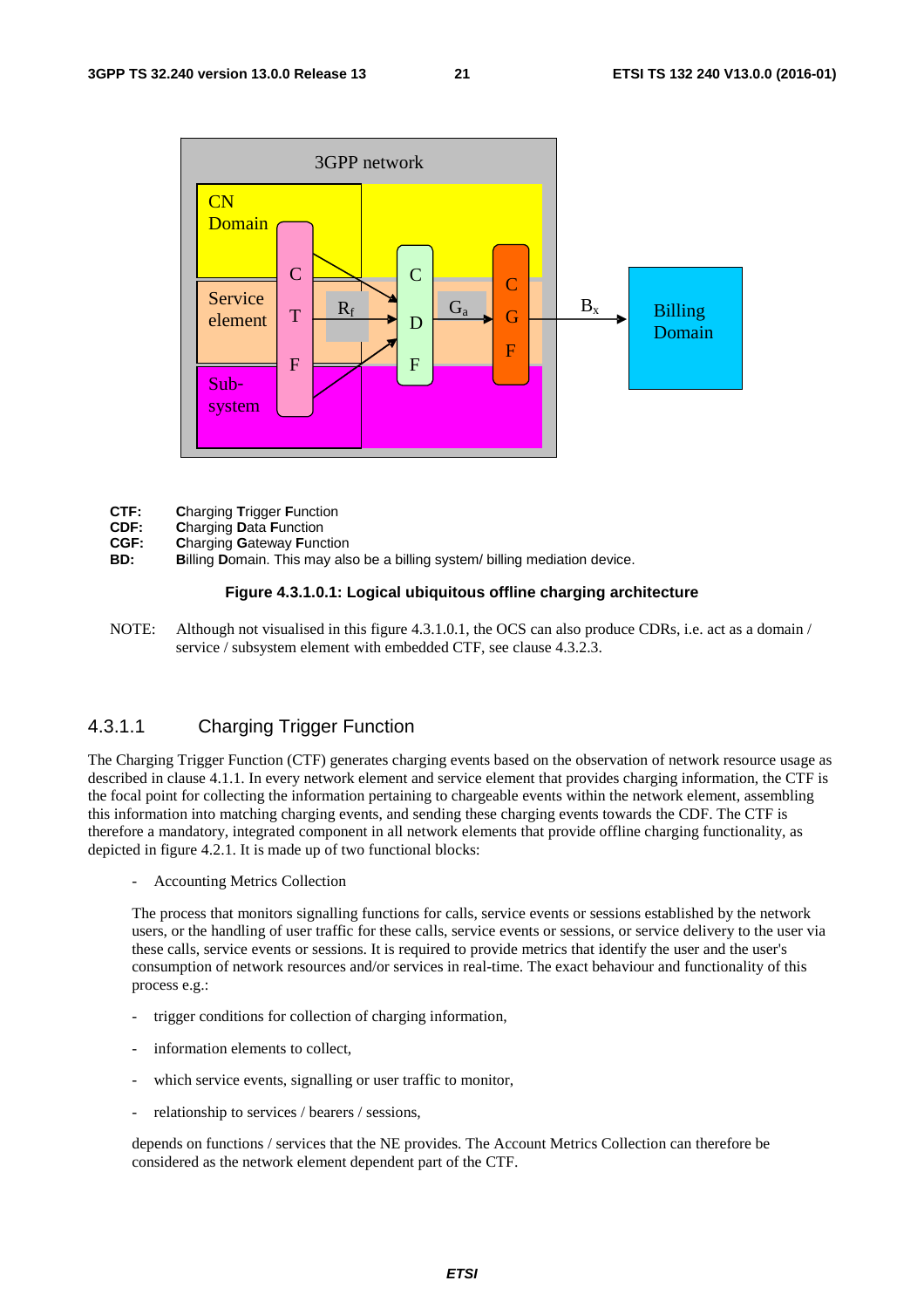Depending on implementation choice, NE functions (e.g. the handling of service events or signalling / user traffic) may be distributed among multiple physical "devices" within the NE. In order to be able to capture the required charging information from the service events or signalling / user traffic, the design of the Accounting Metrics Collection has to match the physical design / distribution of these functions within the NE. This implies that in case of such distributed NE functionality, the Accounting Metrics Collection becomes a distributed functionality itself.

- Accounting Data Forwarding

This process receives the collected accounting metrics and determines the occurrence of chargeable events from a set of one or more of these metrics. It then assembles charging events that match the detected chargeable events, and forwards the charging events towards the CDF via the Rf reference point. The charging events provide information pertinent to the chargeable event, i.e. characterising the network resource usage together with an identification of the involved user(s). There is no assumption of any synchronisation between the reception of individual accounting metrics, however, it must be possible for the Accounting Data Forwarding to complete its overall functionality per charging event in real-time.

While the exact information received by the Account Data Forwarding from the Account Metrics Collection, and the relevant chargeable events, are specific to each type of network element, the overall functionality of receiving, assembling and forwarding the charging information can be considered generic. Hence the Accounting Data Forwarding is considered the NE independent part of the CTF.

Even when distributed within the network element or service element, the CTF is considered to be part of the network element or service element. In service-specific cases, the CTF functional components of Accounting Metrics Collection and Accounting Data Forwarding are divided between the UE and the network element or service element. This architecture extension, conditionally required for specific services, is specified in Annex D.

The behaviour of the CTF with respect to the definition of the chargeable events, the matching charging events and the information elements to collect is specified per domain, subsystem and service in the respective middle tier TS 32.25x, TS 32.26x and TS 32.27x ([10] – [49]).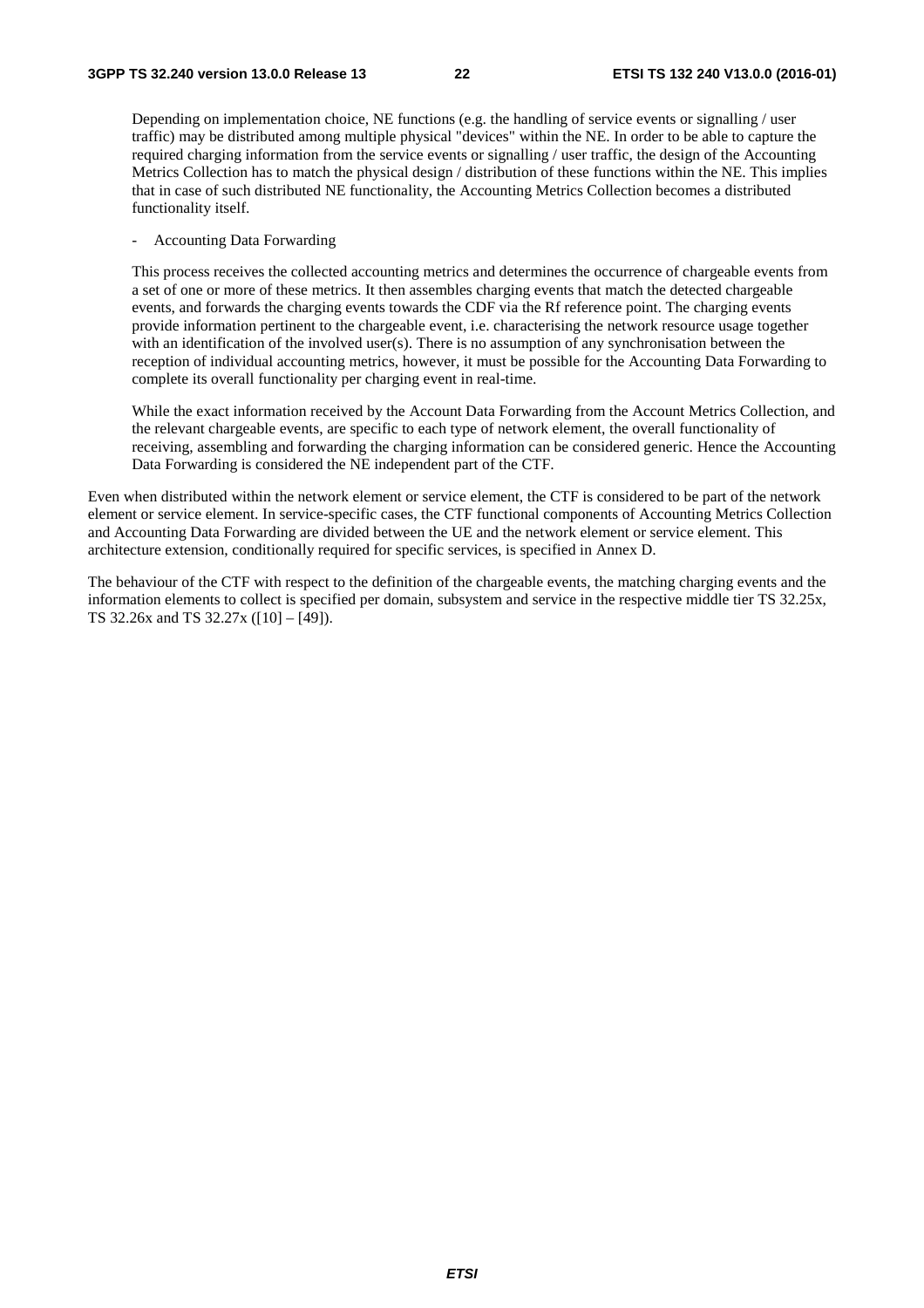#### 4.3.1.2 Charging Data Function

The Charging Data Function (CDF) receives charging events from the CTF via the Rf reference point. It then uses the information contained in the charging events to construct CDRs. This procedure is characterised by the following conditions:

- CDRs may be constructed from single charging events, i.e. a 1:1 relation between event and CDR.
- CDRs may be constructed from a set of several charging events, i.e. a n:1 relation between event and CDR.
- Each charging event is used for exactly one CDR, i.e. a 1:n relation between event and CDR (with n>1) is not possible.
- Multiple charging events that are used to create a single CDR may not necessarily be of the same type.
- There is no requirement or assumption of any synchronisation between the reception of the charging event(s) and the creation of the resulting CDR. However, the CDF shall be capable of receiving and processing charging events and generating the resulting CDR in near real-time.
- The relationship between CDF and CTF may be 1:1 (integrated CDF) or 1:n (separated CDF) (refer to clause 4.5 for possible physical configurations of the logical charging functions). This includes the possibility of NEs of different types feeding charging events into the same CDF.
- All charging events used to build a CDR must originate from the same NE, i.e. there is no cross-NE or cross-NEtype correlation of charging events in the CDF.

The results of the CDF tasks are CDRs with a well-defined content and format. The content and format of these CDRs are specified per domain / subsystem / service in the related middle tier TS (e.g. TS 32.250 [10] for the CS domain and TS 32.251 [11] for the PS domain, etc,).

#### 4.3.1.3 Charging Gateway Function

The CDRs produced by the CDF are transferred immediately to the Charging Gateway Function (CGF) via the Ga reference point. The CGF acts as a gateway between the 3GPP network and the BD. It uses the Bx reference point for the transfer of CDR files to the BD. The entity relationship between the CDF and the CGF is m:1, i.e. one or more CDFs may feed CDRs into a single CGF. The CGF comprises the following main functions:

- CDR reception from the CDF via the Ga reference point in near real-time. The protocols that may cross the Ga reference point are specified in TS 32.295 [54].
- CDR pre-processing:
	- Validation, Consolidation and (Re-) Formatting of CDRs.
	- CDR error handling.
	- Persistent CDR storage.
- CDR routing and filtering, i.e. storing CDRs on separate files based on filtering criteria such as CDR type, CDR parameters, originating CDF, etc.
- CDR File Management, e.g. file creation, file opening / closure triggers, file deletion.
- CDR file transfer to the BD.

For further details of those functions see TS 32.297 [52].

#### 4.3.1.4 Offline Charging System

The Offline Charging System (OFCS) is a grouping of charging functions used for offline charging. It collects and processes charging events from one or more CTFs, and it generates CDRs for subsequent offline downstream billing processes.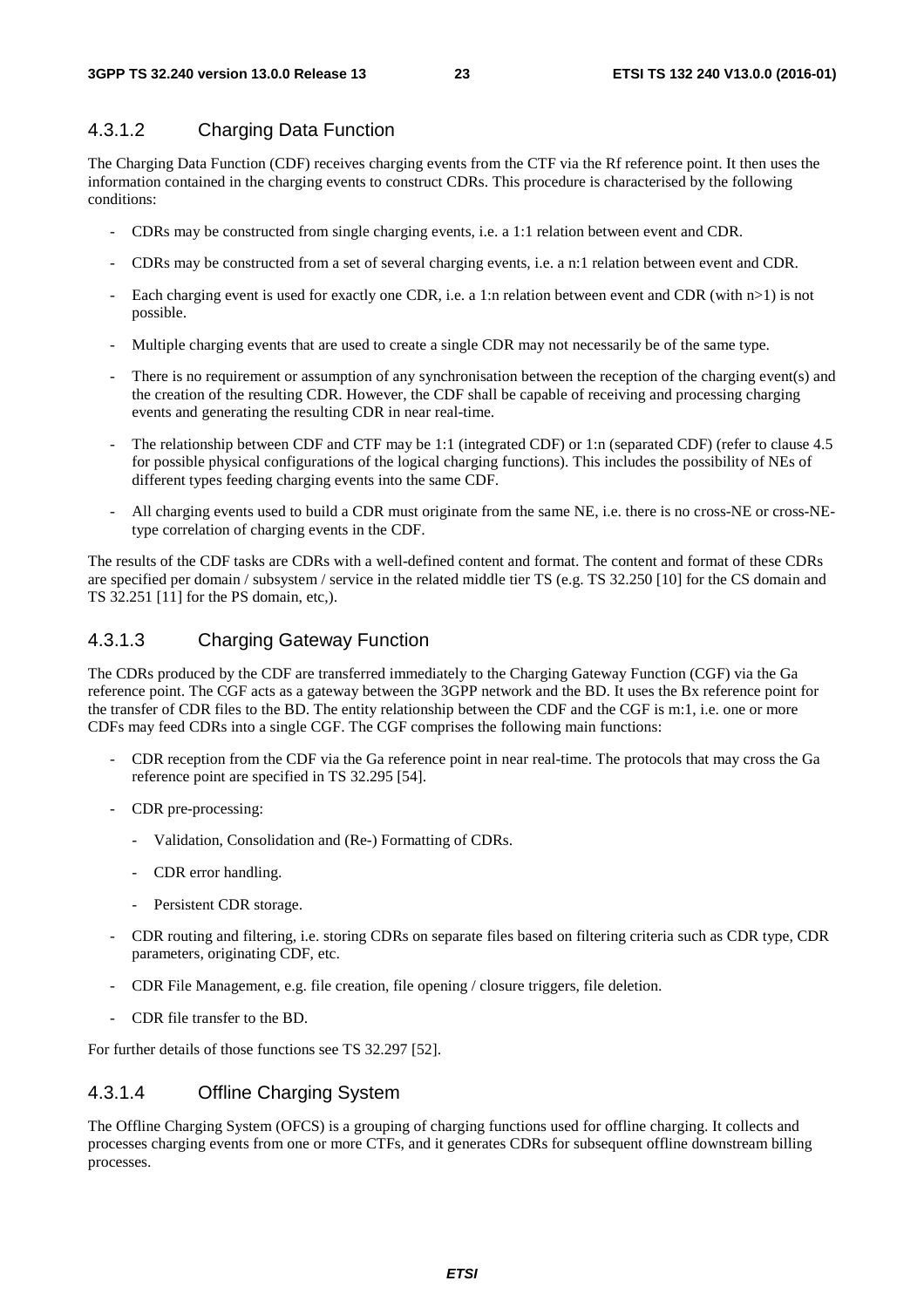### 4.3.2 Online charging functions

#### 4.3.2.0 General

Figure 4.3.2.0.1 provides an overview of the online part of the common charging architecture. The figure 4.3.2.0.1 depicts the logical charging functions in the network and the OCS and the reference points between these functions.



**CTF: C**harging **T**rigger **F**unction

**OCF:** Online Charging Function<br>**ABMF:** Account Balance Manage

**Account Balance Management Function** 

**RF: R**ating **F**unction

#### **Figure 4.3.2.0.1: Logical ubiquitous online charging architecture**

#### 4.3.2.1 Charging Trigger Function

As outlined in clause 4.1.2, online charging is a process where charging information is collected in the network element in the same fashion as in offline charging. This implies that, from the functional perspective, the CTF defined in clause 4.3.1.1, also creates the charging events used for online charging. While the accounting metrics used in online charging are generally the same as in offline charging (i.e. the charging mechanism is transparent to the Accounting Metrics Collection), the following functional enhancements concerning the Accounting Data Forwarding are required in the CTF in order to support online charging:

- The information collected for, and included in, the online charging events is not necessarily identical to the offline charging case (i.e. the chargeable events may not necessarily be identical to those observed in offline charging);
- The charging events are forwarded to the Online Charging Function (OCF) in order to obtain authorisation for the chargeable event / network resource usage requested by the user;
- The CTF must be able to delay the actual resource usage until permission by the OCS has been granted;
- The CTF must be able to track the availability of resource usage permission ("quota supervision") during the network resource usage;
- The CTF must be able to enforce termination of the end user"s network resource usage when permission by the OCS is not granted or expires.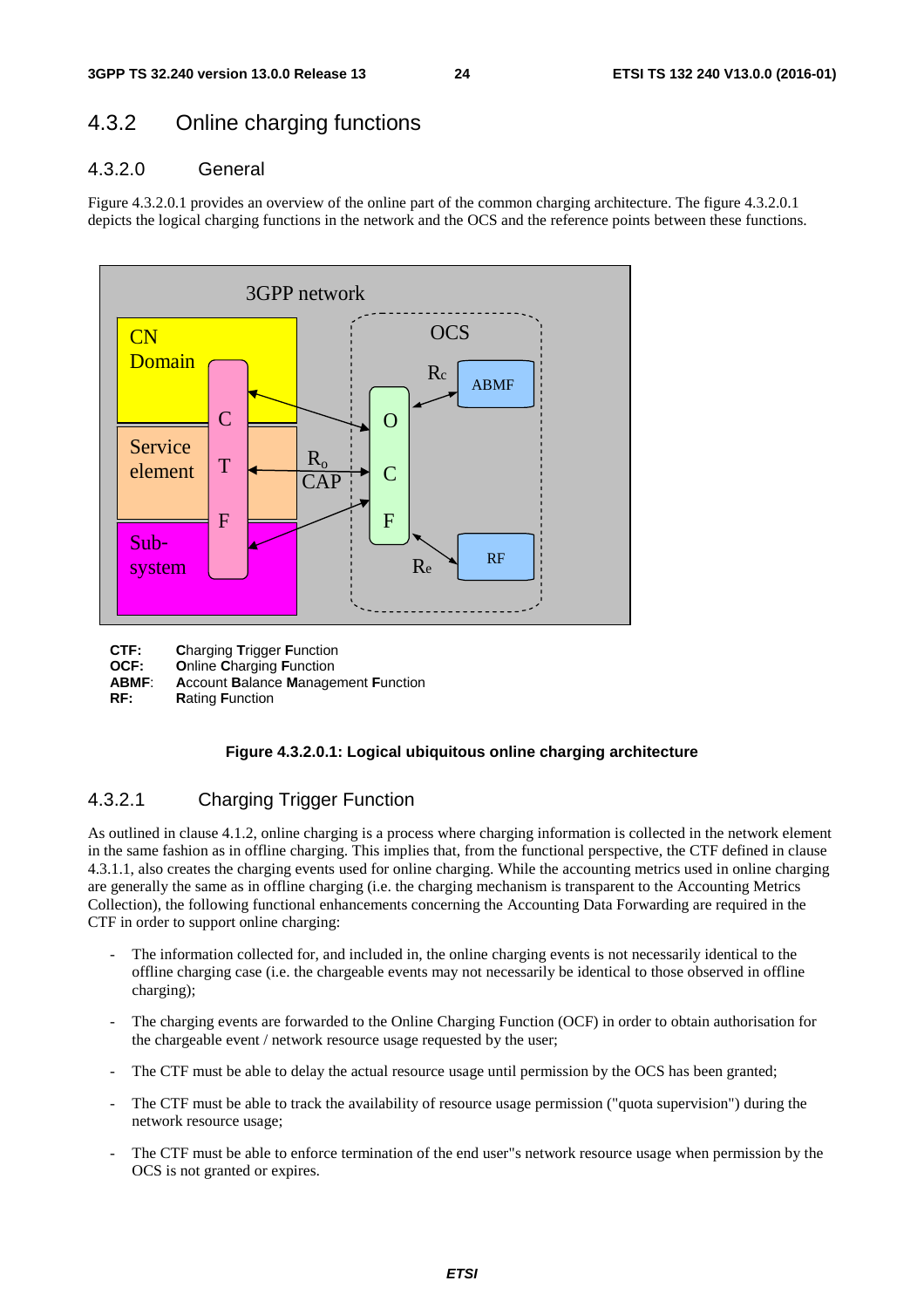The underlying principles for requesting, granting and managing resource usage permissions are described in detail in clause 5.1.

Note that the S-CSCF, although involved in online charging, does not create any online charging events, therefore clauses 4.3.2.1 and 4.3.2.2 are not completely applicable to the S-CSCF. Clause 4.3.2.2.2 describes online charging specifically for the S-CSCF.

The charging events for online charging are transferred to the OCS using the CAP or Ro reference points. Refer to figure 4.2.1 for information on the applicability of CAP or Ro per NE type.

#### 4.3.2.2 Online Charging System

#### 4.3.2.2.0 General

The following sub-clauses summarise the tasks of the functions comprising the OCS. Details of the OCS, and the role of each of its functional components, are described in TS 32.296 [53].

#### 4.3.2.2.1 Online Charging Function

The OCF consists of two distinct modules, namely the Session Based Charging Function (SBCF) and the Event Based Charging Function (EBCF).

The Session Based Charging Function is responsible for online charging of network / user sessions, e.g. voice calls, IP CAN bearers, IP CAN session or IMS sessions.

The Event Based Charging Function performs event-based online charging (also referred to as "content charging") in conjunction with any application server or service NE, including SIP application servers.

Online charging in the CS and PS domains may be performed using the CAP reference point from the MSC and SGSN, respectively, to the OCF (refer to TS 23.078 [207] for details on CAP). Online charging communication between the S-CSCF and the SBCF is described in clause 4.3.2.2.2. All other network elements employ the Ro reference point for online charging (refer to TS 32.299 [50]). Refer to TS 32.296 [53] for details on the relation between the network elements (i.e. the embedded online enhanced CTF) and the SBCF or EBCF, respectively.

#### 4.3.2.2.2 S-CSCF online charging / IMS Gateway Function

As stated above, the S-CSCF does not trigger any online charging events and thus does not include the CTF online charging enhancements described in clause 4.3.2.1 (in contrast, it does have a CTF for offline charging, as described in clause 4.3.1.1). Instead, the ISC interface is employed by the S-CSCF online charging, implying that online charging is transparent to the S-CSCF and appears like any other service logic controlled by a SIP application server. Therefore, if support for Ro based online charging is required instead of / or in addition to application server or MRFC, a special CTF is needed in order to mediate between the Ro based SBCF and the SIP based service control. This role is taken by the IMS Gateway Function (IMS GWF), which translates between SIP service control towards the S-CSCF and Ro Credit-Control on the OCS side.

From the perspective of the online charging architecture, the IMS GWF is an online charging capable CTF; from the perspective of the S-CSCF, the IMS GWF is a SIP application server and is triggered the same way. It is out of scope of the 3GPP standards whether the IMS GWF is embedded in the S-CSCF, embedded in the OCS/SBCF, or exists as a stand-alone component.

#### 4.3.2.2.3 Rating Function

The Rating Function (RF) determines the value of the network resource usage (described in the charging event received by the OCF from the network) on behalf of the OCF. To this end, the OCF furnishes the necessary information, obtained from the charging event, to the RF and receives in return the rating output (monetary or non-monetary units), via the Re reference point. The RF may handle a wide variety of rateable instances, such as:

Rating of data volume (e.g. based on charging initiated by an access network entity, i.e. on the bearer level);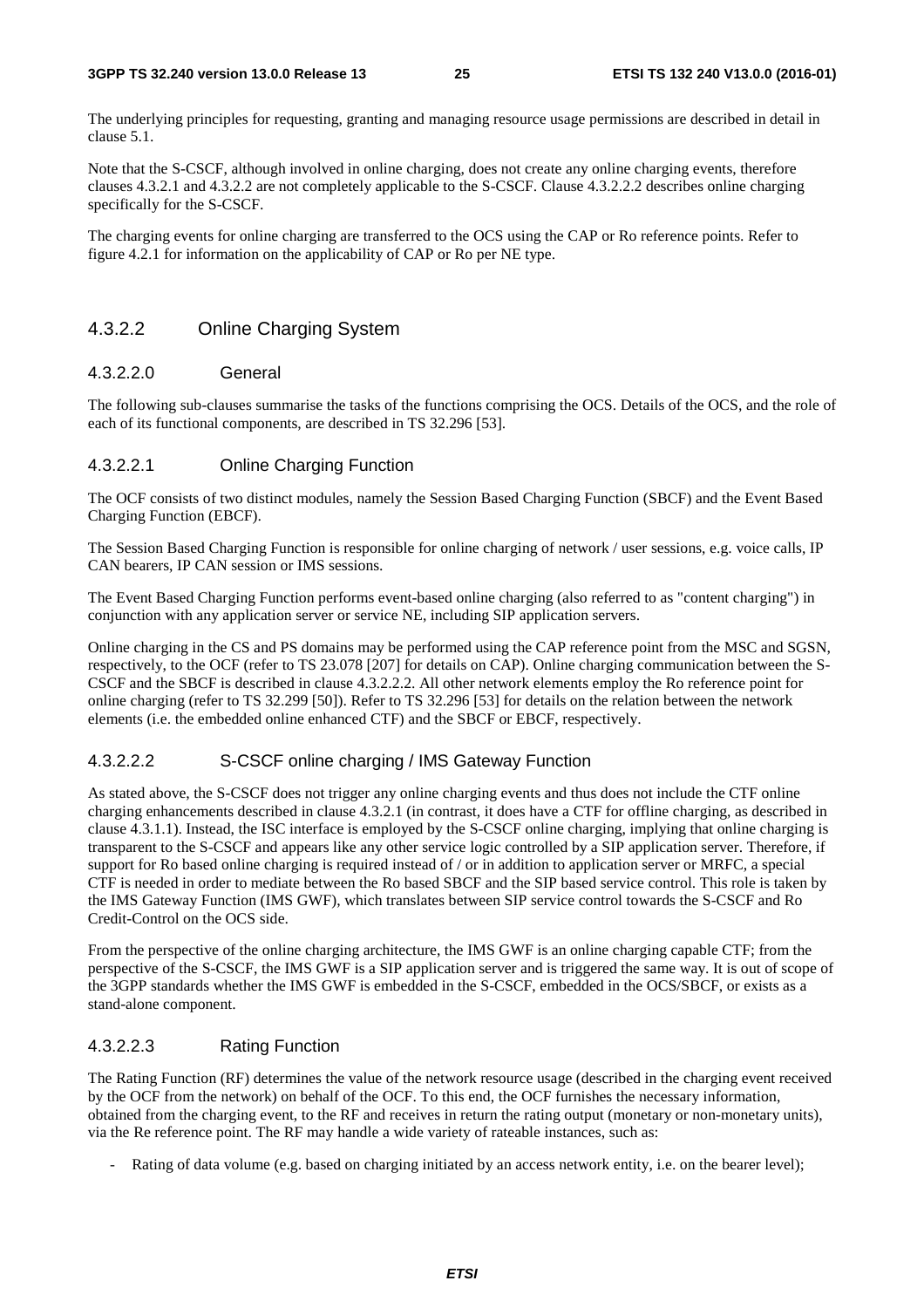- Rating of session / connection time (e.g. based on charging initiated by a SIP application, i.e. on the subsystem level);
- Rating of service events (e.g. based on charging of web content or MMS, i.e. on the service level).

#### 4.3.2.2.4 Account Balance Management Function

The Account Balance Management Function (ABMF) is the location of the subscriber"s account balance within the OCS. The ABMF is put into functional context within TS 32.296 [53].

#### 4.3.2.3 CDR generation for online charged subscribers

In offline charging, CDRs are generated in the network and forwarded to the BD for further processing, e.g. generating subscriber bills. In online charging, network resource usage is granted by the OCS based on a subscriber account on the OCS. If required by the operator, CDRs may additionally be generated for online charged subscribers. One way of achieving this is by performing online charging and offline charging simultaneously for these subscribers. Alternatively, the OCS can accomplish this by the use of the appropriate offline charging functions as follows:

- A CDF, as specified in clause 4.3.1.2, is employed by each of the OCFs that are required to generate CDRs from the charging events they receive from the CTF;
- A CGF, as specified in clause 4.3.1.3, is employed by the OCS in order to generate / manage CDR files and provide these files to the BD.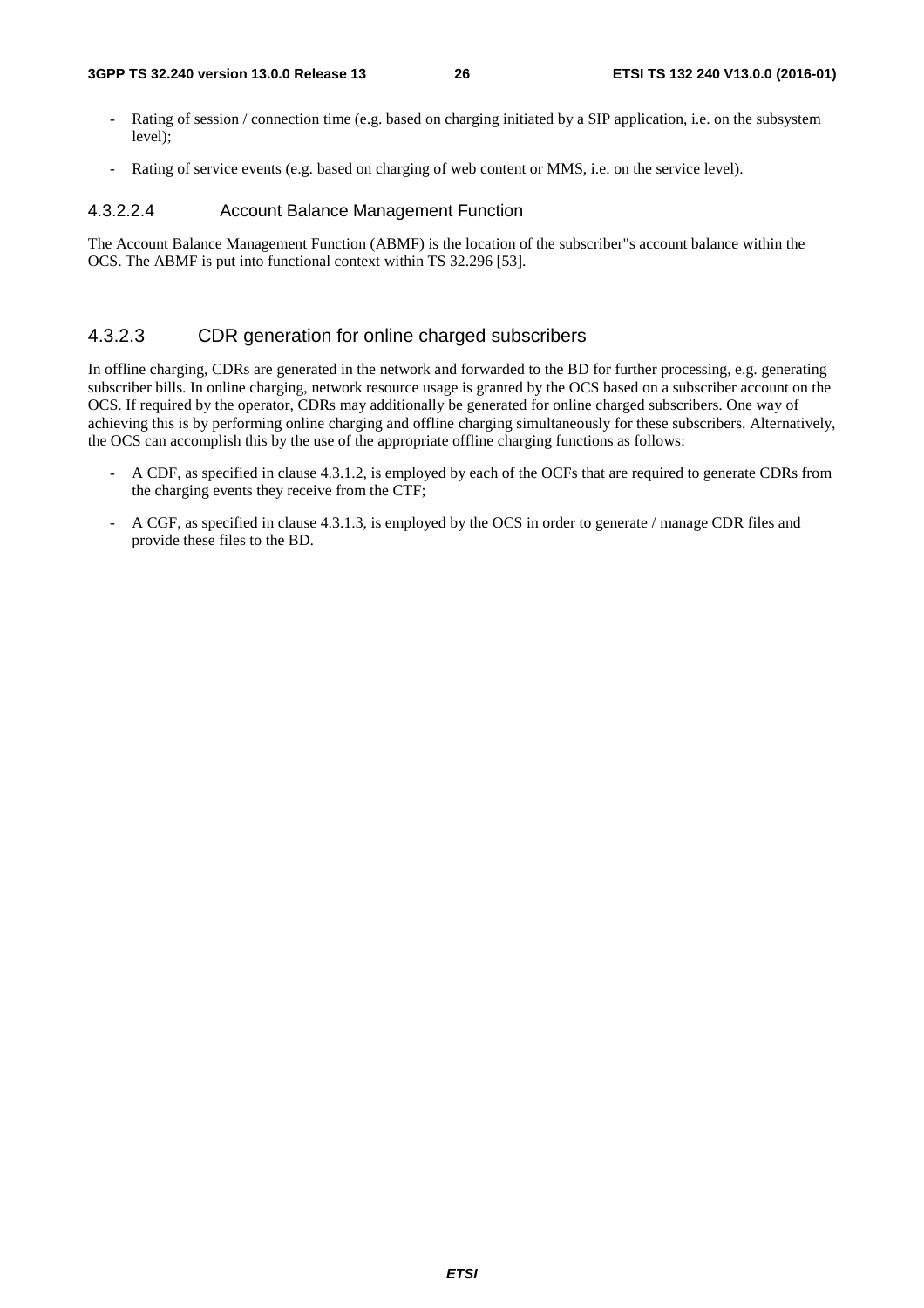### 4.4 Reference points

### 4.4.1 Offline charging reference points

#### 4.4.1.1 Rf

The Rf reference point supports interaction between a CTF and a CDF. The following information may flow across this reference point in real-time:

- Charging events for offline charging from the CTF to the CDF;
- Acknowledgements for these events from the CDF to the CTF.

The protocol(s) crossing this reference point shall support the following capabilities:

- Real-time transactions;
- Stateless mode ("event based charging") and statefull mode ('session based charging') of operation;
- Provide its own reliability mechanisms, e.g. retransmission of charging events, to run also on unreliable transport.

In addition, the protocol should support changeover to a secondary destination (alternate CDF(s)) in case of the primary CDF not being reachable.

This interface application is defined in TS 32.299 [50]. The information contained in the charging events and the relevant chargeable events are specific to the domain / subsystem / service and are detailed in the respective middle tier TSs.

#### 4412 Gz

The Gz reference point is functionally equivalent to Ga for Legacy PS domain and to Ga or Rf for Evolved PS domain, and hence is replaced by Ga or Rf within the common charging architecture. See also clause 4.2.

#### 4.4.1.3 Ga

The Ga reference point supports interaction between a CDF and a CGF. The following information may flow across this reference point:

- CDRs are sent from the CDF to the CGF;
- Acknowledgements for these CDRs are returned from the CGF to the CDF.

The protocol(s) crossing this reference point shall support the following capabilities:

- Near real-time transactions;
- Send one or more CDRs in a single request message;
- Changeover to secondary destinations (alternate CGFs) in case of the primary CGF not being reachable;
- Provide its own reliability mechanisms, e.g. retransmission of charging events, to run also on unreliable transport.

This interface application is defined in TS 32.295 [54]. The content of the CDRs, and the CDR trigger conditions, are specific to the domain / subsystem / service and are detailed in the middle tier TSs.

#### 4.4.1.4 Bx

The Bx reference point supports interaction between a CGF and the BD. The information crossing this reference point is comprised of CDR files. A common, standard file transfer protocol (e.g. FTAM, FTP) shall be used, including the transport mechanisms specified for the selected protocol.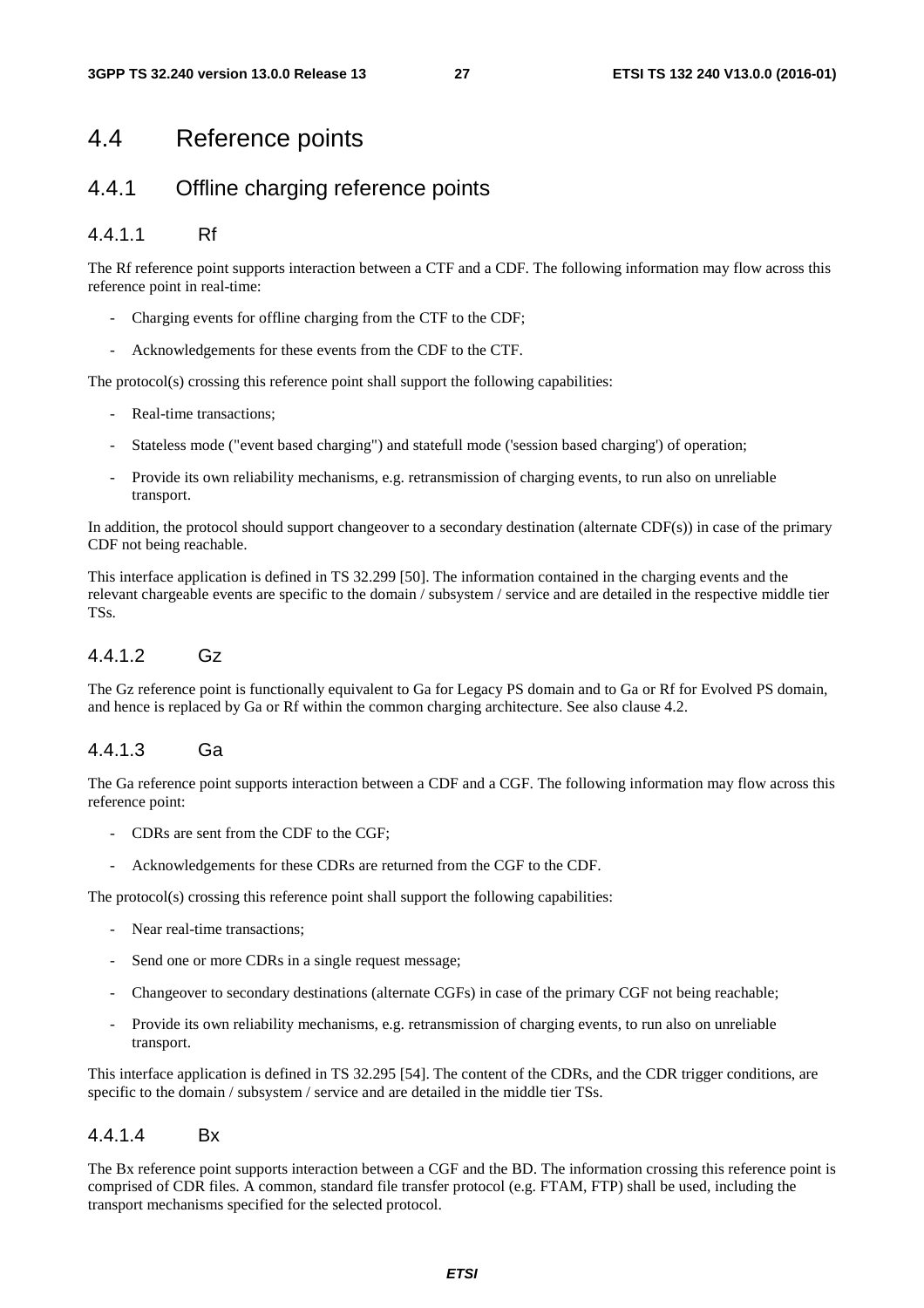This interface application is defined in TS 32.297 [52]. The information contained in the files corresponds to the CDRs defined per domain/subsystem/service, as stated in clause 4.4.1.3.

4.4.1.5 Void

(Void).

#### 4.4.1.6 Gzn

The Gzn reference point is functionally equivalent to Ga or Rf in PS domain, and hence is replaced by Ga or Rf within the common charging architecture. See also clause 4.2.

### 4.4.2 Online charging reference points

#### 4.4.2.1 Ro

The Ro reference point supports interaction between a CTF and an OCF. The following information may flow across this reference point:

- Charging events for online charging from the CTF to the OCF.
- Receive Acknowledgements for these charging events from the OCF to the CTF. The acknowledgement grants or rejects the network resource usage requested in the charging event, according to the decision taken by the OCS.

The protocol(s) crossing this reference point shall support the following capabilities:

- Real-time transactions;
- Stateless mode ("event based charging") and statefull mode ("session based charging") of operation;
- NOTE: For "event based charging", the protocol may be stateless, however Internal implementation of the CTF and OCF may be stateful across the different charging events.
- Provide its own reliability mechanisms, e.g. retransmission of charging events, to run also on unreliable transport.

In addition, the protocol should support changeover to a secondary destination (alternate OCF(s)) in case of the primary OCF not being reachable.

This interface application is defined in TS 32.299 [50]. The information contained in the charging events and the relevant chargeable events are specific to the domain / subsystem / service and are detailed in the respective middle tier TSs.

#### 4.4.2.2 CAP

The CAP reference point provides similar functionality for online charging as Ro, however, it is based on CAMEL techniques. It is kept within the overall charging architecture as CAMEL may be used in the CS and PS domains. See TS 23.078 [207] for details on CAMEL.

#### 4.4.2.3 Gy

The Gy reference point is functionally equivalent to Ro, and hence is replaced by Ro within the common charging architecture. See also clause 4.2.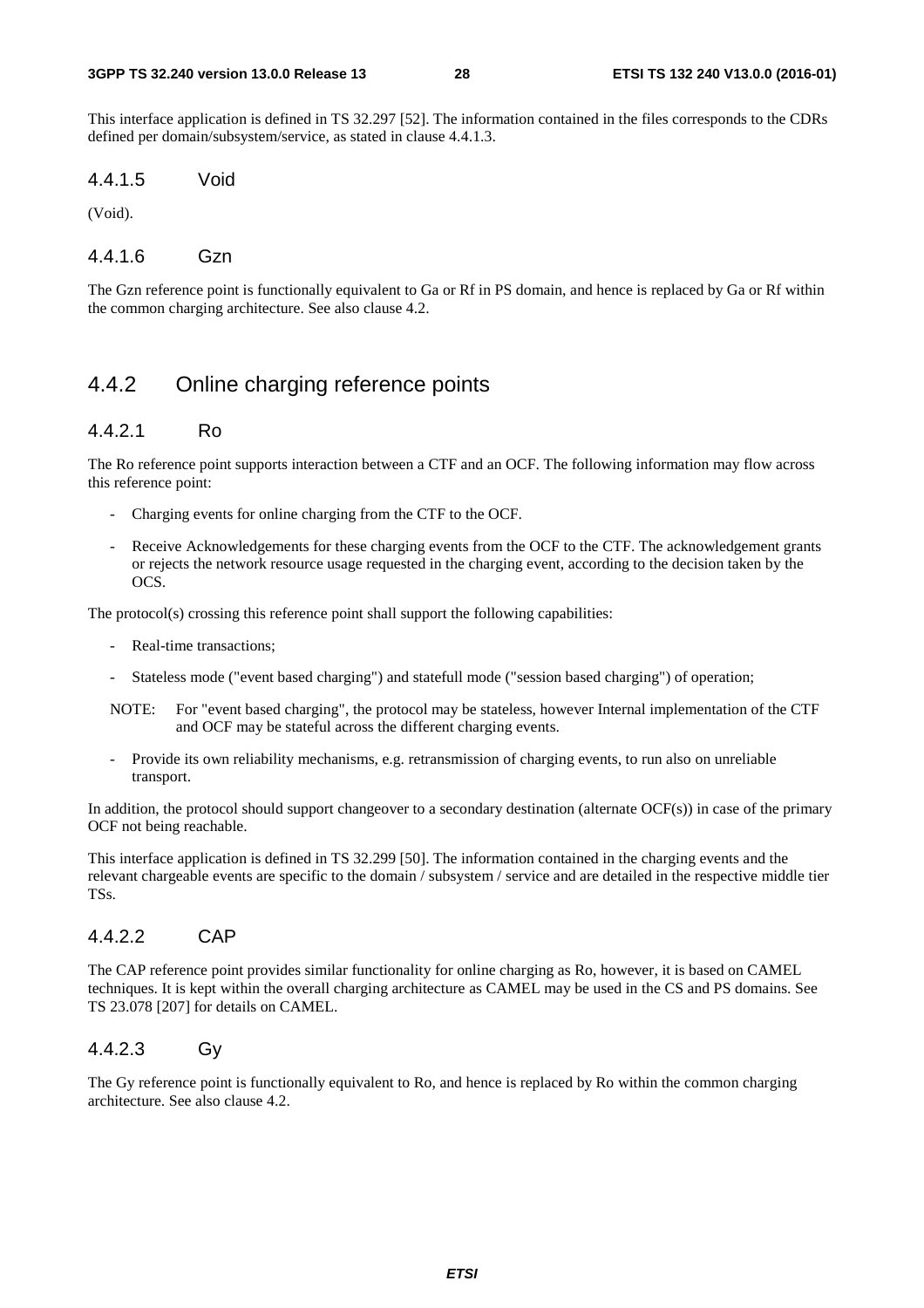#### 4.4.2.4 Re

The Re reference point supports interaction between the OCF and a Rating Function (RF) in order to determine the value of chargeable events in terms of monetary or non-monetary units. This interface application is defined in TS 32.296 [53].

#### 4.4.2.5 Rc

The Rc reference point allows the interaction between the OCF and an Account Balance Management Function (ABMF) in order to access the account of the subscriber on the OCS. See TS 32.296 [53] for further information.

4.4.2.6 Void

(Void).

#### 4.4.2.7 Gyn

The Gyn reference point is functionally equivalent to Ro, and hence is replaced by Ro within the common charging architecture. See also clause 4.2.

## 4.5 Architecture mapping

### 4.5.0 General

The following sub-clauses describe how the logical ubiquitous charging architecture can be mapped onto physical components and interfaces within the scope of 3GPP standards.

### 4.5.1 Offline mapping

The figures 4.5.1.1 – 4.5.1.4 below depict the mappings of the ubiquitous offline charging architecture onto physical implementations that are identified within the 3GPP standards. As stated previously in the present document, the CTF is a mandatory component of all NEs that have offline charging capabilities. In contrast, the CDF and the CGF may be implemented in any of the following ways:

(1) CDF and CGF integrated in the NE. In this implementation, all network charging functions are embedded in the NE, i.e. the NE is fully self-contained in terms of offline charging. The (physical) NE itself produces the CDR files that are then transferred to the BD. Consequently, only the Bx reference point needs to be implemented as a physical interface.





(2) CDF integrated in the NE, CGF in a separate physical element. In this implementation, the (physical) NE generates CDRs and sends them to an external CGF. Hence the Ga reference point must be implemented in the NE as a physical interface. If the CGF is a stand-alone entity, it must implement both the Ga and the Bx reference point as physical interface. As a variation of this construct, the CGF may be integrated in the BD, in which case the Bx reference point is internal to the BD.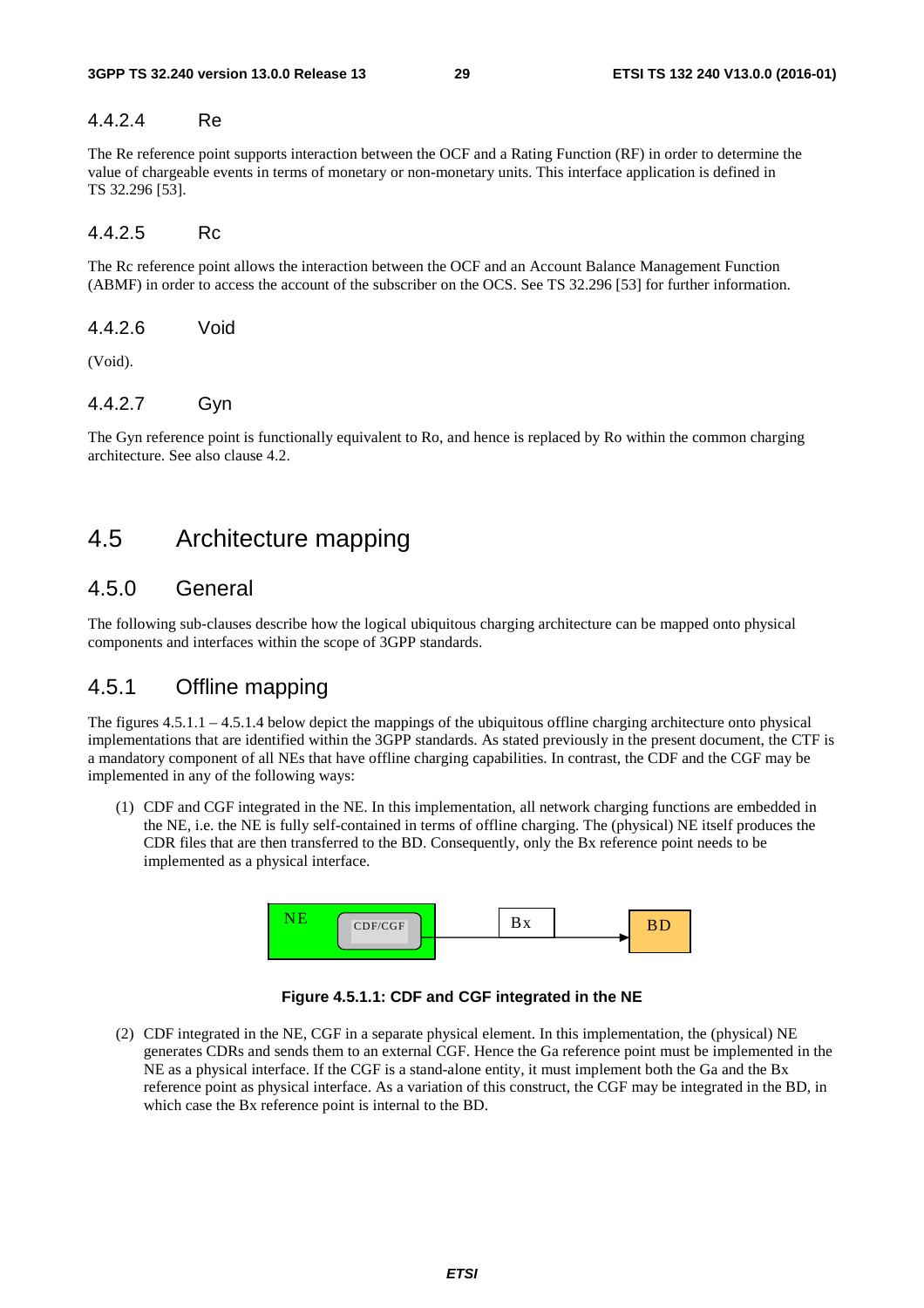

**Figure 4.5.1.2: CDF integrated in the NE, CGF in a separate physical element** 

(3) CDF and CGF in two separate physical elements. This scenario represents the fully distributed implementation where all reference points must be implemented as physical interfaces on the NE, CDF and CGF, respectively. Again, as a variation of this approach, the CGF may be an integral component of the BD, in which case the Bx reference point becomes internal to the BD.



**Figure 4.5.1.3: CDF and CGF in two separate physical elements** 

(4) CDF and CGF in the same separate physical element. In contrast to scenario 3, there is no physical Ga interface, whereas the Rf and Bx reference points must exist as distinct interfaces in the same fashion as in scenario 3. The variation of the combined CDF/CGF being embedded in the BD is again possible, resulting in the Rf reference point being the only one that appears as a physical interface.



**Figure 4.5.1.4: CDF and CGF in the same separate physical element** 

Details of the possible implementation options per domain / subsystem / service (usually a subset of the overall possible variants described above) are specified in the respective middle tier TS.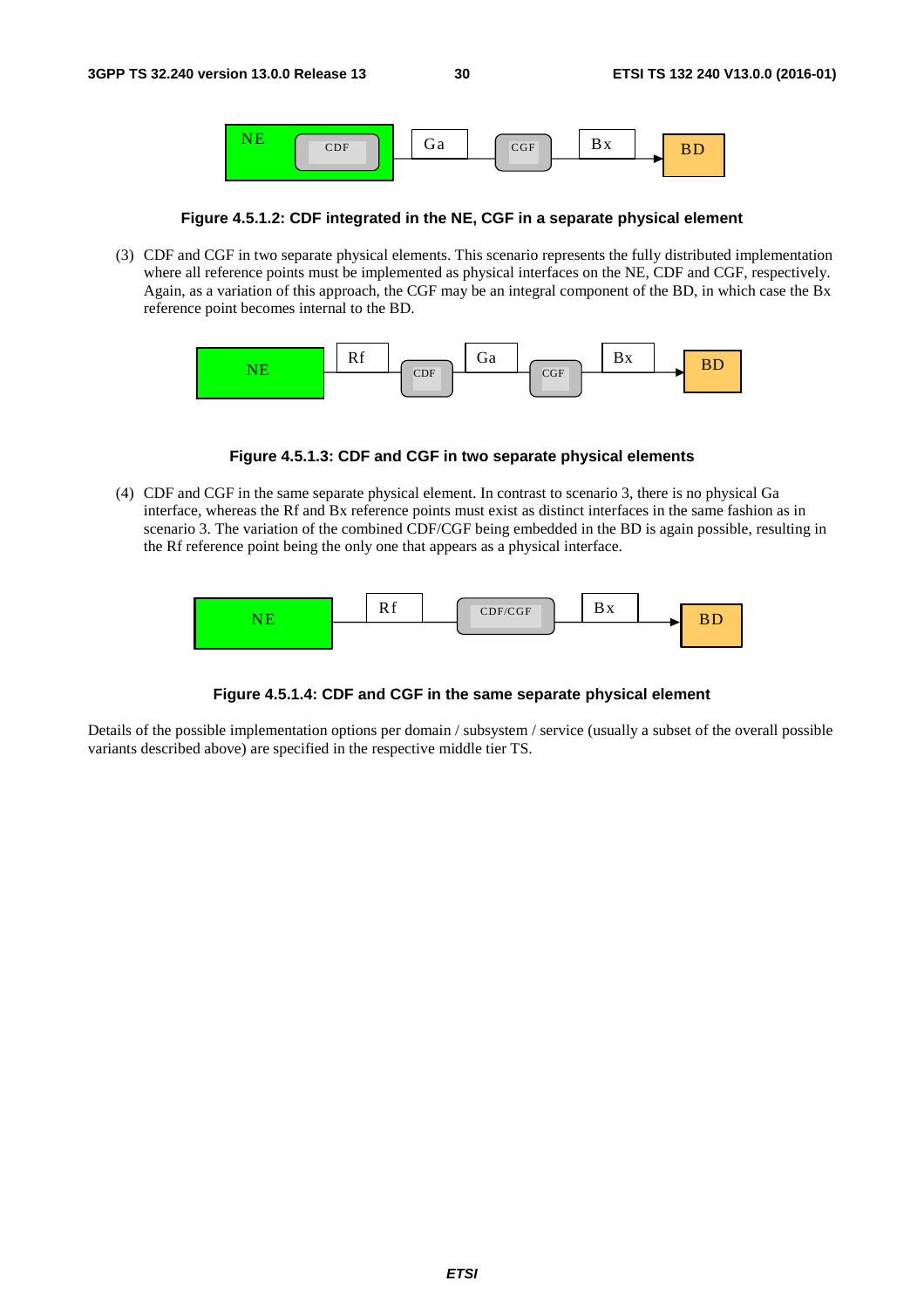### 4.5.2 Online mapping

The CTF is a mandatory integrated component of all network elements that are involved in online charging as depicted in figure 4.2.1, with the exception of the S-CSCF (see clause 4.3.2.2.2). If CDR generation by the OCS is required, as described in clause 4.3.2.3, then a CDF is integrated in each OCF that is required to produce the CDRs. All other possibilities for physical mapping, including e.g.:

- integrated versus distributed CGF in the OCS,
- use of another CGF by the OCS,
- IMS GWF integrated in S-CSCF or OCS, or a stand-alone entity,

are not specified within the 3GPP standards and are therefore implementation specific. The same is true for the composition of the OCS and its logical functions.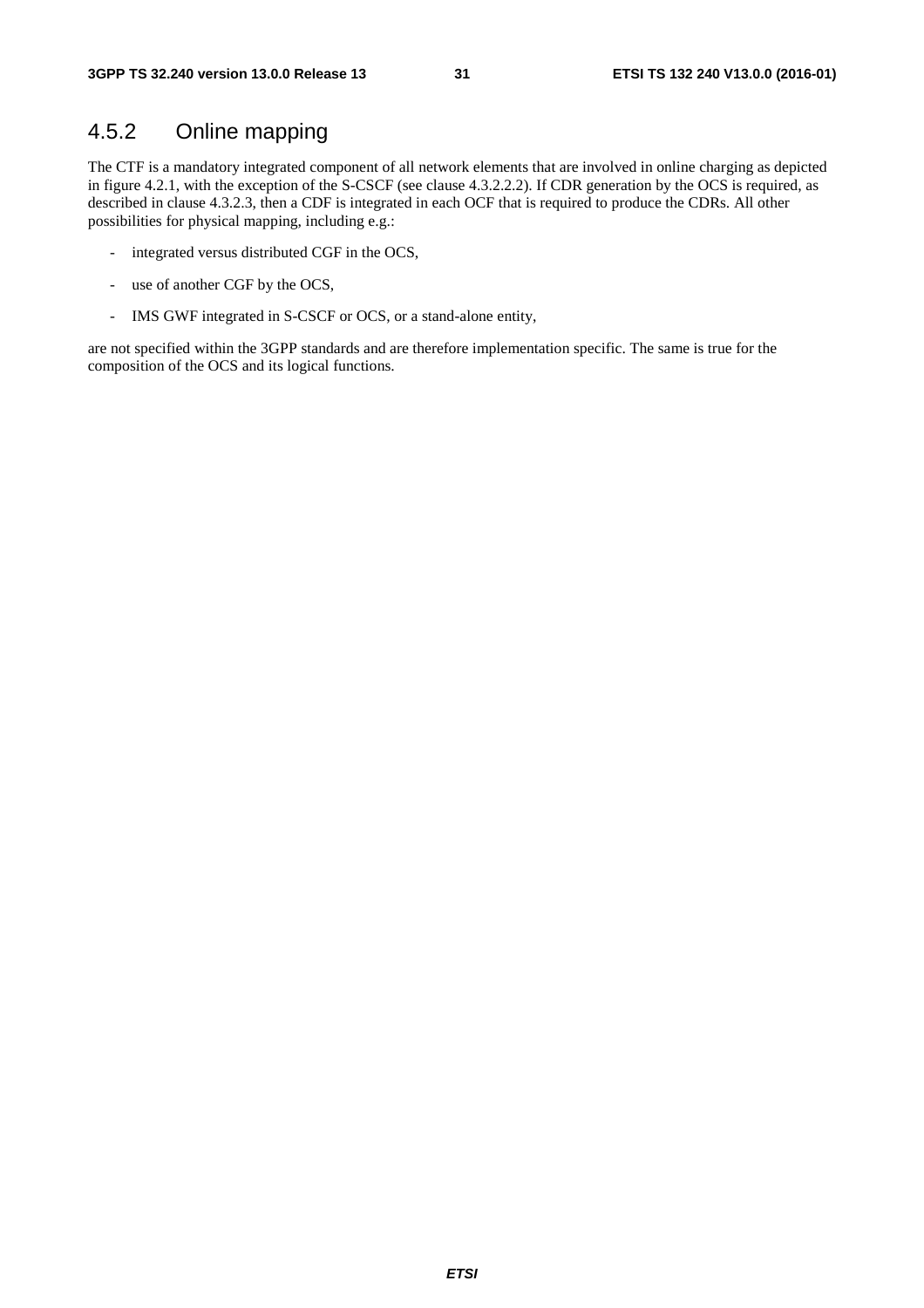## 5 Charging principles

## 5.0 General

The high-level requirements for charging are specified in TS 22.115 [101]. The following sub-clauses detail the charging principles on the basis of the architecture and framework defined in clause 4, in respect of:

- Charging data generation and quota supervision;
- Aspects of charging information transfer;
- Charging levels and charging data correlation;
- Charging information utilisation.

## 5.1 Charging data generation and quota supervision

The CTF embedded in all charging relevant network elements collects charging information within the NE concerning the use of network resources by the mobile end users. These network resources may pertain to bearer (e.g. CS, PS), subsystem (e.g. IMS sessions) or service (e.g. MMS) usage / consumption. The various charging levels are further described in clause 5.3.

The purpose of offline charging is to transform the charging information into CDRs that are post-processed within the BD, e.g. for the purpose of generating bills. While the collection of charging information used for the CDRs occurs during the network resource usage, there is no impact of offline charging on the use of the resources. All activities involved in the transformation of the charging information into end user bills, and the collection of the end user charges incurred in these bills, occur offline to, or after, the network resource usage.

The purpose of online charging is to furnish charging information to the OCS in order to perform Credit-Control before the network resource usage is permitted. To this end, a prepaid subscriber account has to exist in the OCS, against which the resource usage can be billed. Hence all activities to assess the requested resource usage, to determine its value in monetary or other units, and to debit these units from the subscriber account, must occur prior to or at least, during the resource usage, i.e. online with respect to resource usage. Depending on the circumstances, a final evaluation must occur when resource usage ends. Hence, two cases must be distinguished:

- Direct Debiting: the requested resource can be determined and billed in a one-off procedure. In that case, the resource usage is debited from the subscriber account immediately when processing the charging event, and the permission for the resource usage is returned to the network. An example of this may be the forwarding of a terminating short message from the MSC to the end user. In this scenario, it is generally required that the network can guarantee resource usage execution in order to avoid over-billing the user.
- Unit Reservation: the OCS cannot a priori know the amount of resources that the end user may eventually consume, or it cannot be assumed a priori that the resource usage request can be (completely) fulfilled. In this case, a certain amount of (monetary or non-monetary) units is blocked, or reserved, on the subscriber"s account on the OCS, and permission to use an amount of resources that matches the unit reservation is returned to the network. When the granted units have been used or a new, not yet authorised chargeable event occurs, the network must send a new request for unit allocation to the OCS. When resource usage has been executed, the actual amount of resource usage (i.e. the used units) must be returned by the NE to the OCS so that eventually over-reserved amounts can be re-credited to the subscriber account, assuring that the correct amount gets debited.

Charging information is collected by the CTF based on chargeable events that describe the user(s) and their requested network resource usage. The chargeable events are specific to each domain / service / subsystem and specified in the respective middle tier TS. For each chargeable event, a matching charging event is formed and immediately sent to its destination, i.e. the CDF in offline charging or the OCF in online charging. Again, the event information is specific to the domain / service / subsystem and defined in the respective middle tier TS. While the accounting metrics (provided by the Accounting Metrics Collection part of the CTF) used in online and offline charging are generally identical, the information comprising chargeable events (determined by the Accounting Data Forwarding part of the CTF) may be different between online and offline charging. Note also that online and offline charging may occur simultaneously, i.e.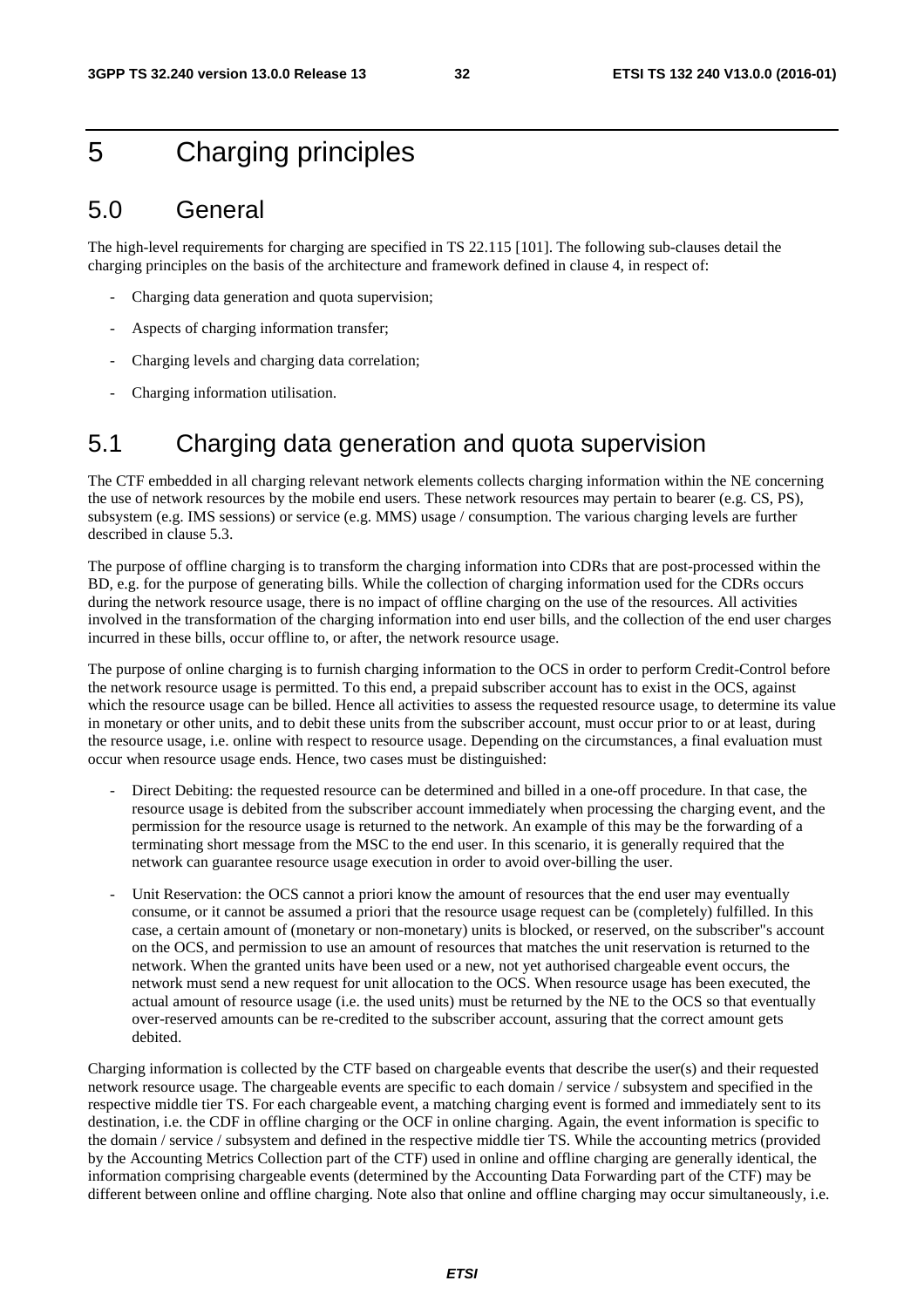for the same resource usage the CTF may send an offline charging event to the CDF and an online charging event to the OCF. In that particular case, Credit-Control occurs for that resource usage but at the same time, CDRs are created in offline charging. Alternatively, if CDRs are required for online charged resource usage, this can be achieved by generating these CDRs in the OCS, as depicted in clause 4.3.2.3.

Both online and offline charging can be categorised into two distinct classes, namely event based charging and session based charging. Event based charging implies that a chargeable event is defined as a single end-user-to-network transaction, e.g. the sending of a multimedia message. This chargeable event is then mapped to an appropriate charging event, resulting in a single CDR or in a single Credit-Control and resource usage authorisation procedure. In contrast, session based charging is characterised by the existence of a user session, such as a circuit call, an IP CAN bearer, or an IMS session. This user session is then matched by a charging session, resulting in the generation of multiple chargeable/charging events and the creation of one or more CDRs in offline charging or the performance of a Credit-Control session in online charging. The following paragraphs describe the event versus session based charging in more detail for both online and offline charging.

- **Event based charging**. The (chargeable) event is recognised in the NE that handles it, based on e.g. signalling exchange between the user equipment and the NE. The event is then mapped onto a single charging event as specified in the middle tier TS that applies to that NE.
	- In online charging, the charging event is transferred to the EBCF via the Ro or CAP reference point, and the chargeable event is authorised after successfully performing Credit-Control on the subscriber account. The complete procedure must occur in real-time. If the chargeable event is not authorised by the OCS (e.g. when the subscriber account does not contain sufficient credit), the NE rejects the resource usage pertaining to that chargeable event.
	- The event charging procedure may occur with or without reservation of units from the subscriber"s account ("Event Charging with Unit Reservation" (ECUR) or "Immediate Event Charging" (IEC), respectively), as described above. Furthermore, if the procedure does include reservation, the OCS may choose to authorise one or more occurrences of the chargeable event (i.e. allot one or more "service"units). For example, multiple short messages may be authorised upon the first SMS request from the user.
	- In offline charging, the charging event is transferred to the CDF via the Rf reference point. The CDF produces a matching CDR, which is then sent to the CGF via the Ga reference point. The CDR will eventually be transferred to the BD in a CDR file, together with other CDRs of the same or different types, according to file transfer configuration by the operator. While there is no real-time requirement on any particular part of this procedure, the system should be capable of completing the process from the detection of the chargeable event up to, and including, CDR transfer to the CGF, in near real-time.
- **Session based charging**. The start of the user session is recognised by the NE that handles the session, based on e.g. signalling exchange between the user equipment and the NE. This chargeable event is then mapped onto a charging event as specified in the middle tier TS that applies to that NE.
	- In online charging, an "initial" charging event (session start) is transferred to the SBCF via the Ro or CAP reference point and the start of the user session is authorised after successfully performing Credit-Control on the subscriber account. The NE may delay the actual start of the user session until authorisation has been obtained (cf. 4.3.2.1). As there is no information available at this time concerning the overall evaluation of the session (e.g. complete duration or data volume of the session), session based charging always involves reservation of units from the subscriber"s account ("Session based Charging with Unit Reservation" (SCUR)): the OCS reserves credit from the subscriber account and returns the corresponding quota (e.g. units specifying the number of minutes or bytes allowed) to the NE. The NE, in turn, uses the provided quota to supervise the actual network resource consumption. In the case that another chargeable event occurs for the session, the network element issues an "interim" charging event in order to also authorise this new chargeable event. When the quota is used up, the network element either issues another interim charging event, requesting further units to be allotted, or terminates the session if previously instructed to do so by the OCS. Once the session is terminated in the network element, the consumed units are reported back to the OCS with a "final" charging event. The credit control session is then terminated, and the OCS returns the value of any unused quota (as reported by the NE) to the subscriber"s account. The complete procedure of receiving, processing and responding to an online charging event, must occur in real-time. Note that this procedure can occur in parallel for several concurrent services running on the same user session.

For each charging event received during the session, the OCS decides whether to authorise the resource usage or whether to decline the request (e.g. when the subscriber account does not contain sufficient credit). If, at any time within the session, the OCS determines not to authorise the chargeable event, it rejects the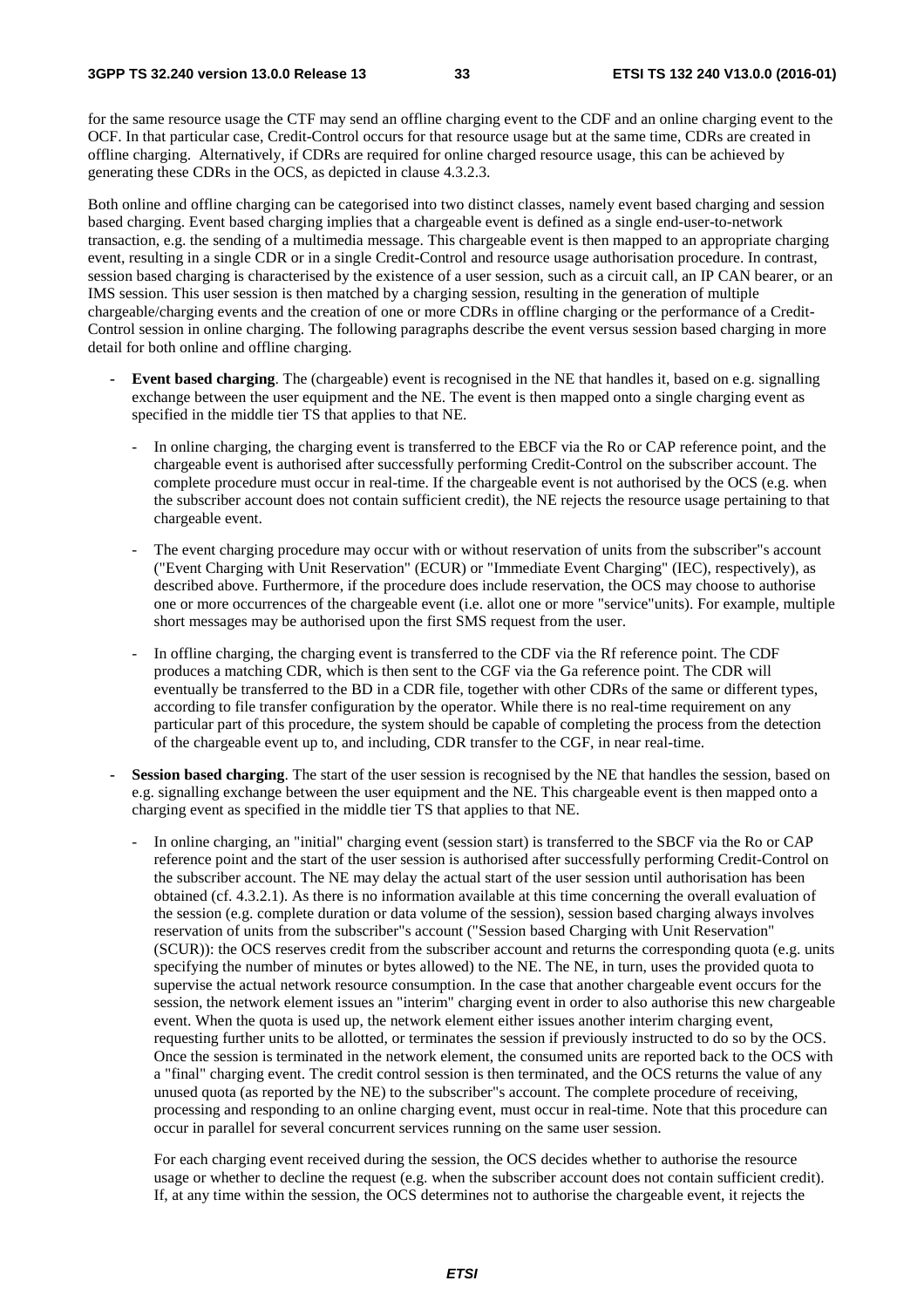request sent by the network element, causing the NE to disallow the resource usage pertaining to that chargeable event. It must be noted that this does not necessarily terminate the user session. E.g. in the case of credit exhaustion, the session could be redirected to a credit recharging site.

In offline charging, the "initial" charging event is transferred to the CDF via the Rf reference point. Upon termination of the subscriber session, or when a new chargeable event occurs (as specified in the respective middle tier TS), further charging events ("final" or "interim" events, respectively) are sent for the session from the NE to the CDF. The CDF formats one or more of these events into CDRs according to CDR formats specified in the middle tier TSs, and in accordance with CDR generation triggers configured by the operator. Upon its completion, the CDR will be sent forward to the CGF via the Ga reference point, and a new CDR will be opened by the CDF for the same session. Finally, the CDRs will eventually be transferred to the BD in a CDR file, together with other CDRs of the same or different types, according to file transfer configuration by the operator.

The system should be capable of completing the process of chargeable event detection and charging event forwarding, CDR generation / closure and CDR forwarding as closely as possible in real-time. However, a significant time may pass between the reception of the first charging event for a CDR and the time the CDR is closed, depending on the CDR generation triggers configured by the operator.

For both event and session based charging, it has been specified above that the NE shall disallow the requested resource usage when the associated chargeable event is not authorised by the OCS. The most typical case for the OCS to refuse authorisation is the expiry of the subscriber account. However, depending on operator policy, even in the case of account expiry the OCS may determine to allow the resource usage to occur / to continue. For example, if the interruption of the user session renders the complete session useless to the end user, it would be unfair to debit the user"s account for the portion of the session that was executed. While the decision making procedures and the special treatment of this situation are internal to the OCS, the important aspect to note is that the OCS *must grant authorisation* towards the network in order to allow the event to occur or the session to continue, effectively making the event or (remainder of the) session free of charge.

Clause 5.2 provides a detailed analysis of the possible relationships between charging events, Credit-Control processes, CDRs and CDR files as well as their triggers.

Both CDR and online charging data generation and contents should be flexible and unnecessary redundancy in data should be avoided. Clause 5.4 describes how the generation of charging data can be configured by the network operator in order to support the above requirement.

Charging data are collected for successful and selected unsuccessful resource usage attempts. The resource usage attempt is seen as being successful in the network element (where the chargeable event is detected) when the user event is successfully completed, or the user session has started. Further details, such as the indication of failure and failure reasons in charging events and CDRs, are specified in the middle tier TSs.

NOTE: Some of the terminology used in this clause differs from IETF RFC 4006 [402] that forms the basis for the online charging application. For example, the DCCA uses "session" and "event" more in terms of the Credit-Control protocol rather than in terms of user activity, as the present document does. The mapping of the concepts and terminology used to describe the concepts, is described in TS 32.299 [50].

## 5.2 Charging data transfer

### 5.2.0 General

Clause 5.1 describes the generation of charging information, events and records and quota supervision across the various logical functions. In the present clause, the relation between the events, records, Credit-Control sessions and CDR files is explained.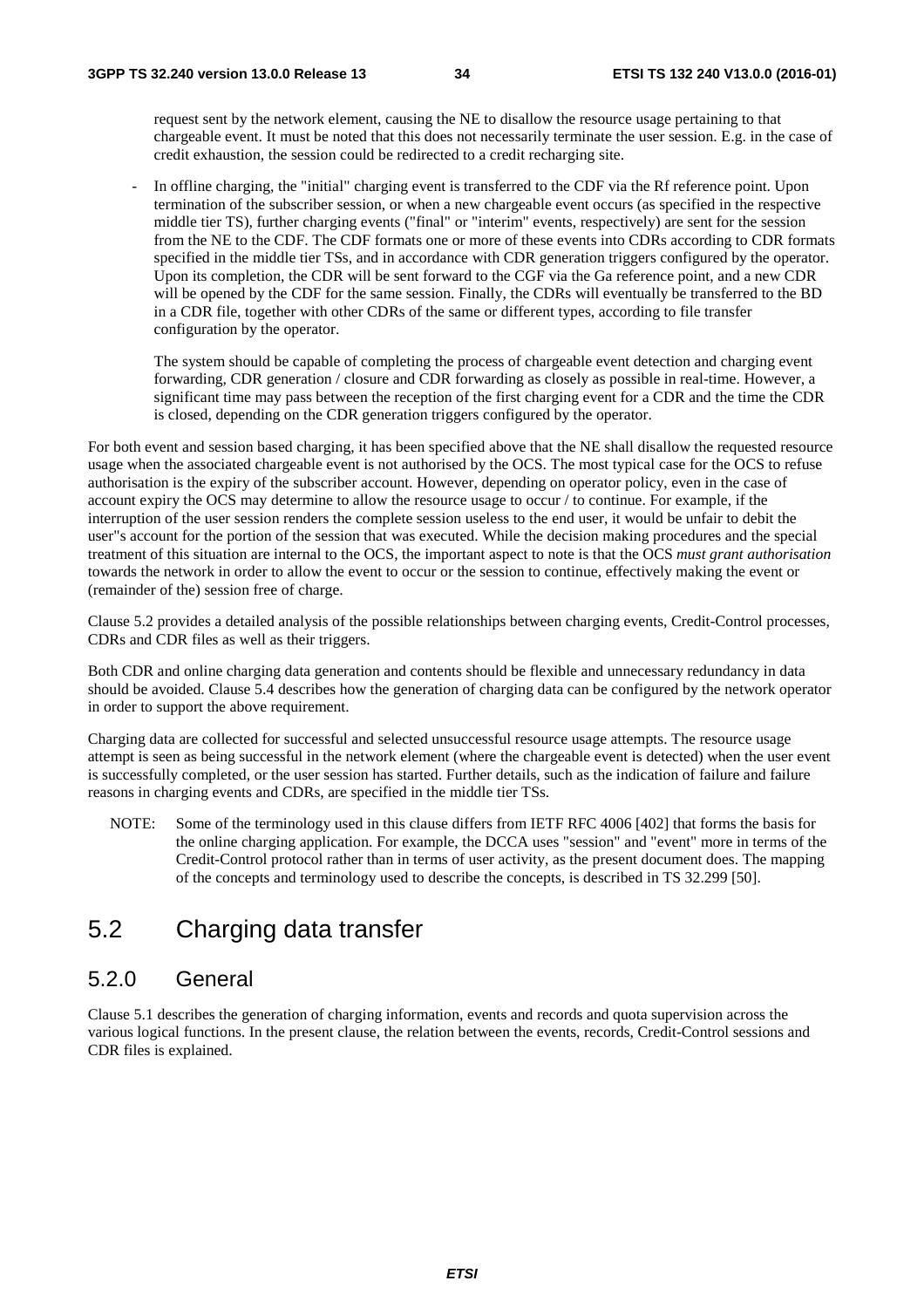## 5.2.1 Charging data transfer in offline charging

#### 5.2.1.0 General

In offline charging, charging events mirroring the resource usage request of the user are transferred from the CTF to the CDF via the Rf reference point. The CTF determines whether the request corresponds to an event (event based charging) or whether a session shall be started (session based charging). Generally, this property is built into the network capability, or service, that the NE provides, and described in the middle tier TSs.

#### 5.2.1.1 Transfer of charging events via Rf

In event based charging, a network / user event (e.g. MM submission) corresponds to a single chargeable event. In session based charging, at least two chargeable events are needed, one each to describe the start and the end of the session, respectively. Multiple interim events are possible in order to describe changes to session characteristics (generally termed "change of charging condition", e.g. tariff time switch, change of PDP context QoS or change of IMS session media types), or when certain limits, e.g. time or volume, are exceeded. The CTF transforms each chargeable event into a charging event and forwards these charging events to the CDF in real-time.

The relation between chargeable events and charging events is 1:1. For event based charging, the relation between charging events and CDRs is 1:1. For session based charging, the relation between charging events and CDRs is m:n with m  $>=$ n. The middle tier TSs specify the chargeable events per domain / service / subsystem even if Rf does not exist as an open interface in the respective domain / service / subsystem, as it is always required to identify the connection between chargeable events and triggers for CDR generation and information addition.

If charging events are generated for unsuccessful resource usage attempts, the charging event must describe the reason and the circumstances of the failure. Details, including if and when those events are generated, are specified in the middle tier TSs.

Details on the protocol application for the open Rf interface, including the message types and the domain / subsystem /service independent contents of the messages, can be found in TS 32.299 [50].

#### 5.2.1.2 Transfer of CDRs via Ga

Upon receiving a charging event, the CDF uses the event to create/open a CDR (both event and session based charging), or to add information to an existing open CDR. As there is a 1:1 mapping between charging events and CDRs in event based charging, CDRs are created promptly after receiving and processing the event, and are then ready for transfer on to the CGF via the Ga reference point.

In session based charging, a CDR is opened when the initial charging event, specifying the start of a user session, is received. Information is added to the CDR upon receiving interim charging events. The CDR may be closed due to a number of reasons configured on the CDF or dependent on implementation, including but not limited to:

- time limit:
- volume limit;
- limit of change of charging conditions;
- end of user session, e.g. reception of the final charging event describing the session termination;
- limits (e.g. memory size) imposed by implementation.

The CDR generation could be suppressed to limit the number of CDRs based on operator configuration.

When a CDR is closed and the session is still active, a subsequent CDR is opened. Hence multiple "partial CDRs" may be needed to completely describe the session. This implies that opening and closure of CDRs may occur completely asynchronously to the reception of the charging events.

The size of partial CDRs could be optionally reduced by allowing a reduced format for partial CDRs, implying that some information can be eliminated rather than repeated in all the partial CDRs. This means that only changes from one CDR to the next, in addition to mandatory information, is reported. All the missing information can be reconstructed from fields in previous partial CDRs. For example, if location information is captured in CDRs but the user did not change location, the corresponding partial CDR would not include any location information.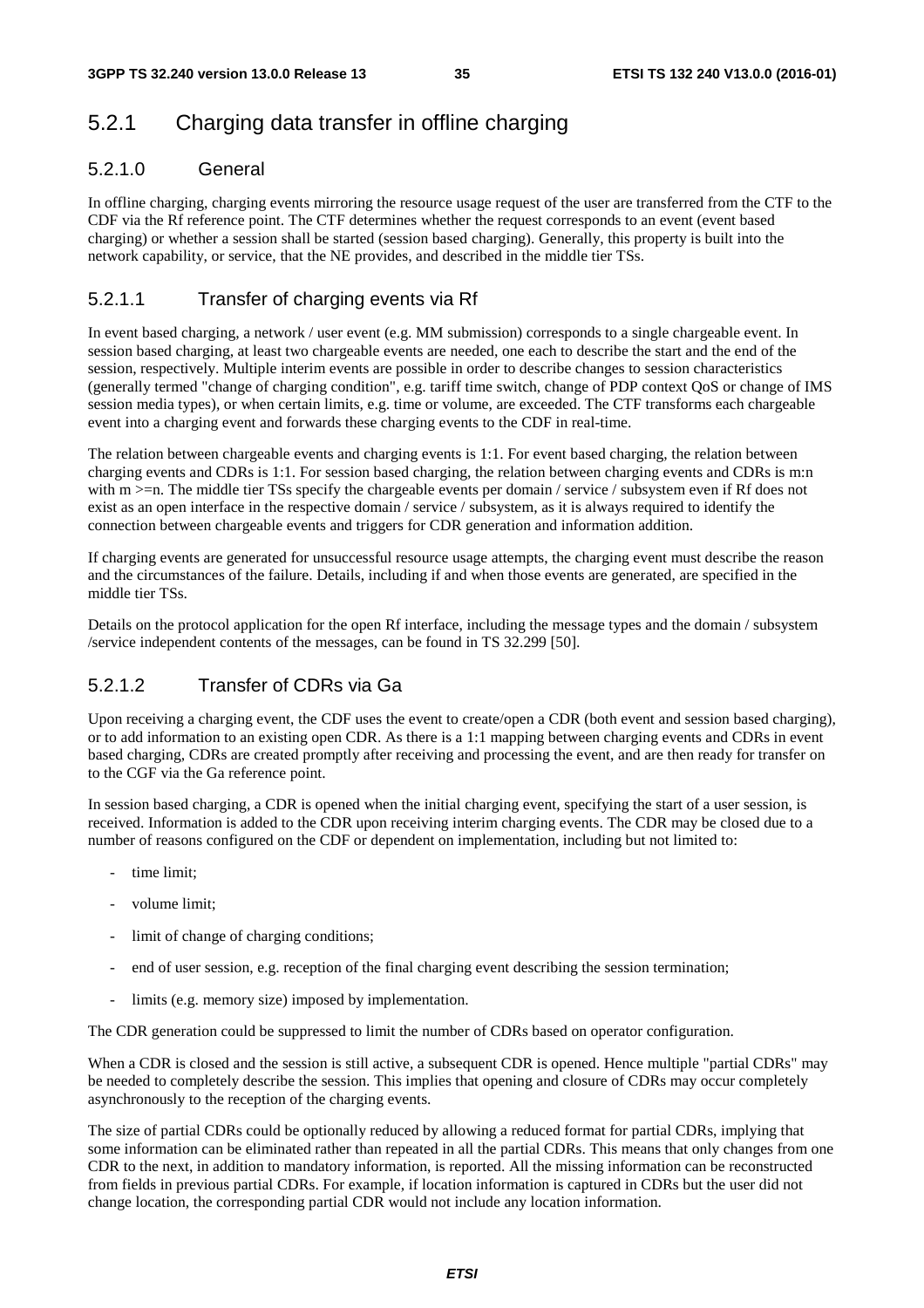Therefore, two formats are considered for Partial CDRs:

- a *Fully Qualified Partial CDR* that contains the complete set of CDR Fields, and
- a *Reduced Partial CDR* that contains all the Mandatory fields (**M**) and ONLY the changes that occurred in any other field relative to the previous partial CDR.

The first CDR generated when a session is opened shall be a Fully Qualified Partial CDR. Subsequent partial CDRs may be Reduced Partial CDRs. Thus, the convention is that when any non-mandatory field is missing from a Reduced Partial CDR, it should be interpreted that the same field as in the previous partial CDR could be used. Refer to clause 5.4 for the definition of "mandatory" and other CDR field categories.

All CDFs and CGFs from all vendors shall be able to generate or receive Fully Qualified Partial CDRs. Generation and reception of Reduced Partial CDRs on the Ga interface is optional. However, if Reduced Partial CDRs are transmitted on the Ga interface they must comply with the rules specified in this clause.

If the CDFs are generating Reduced Partial CDRs on the Ga interface, the CGF must be able to convert the CDRs into Fully Qualified Partial CDRs. However, if according to operator choice, the BD can support Reduced Partial CDRs, no conversion to the Fully Qualified Partial CDR format is required.

The possible charging configurations that can be supported on both the Ga and the Bx interfaces are illustrated in figure 5.2.1.2.1. Configuration a) is the default arrangement that MUST be supported by all systems. The other configurations are optional and may be supported IN ADDITION to configuration a). Configuration b) illustrates the case where the CGF is converting Reduced to Fully Qualified Partial CDRs. Configuration c) depicts the case were Reduced Partial CDRs can be received in the BD and no conversion is needed.



**Figure 5.2.1.2.1: Possible Configurations of Ga and Bx CDR Formats** 

When a CDR is closed, it is immediately transferred to the CGF. The exact timing may be determined by configuration parameters of the protocol used on Ga. The CDF shall be capable of receiving and processing charging events and generating and forwarding the resulting CDRs in near real-time.

Details on the protocol application for the open Ga interface can be found in TS 32.295 [54]. The semantics and formal description of the CDR parameters are specified in TS 32.298 [51].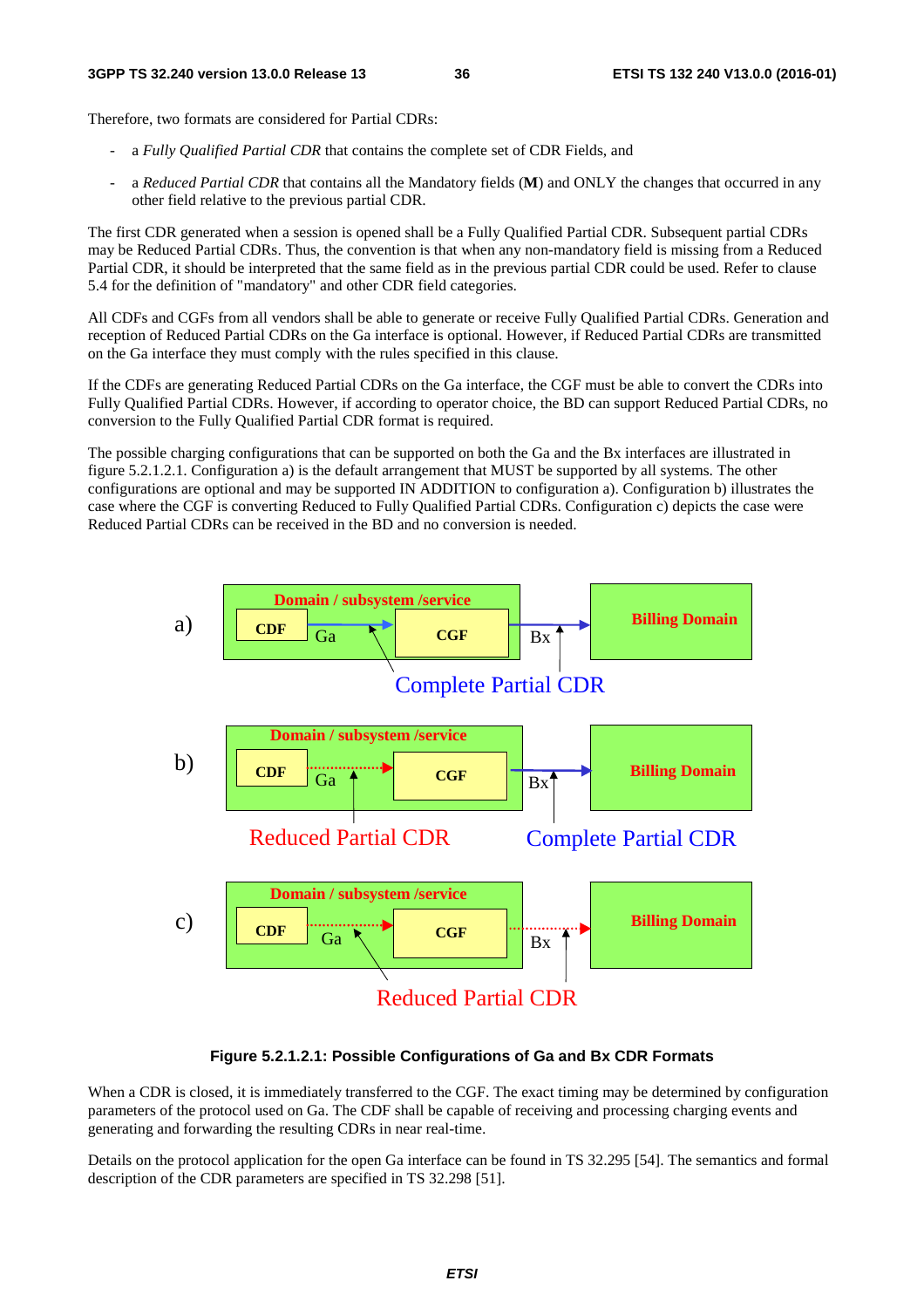### 5.2.1.3 Transfer of CDR files via Bx

The CGF is responsible for persistent CDR storage, for preparing CDR files and transferring them to the BD via the Bx reference point. To this end, the CGF provides one or more files on which to store the CDRs after potential reformatting to comply with the Bx file format specified in TS 32.297 [52].

The CDRs may be routed to one of several simultaneously open files inside the CGF depending on certain CDR parameters, such as CDR type, or on other criteria such as the originating CDF. CDR files are closed on the CGF based on certain operator configured parameters, for example:

- file size limit,
- file duration (time) limit.
- time of day,
- maximum number of CDRs.

This implies that the closure of a CDR file occurs asynchronously to the reception of CDRs on the CGF. When a CDR file is closed, the CGF must assure that a new CDR file is available to store incoming CDRs in line with the CDR routing facility described above.

Once CDR files are closed, they are ready for transfer to the BD. The CGF shall support both "push" transfer mode (i.e. CGF triggers and controls file transfer to BD) and "pull" transfer mode (i.e. BD triggers and controls file transfer). In push mode, the CGF uploads the files to the BD according to operator specified parameters, such as time of day, number of available files, etc. In pull mode, the BD may request the files from the CGF at any point in time at the discretion of the BD.

For all procedures involved in CDR reception, processing and storing, the CGF shall be capable of complying with near real-time requirements. Details on the protocol application for the open Bx interface and the functionality of the CGF can be found in TS 32.297 [52]. The semantics and formal description of the CDR parameters are specified in TS 32.298 [51].

## 5.2.2 Charging data transfer in online charging

In online charging, charging events mirroring the resource usage request of the user are transferred from the CTF to the OCF via the Ro reference point. The CTF determines whether the request corresponds to an user / network event (event based charging, e.g. MMS) or whether a session shall be started (session based charging, e.g. IP CAN bearer). Generally, this property is built into the network capability, or service, that the NE provides, and described in the middle tier TSs.

Note that TS 23.078 [207] also specifies online charging capability in the SGSN and MSC based on CAMEL, i.e. using the CAP reference point towards the OCS. This functionality is outside the scope of the present document.

In event based charging, a network / user event (e.g. MM submission) corresponds to a single chargeable event. In session based charging, at least two chargeable events are needed, one each to describe the start and the end of the session, respectively. Multiple interim events are possible in order to describe changes of session characteristics (e.g. change of IP CAN bearer QoS or change of IMS session media types), or when certain limits, e.g. time or volume, are exceeded. The CTF transforms each chargeable event into a charging event and forwards these charging events to the OCF in real-time.

For event based charging, the Credit-Control procedure in the OCS may or may not involve reservation of units from the subscriber account, as described in clause 5.1. In the case of event based charging without reservation (IEC):

- The CTF forwards the charging event to the OCS;
- The OCS determines the value of the requested resource usage and debits this value from the subscriber account;
- The OCS returns the resource usage authorisation to the network element;
- The network element executes the resource usage according to the user request and the OCS authorisation.

The following exceptions and abnormal cases are defined for the IEC scenario:

1) The OCS rejects the resource usage request. In this case, the NE disallows the resource usage.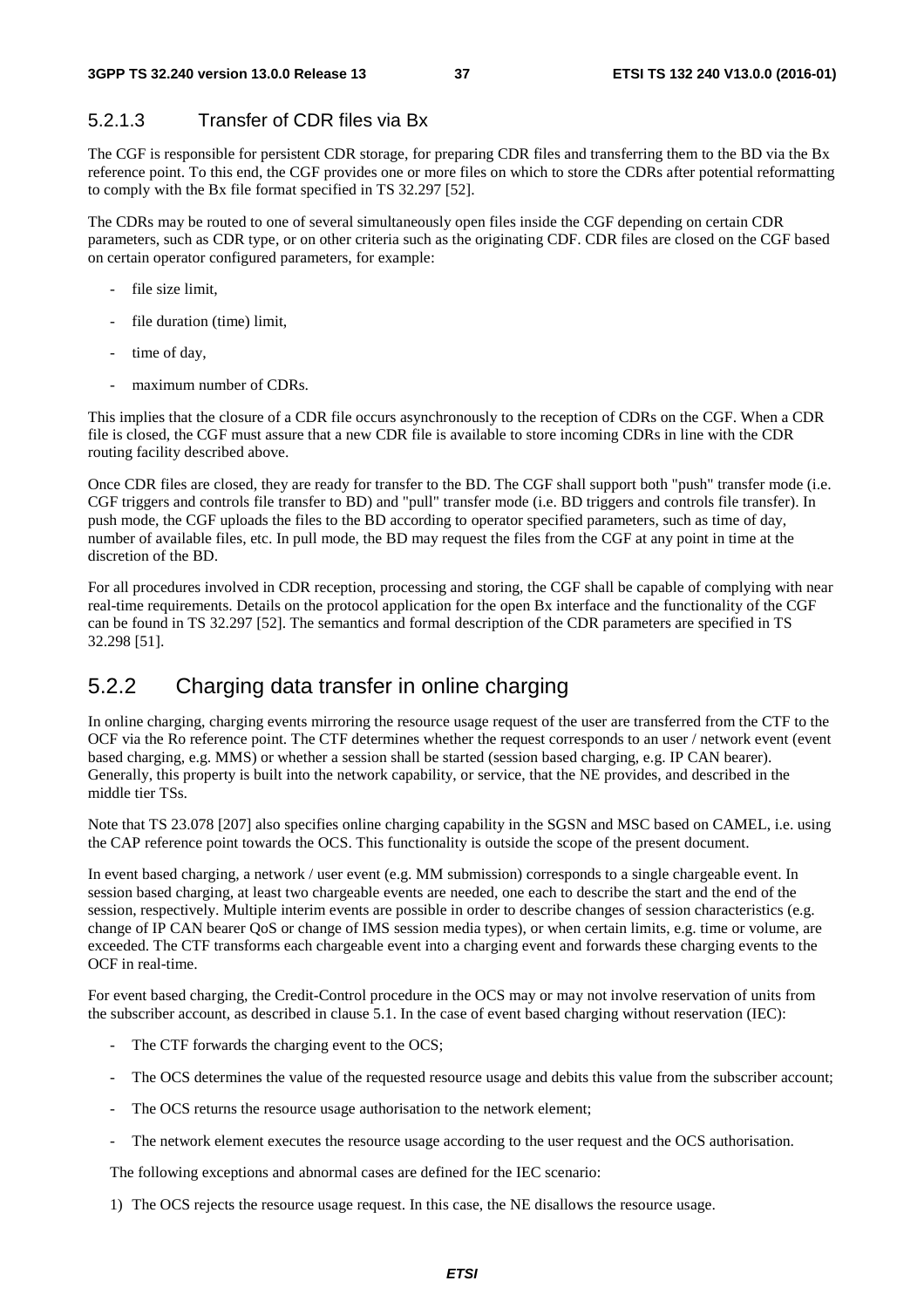2) Subsequent to resource usage authorisation and execution of the resource usage, the resource usage fails and the CTF may return the failure to the OCS to initiate a refund for the original resource usage.

NOTE 1: The triggering of the refund action is implementation and service dependent.

If the Credit-Control procedure does involve reservation (ECUR):

- The CTF forwards the charging event to the OCS;
- The OCS determines the value of the requested resource usage and reserves this value from the subscriber account;
- The OCS returns the resource usage authorisation to the network element;
- The network element executes the resource usage according to the user request and the OCS authorisation.
- After completion (or failure) of the resource usage, the NE informs the OCS accordingly about the completion or failure;
- In line with the result report from the network element, the OCS either debits the reserved amount from the subscriber account (success), or it returns the reserved amount back to the subscriber account (failure).

The following exceptions and abnormal cases are defined for the ECUR scenario:

- 1) The OCS rejects the resource usage request. In this case, the NE disallows the resource usage.
- 2) The resource usage execution fails, e.g. due to network failure or user abort. In this case, the network element informs the OCS of the failure, and the previously reserved amounts are returned onto the subscriber account.
- NOTE 2: Returning previously reserved amounts of units to the user"s account is up to operator policy in the OCS. The authorization of multiple chargeable events as per the "event based charging" description in clause 5.1 is not yet covered in the above scenario.

Session based online charging always involves reservation within the Credit-Control procedure (SCUR), as there is no way for the OCS to predict the amount of resource usage that occurs during the user session. To begin with, the CTF forward generates a charging chargeable event that corresponds to the resource usage request and maps onto the user session, and forwards it to the OCF. In the OCS, the online charging session is started and a certain amount reserved from the user subscriber account. This amount is determined by the OCS based on the information in the charging event and on local configuration, i.e. operator policy. A resource usage quota, matching the reserved amount, is then returned by the OCS, at which point the user session starts in the NE. Further charging events are sent from the NE to the OCS upon the detection of further chargeable events within the session .e.g. the expiry of in intervals configured on the NE or instructed by the OCS, or when the authorised quota expires, or when session characteristics change (e.g. change of QoS of an IP CAN bearer). The OCS then furnishes a new quota to the NE as required, or rejects the charging event, e.g. due to expiry of credit on the subscriber account. The OCS also furnishes the NE"s behaviour on quota expiry (termination action). When the user session terminates normally in the NE, a final statement on the actually used network resources is returned to the OCS, enabling the OCS to calculate the final value of the actual resource usage session and to properly debit the corresponding final amount from the subscriber account (possibly resulting in a recrediting of previously reserved amounts). This also terminates the Credit-Control session for the particular user session. The following exceptions and abnormal cases are defined for the SCUR scenario:

- 1) For optimisation purposes, the network element may allow the user session to start prior to receiving the initial authorisation from the OCS, i.e. prior to the start of the Credit-Control session.
- 2) The OCS rejects the initial resource usage request at session start, i.e. no Credit-Control session is started. In this case, the NE disallows the start of the session or, if the session was already allowed to start as described in item 1 above, enforces the termination of the user session.
- 3) The OCS rejects the resource usage request in mid-session. In this case, the NE"s behaviour conforms to the instruction returned by the OCS, e.g.:
	- terminate the user session;
	- limit the characteristics of the user session, e.g. allow only Web/WAP pages that are free of charge;
	- direct the session to a special notification site or an account recharging server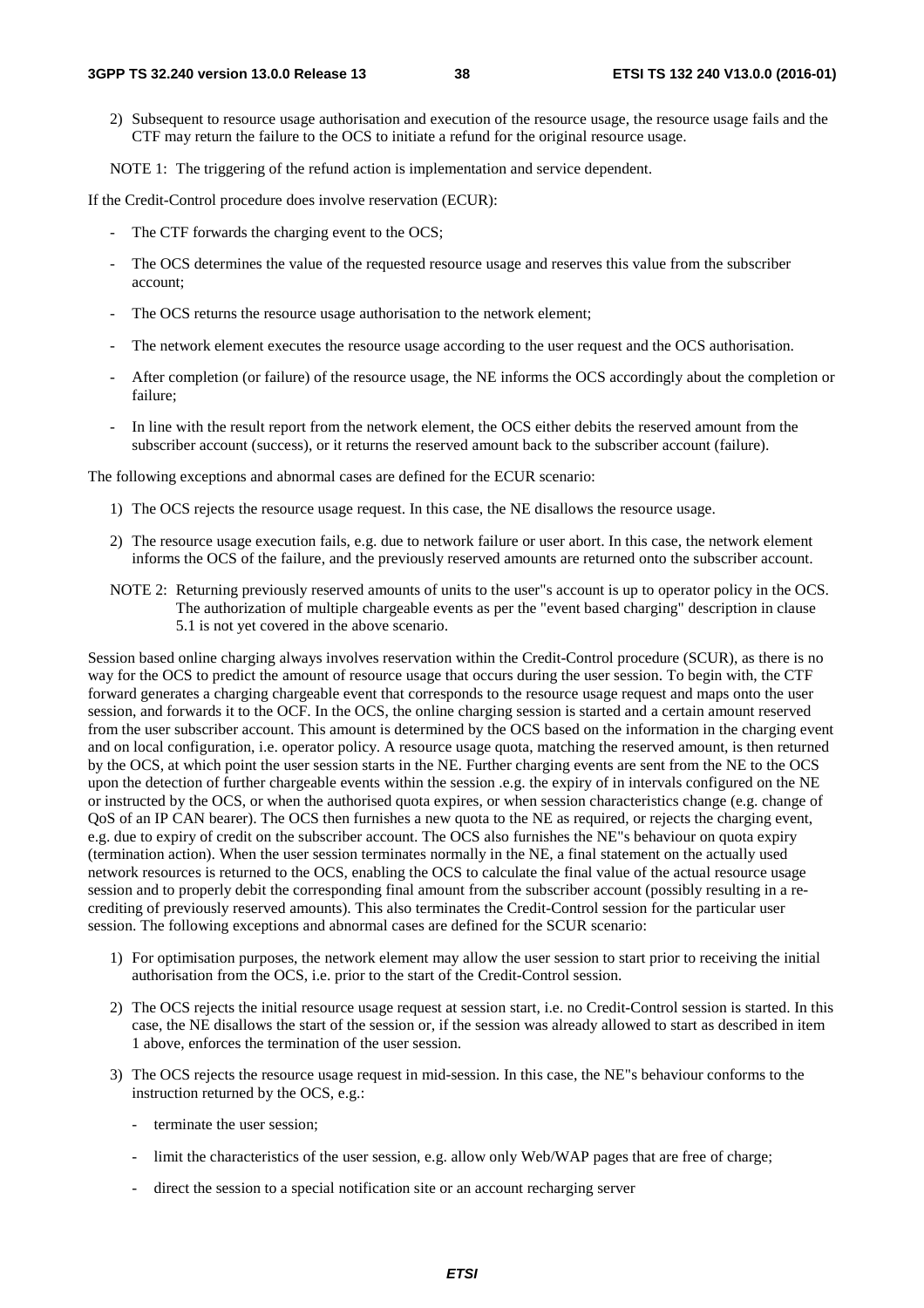- 4) The OCS may send unsolicited termination commands with the same effect as described in item 3 above.
- 5) Unexpected termination of user session, e.g. due to network failure or due to user abort. In this case, the behaviour of the network is as specified above for session termination, but all available information of the failure is returned to the OCS in the final statement. Further action of the OCS in regard of calculating the session value and debiting or crediting the user"s account depends on the exact circumstances and operator policy.

In any of the above cases, the termination of the user session coincides with the termination of the Credit-Control session, e.g. even when a user session is allowed to continue upon account expiry, the Credit-Control session will also continue, but "zero" rated.

NOTE 3: the intention of the above clause is not to enforce closing the user session when the Credit-Control session breaks down.

It is important for operators to carefully consider the reservation policy on the OCS. On the one hand, if small amounts are reserved, the NE must renew the authorisation very frequently, creating high signalling and processing loads. Additionally, this policy has a comparatively high likelihood of longer, or higher-value, user sessions being forcefully terminated due to expiry of the subscriber account after many small quotas have been used for small chunks of the subscriber session. In contrast, assigning high reservations avoids the above problems, but may interdict the user from the execution of additional, parallel resource usages: due to the high previous reservation, there is no credit left on the account for another resource usage request. The situation described in this paragraph is particularly complex when correlation between multiple charging levels is necessary, see clause 5.3.4. A potential method of relieving this problem is the pooling of credit quotas as described in clause 5.5.2 below.

The middle tier TSs specify the chargeable events and the content of the associated charging events and responses. TS 32.299 [50] specifies the interface application for the Ro reference point, including the message types and the domain / subsystem / service independent contents of the messages. In addition to the Credit-Control functions, the OCS may also be capable of producing CDRs based on the execution of the above Credit-Control procedures. To this end, the OCS must implement a CDF, and it uses the Ga and Bo reference points to forward its CDRs to a CGF and the CDR files to the BD. These functions of the OCS, however, are outside the scope of 3GPP standardisation.

## 5.3 Charging levels and correlation

Editor"s note: To be completed. The use of EBCF and SBCF in the sub-clauses for all the three charging levels shall also be described here.

## 5.3.1 Bearer level charging

#### 5.3.1.1 Bearer charging based on bearer / tele- / supplementary service

#### Editor"s note: To be completed.

Charging data are also collected for supplementary service activity.

### 5.3.1.2 Flow based bearer charging

Editor"s note: To be completed.

## 5.3.2 Subsystem level charging

Editor"s note: To be completed.

## 5.3.3 Service level charging

Editor"s note: To be completed.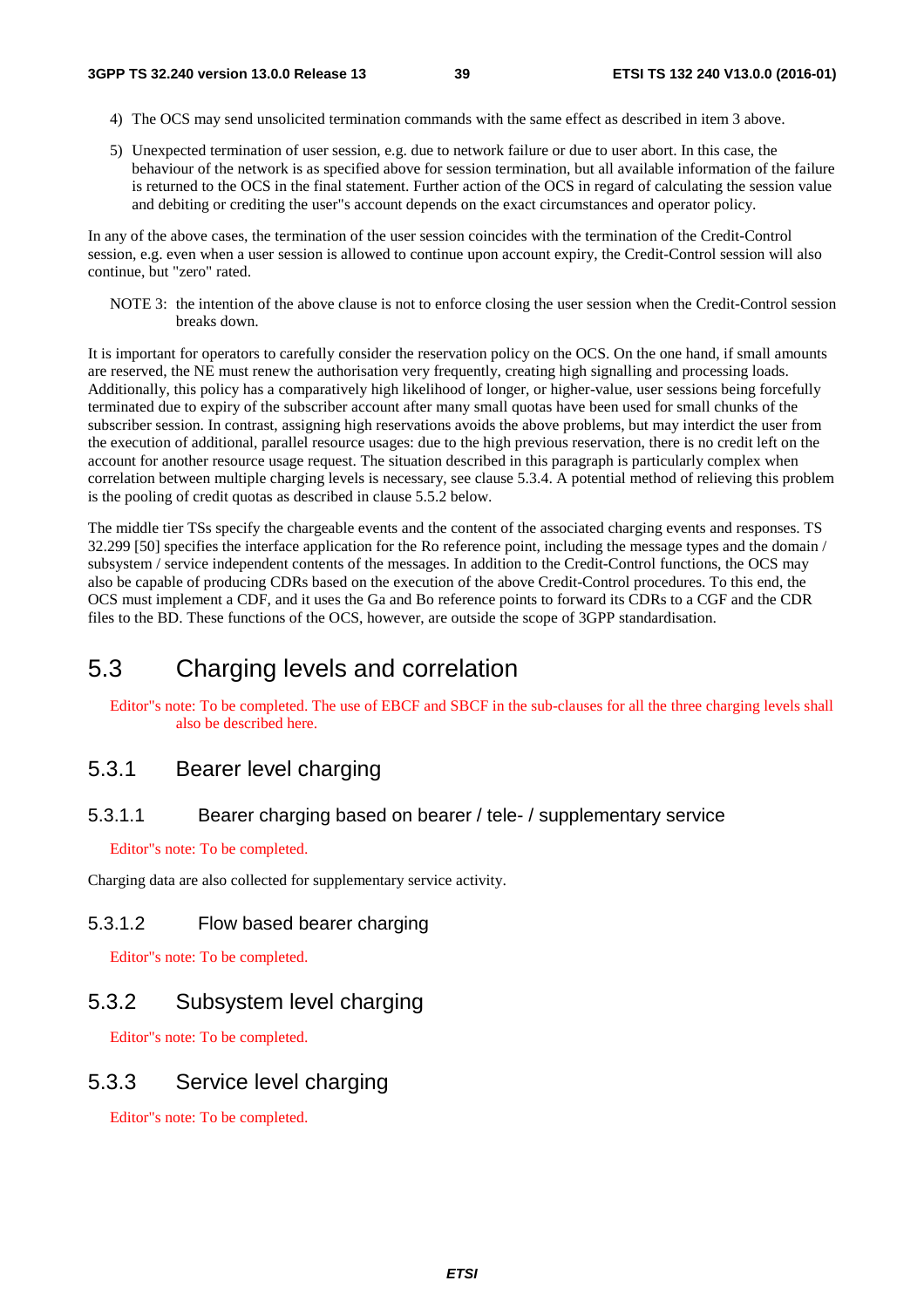### 5.3.4 Charging data correlation

#### 5.3.4.0 General

The charging data correlation combines charging events generated by CTF while they are belong to the same bearer / session / service resource usage. The correlation provides an association of charging information for the mobile subscriber"s resource usage.

The correlation is based on specific access network charging identifier:

- Circuit Switched domain: MSC address and Call Reference Number;
- Packet Switched domain: P-GW address and EPC Charging ID;
- Fixed Broadband Access: Multimedia Charging ID;
- IM Subsystem: IMS Charging Identifier.

The charging information has to be aggregate for the same charging session and correlate for the same service.

#### 5.3.4.1 Intra-level correlation

The intra-level correlation aggregates the charging events belonging to the same charging session, e.g. over a time period, and implies the generation of interim charging records.

#### 5.3.4.2 Inter-level correlation

The inter-level correlation combines the charging events belonging to the same service but generated by different CTFs e.g. for PS access control via IM Subsystem.

#### 5.3.4.3 Inter-network correlation

To enable the different operators involved in IMS sessions to identify each other, the Inter Operator Identification concept (IOI) is introduced. IOI allows operators involved with session signalling to identify each other by exchanging operator identification information within the SIP signalling. The IOI is composed of one pair of originating IOI and terminating IOI. Additionally, one or more transit IOI values may occur. The IOI concept may help to support inter operator charging.

The following requirements relate to the IOI concept:

- a) The IOI concept shall allow operators to uniquely identify each other for the SIP based requests; for example between A's Home PLMN and B's Home PLMN or between an A's Home PLMN and a A's Visited PLMN.
- b) The IOI concept can be used for inter operator accounting identification purposes.
- c) It shall be possible to prevent the information used for IOI from being passed to the UE.
- d) It shall be possible to apply the IOI concept on a peer to peer basis between operators. It shall be possible to use different identity values for operator identification between operators involved in IMS session related procedures and session unrelated procedures.
- e) IOI identities shall be included within SIP signalling:

1) When a SIP request is passed out of an IMS network the IOI identity of that IMS network (referred as originating IOI) shall be included in the SIP signalling.

2) When a SIP response is returned the IOI identity of that responding IMS network (referred as terminating IOI) shall be included in the SIP signalling.

3) For interconnection scenarios where one or more transit operators are between the originating and terminating operator, the identities of involved transit operators (referred as transit IOI) may be included in the SIP signalling. It should be noted that transit operators can be selected independently for each SIP method and direction of request. Due to operator policy, a transit operator may also hide his identity by adding a void value.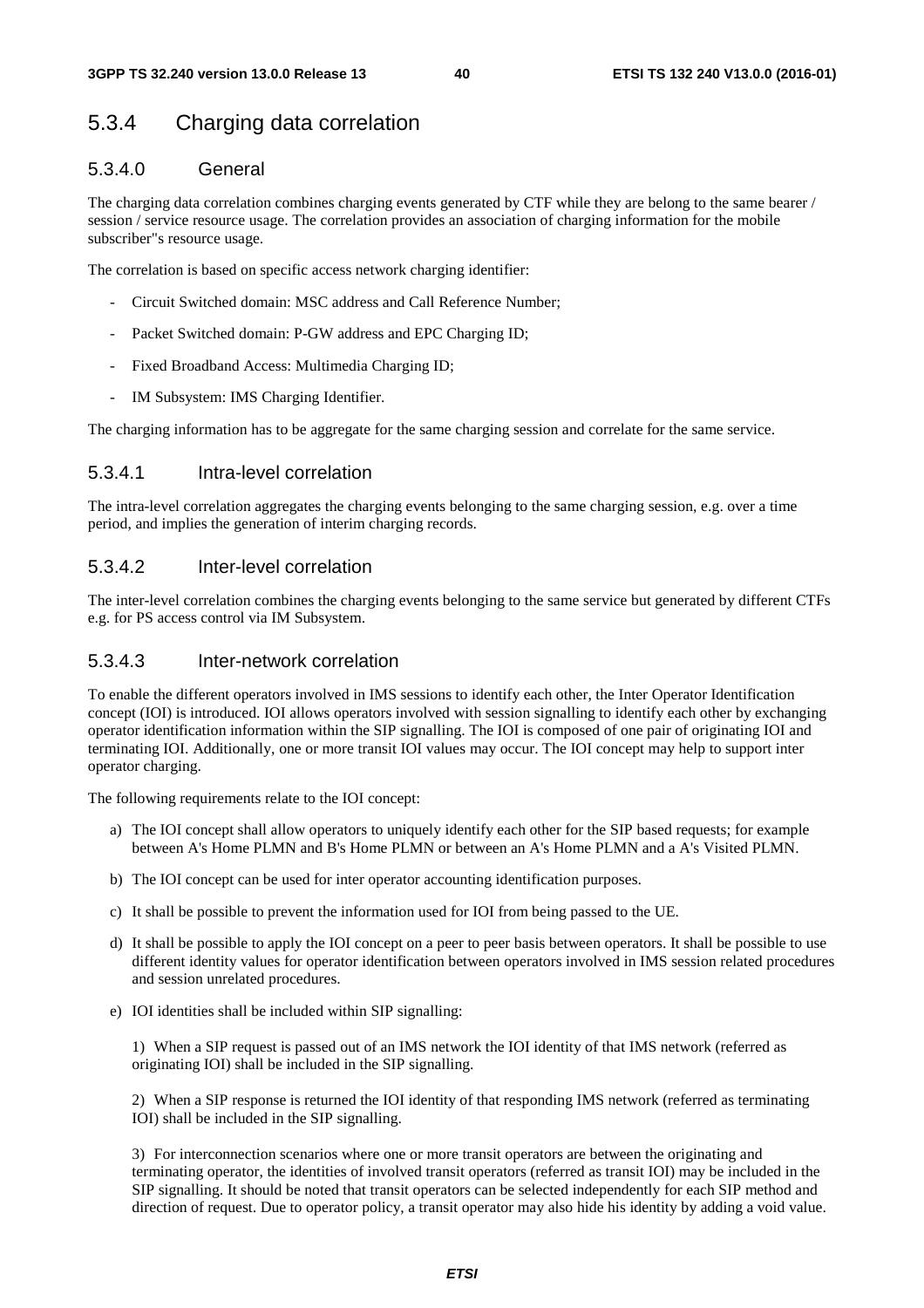Addition and deletion of transit IOI values are operator configurable. Details are described in the TS 24.229 [211].

3a) The transit operator may provide IMS application servers to an operator network. The set of transit IOI values received in any SIP request or SIP response may be delivered to the IMS application server as per operator policy.

4) The set of originating IOI, transit IOI(s), and terminating IOI is applicable to a single inter IMS network signaling exchange (e.g., A"s Visited PLMN and A"s Home PLMN or A"s Home PLMN to B"s Home PLMN). When the SIP signaling progresses to another PLMN a new set of originating IOI, transit IOI(s), and terminating IOI is generated. The set of IOI values generated for one inter-operator signaling exchange should not be passed to the operators involved in a subsequent inter-operator signaling exchange. For example, the set of IOIs for the path from A"s Visited PLMN to A"s Home PLMN is different than for the path from A"s Home PLMN to B"s Home PLMN and the set of IOI values for one should not be transmitted across the other.

5) The path between an S-CSCF and an application server is an independent signaling exchange from those signaling exchanges between PLMNs. As such, the set of originating and terminating IOIs exchanged on those paths should not be transmitted on the path toward the application server. In addition, any set of originating and terminating IOIs for the path from the S-CSCF to an application server should not be transmitted on any other path from the S-CSCF. The set of transit IOI values received in any SIP request or SIP response may be delivered to the IMS application server as per operator policy. This set of transit IOI values delivered to the IMS application server do not reflect inter operator path between the S-CSCF and the application server, but rather the path either inbound to the S-CSCF or outbound from the S-CSCF and may be useful for operator-specific application processing in the application server.

NOTE 0: No transit networks are expected between the S-CSCF and a  $3<sup>rd</sup>$  party application server.

- f) Each IMS network is responsible for including its own unique IOI Identity into the SIP signalling. The IOI Identity shall be unique for each IMS operator (for example the IOI Identity of Home Operator A is different from Home Operator B).
- g) Three types of IOI shall be defined:
	- 1) Type 1 IOI: between the Home PLMN and a Visited PLMN for an end user in roaming situation (case when the P-CSCF is located in a visited network);
	- 2) Type 2 IOI: between the IMS network operator which holds the subscription of the originating end user and the IMS network operator which holds the subscription of the terminating end user. In case of redirection, Type 2 IOI can be used between IMS network operators which hold a subscription of the terminating end user, i.e. between the terminating party's IMS network operator from which the session is redirected to the terminating party's IMS network operator to which the session is redirected. In case Visited PLMN loopback is applied for Roaming Architecture for Voice over IMS with Local Breakout, Type 2 IOI can be used between A"s Visited PLMN and B"s Home PLMN.
	- 3) Type 3 IOI: between the home IMS network operator and a service provider;
- h) For Type 1 IOI, the P-CSCF is responsible for generating the originating IOI and the S-CSCF in the Home PLMN is responsible for generating the terminating IOI; For Type 1 IOI, the "enhanced MSC for ISC" is responsible for generating the originating IOI. In case Visited PLMN loopback is applied for Roaming Architecture for Voice over IMS with Local Breakout, Type 1 IOI is also used between A"s Home PLMN and Visited PLMN on the loopback path in which the S-CSCF is responsible for generating the originating IOI and the TRF is responsible for generating the terminating IOI.
- i) For Type 2 IOI, the S-CSCF in the originating party's home IMS network or the E-CSCF in the originating party's local network or the originating MGCF is responsible for generating the originating IOI and the S-CSCF in the terminating party's IMS home network or the terminating MGCF is responsible for generating the terminating IOI. In case of redirection by the S-CSCF, the S-CSCF-in the terminating party's IMS network operator from which the session is redirected- is responsible for generating the originating IOI and the S-CSCF in the terminating party's IMS network operator or the terminating MGCF- to which the session is redirected- is responsible for generating the terminating IOI. In case of Visited PLMN loopback is applied for Roaming Architecture for Voice over IMS with Local Breakout, the TRF in A"s Visited PLMN is responsible for generating the originating IOI, and the S-CSCF in the B"s Home PLMN is responsible for generating the terminating IOI.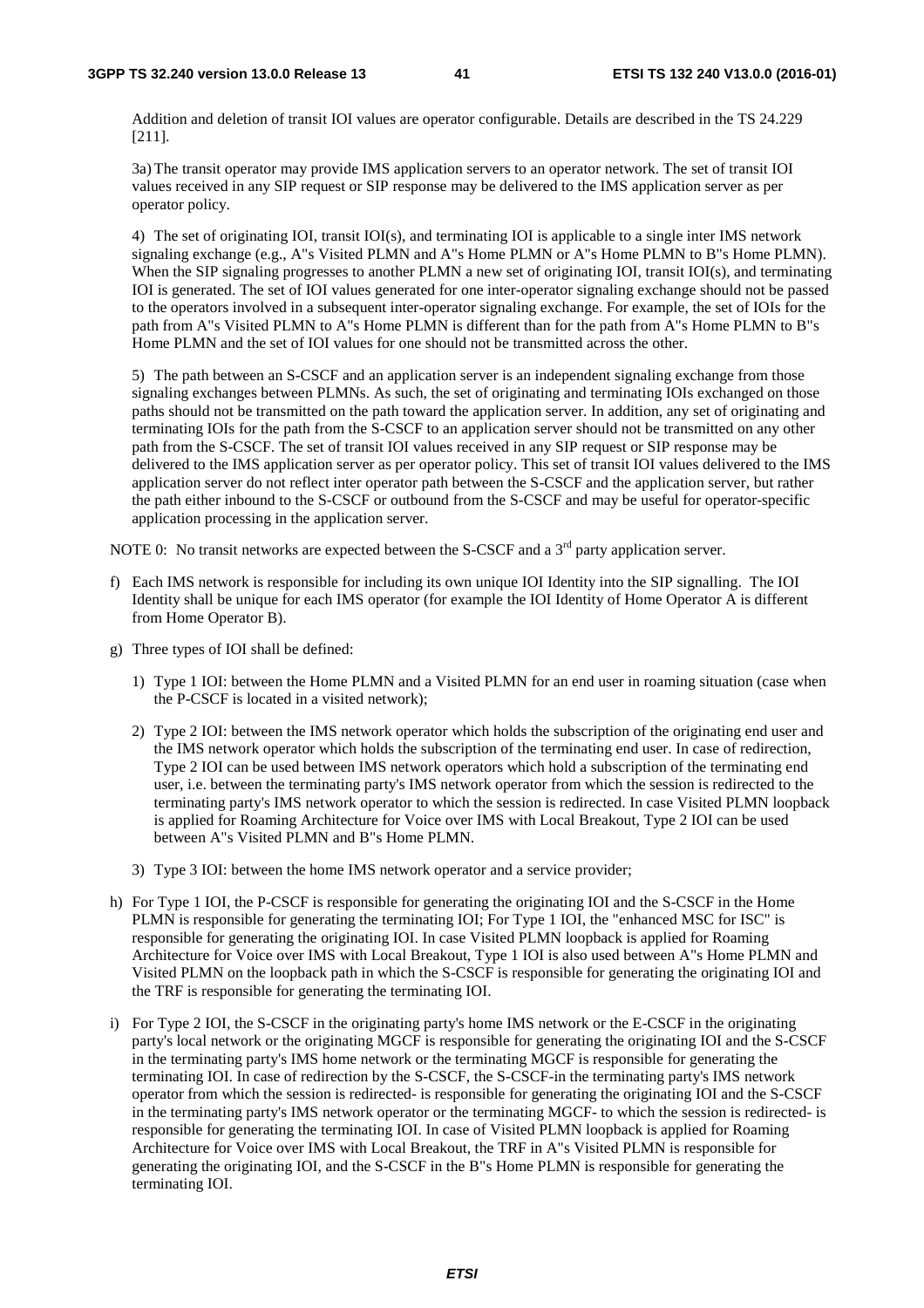- NOTE 1: The originating IOI generated by the MGCF may not be reliable depending on Operators" network configuration.
- j) For Type 3 IOI, when forwarding a request to an AS, the S-CSCF in the Home PLMN is responsible for generating the originating IOI and the AS contacted by this S-CSCF is responsible for generating the terminating IOI. For a Type 3 IOI, when an AS initiates a request, the AS is responsible for generating the originating IOI and the S-CSCF or I-CSCF contacted by this AS is responsible for generating the terminating IOI. For Type 3 IOI, when the E-CSCF forwards a request to the EATF or to the LRF, the E-CSCF is responsible for generating the originating IOI, and the EATF and LRF are responsible for generating the terminating IOI. For Type 3 IOI, when the LRF initiates a request to the E-CSCF, the LRF is responsible for generating the originating IOI, and the E-CSCF is responsible for generating the terminating IOI.
- k) IOI Identities received in the session signalling shall be incorporated into the CDRs produced by the IMS network elements. The operator identification information may be used for inter operator accounting purposes.
- l) The allocation of the IOI values for the operators is outside the scope of 3GPP standardization.

NOTE 2: The relationship of the IOI concept with security aspects between operators is For Further Study (FFS).

## 5.4 Charging data configuration

Charging interface applications are specified for Rf and Ro in TS 32.299 [50], for Ga in TS 32.295 [54], and for Bx in TS 32.297 [52] and TS 32.298 [51]. The middle tier TSs determine per domain / service /subsystem which of the reference points exist as open interfaces and which of them are internal to integrated NEs (see charging architecture mapping discussion in clause 4.5). In accordance with these prerequisites, the content of charging events, i.e.Information Element (IE), and CDRs, i.e. CDR parameter, is also specified in the middle tier TSs on all the open network interfaces that exist in the respective domain / subsystem / service. The rules governing the presence of IEs or CDR parameters on these interfaces are summarized in this clause. A logical diagram illustrating the possible presence requirements for IEs / CDR parameters ("field categories") is shown in figure 5.4.1.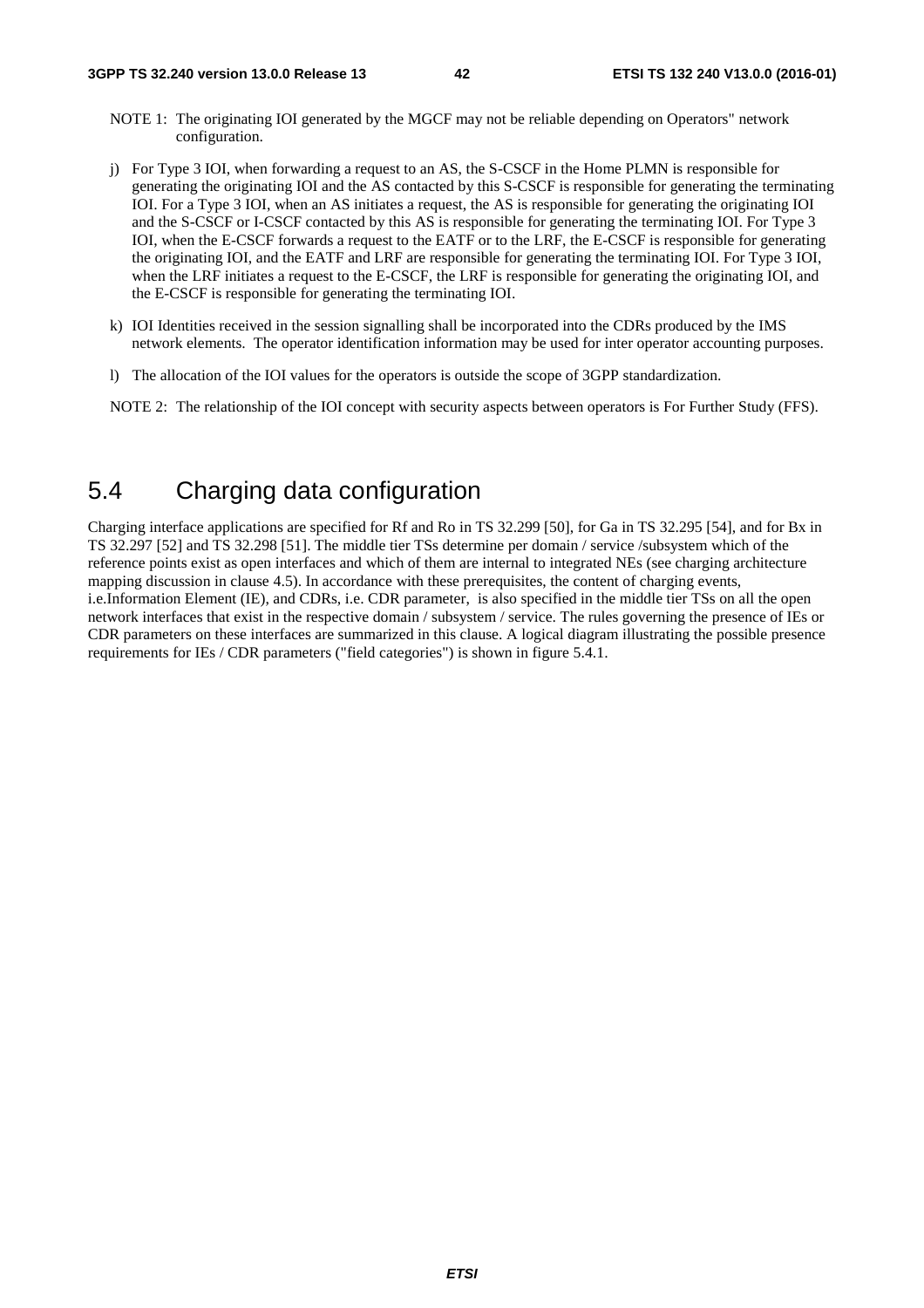

#### **Figure 5.4.1: Logical diagram illustrating the different parameter categories**

The IE and CDR parameter description tables in the middle tier TSs specify the Mandatory (M), Conditional (C) and Operator provisionable ( $O_C$  or  $O_M$ ) designations. The category of an IE or CDR parameter can have one of two primary values:

- **M** This parameter is **M**andatory and shall always be present in the event / CDR.
- **C** This parameter shall be present in the event / CDR only when certain Conditions are met. These Conditions are specified as part of the parameter definition.

All other parameters are designated as Operator provisionable **(O)**. Using network management functions or specific tools provided by an equipment vendor, operators may choose if they wish to include or omit the parameter from the charging event / CDR. Once omitted, this parameter is not generated in an event / a CDR. To avoid any potential ambiguity, the CTF / CDF / CGF MUST be able to provide all these parameters. Only an operator can choose whether or not these parameters should be generated in their system, i.e. included in the charging event / CDR.

Those parameters that the operator configures to be present are further divided into mandatory and conditional categories:

- **O<sub>M</sub>** This is a parameter that, if provisioned by the operator to be present, shall always be included in the events / CDRs. In other words, an  $O_M$  parameter that is provisioned to be present is a mandatory parameter.
- **O<sub>C</sub>** This is a parameter that, if provisioned by the operator to be present, shall be included in the events / CDRs when the specified conditions are met. In other words, an  $O<sub>C</sub>$  parameter that is configured to be present is a conditional parameter.

The IE and CDR parameter tables provide a brief description of each charging event / CDR in the corresponding middle tier TSs. The full definitions of the CDR parameters, sorted by the CDR parameter name in alphabetical order, are provided in TS 32.298 [51].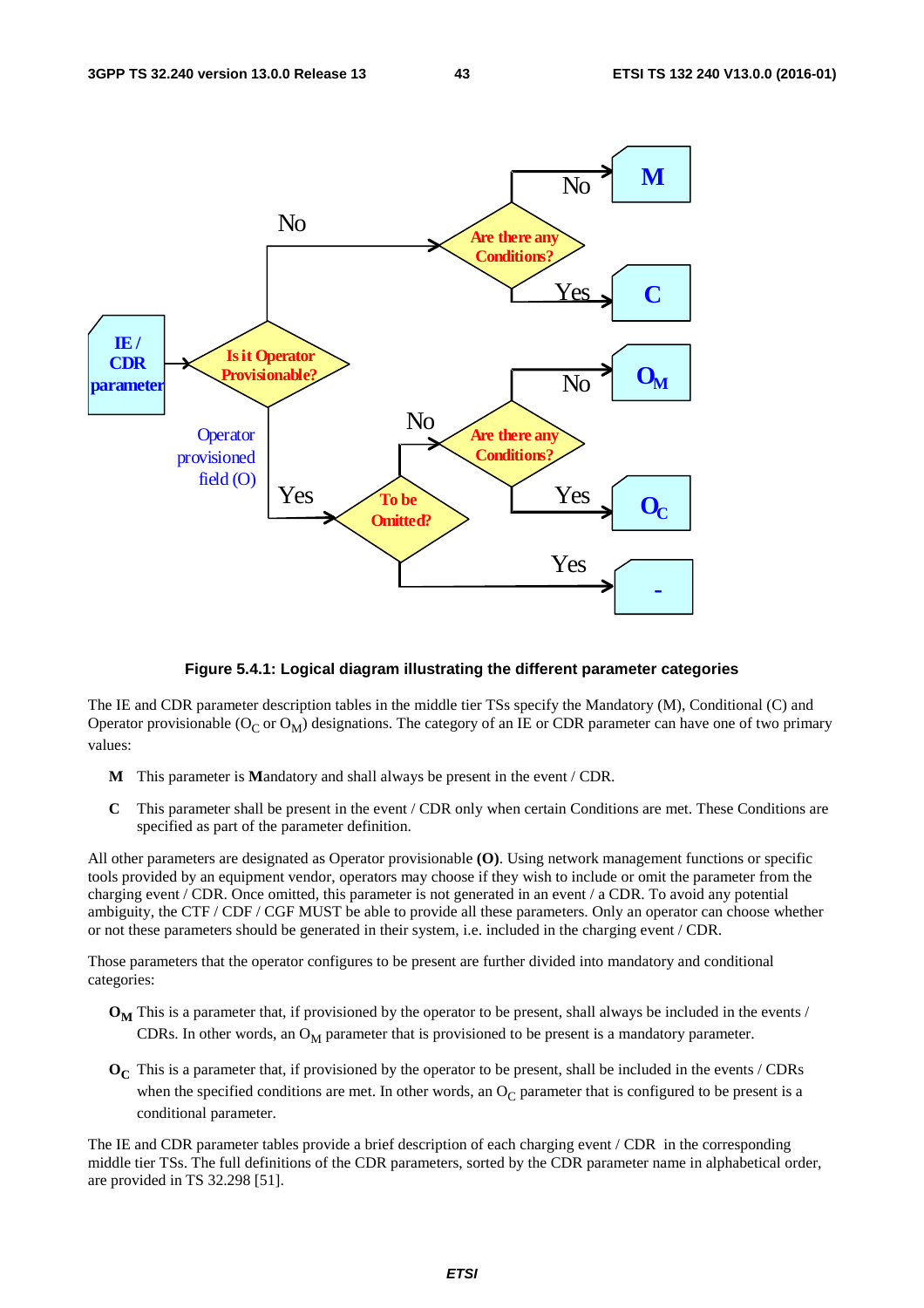## 5.5 Charging information utilisation

#### 5.5.0 Introduction

To be completed. This clause should be separated between offline charging / CDRs / billing and online charging / Credit-Control. OCS aspects will also be included (e.g. OCS CDRs), e.g. the following text: "It is important to note that also in the online charging case, operators may wish to apply similar billing analyses (e.g. statistics) and, obviously, inter-operator accounting, as in the offline charging case. If this is required, the OCS is responsible to generate CDRs similar in scope to the ones described in offline charging above. "

The MSC server and Gateway MSC server are responsible for the collection of all charging relevant information for each MS and PSTN connection and for the storage of this information in the form of CDRs.

Circuit switched calls can be charged in one MSC server (the anchor MSC server) where all relevant data is available. That is guaranteed by routing all signalling information though the anchor MSC server even if the traffic channel of a call is routed through another MSC server due to handover.

The Gateway MSC server acts as a gateway into other PLMN or fixed networks. Within the PLMN, the GMSC server is responsible for the generation of CDRs for calls routed from or into other networks.

If subscribed CAMEL services apply to MS, the (G)MSC servers contain CAMEL subscription data providing the information required for invocation of the CAMEL dialogues for controlling the MS terminating and MS originating calls. CDR parameters resulting from the CAMEL treatment applying to MS calls is derived from the CAMEL subscription data.

In addition to user subscribed services, specific dialled CAMEL services might be invoked which also influence existing records or even trigger the generation of separate records steered by service logic.

In addition to the information collected from these network elements, network management functions are required for the administration of on-line charging data stored in the network nodes. This data is employed to drive the charge display on the User Equipment (UE) as required by the Advice of Charge (AoC) service in TS 21.115 [101] and charging perspective of AoC is defined by TS 32.280 [40].

### 5.5.1 Subscriber charging

#### 5.5.1.0 General

The charging data collected from the HPLMN, interrogating PLMN, and/or VPLMN network elements is employed to determine the network utilization charges for the basic and supplementary services utilized by the home subscribers of the PLMN. The charges calculated are then combined with the network access (subscription) charges and billed to those customers directly serviced by the PLMN.

For those subscribers handled by Service Providers, the billing information is employed for both wholesale (Network Operator to Service Provider) and retail (Service Provider to Subscriber) billing. Consequently, having been processed by the PLMN billing system, the charging data collected from the network elements may also be sent to the Service Provider for further processing.

#### 5.5.1.1 Calling party charging

This applies to calling party pays in charged party principals defined in TS 22.115 [101].

For subscription related chargeable events the charging information shall indicate the charged party is normally the calling party. It should be possible for multiple leg calls (e.g. forwarded, conference or roamed) to be charged to each party as if each leg was separately initiated. However, in certain types of call, the originating party may wish/be obliged to pay for other legs (e.g. SMS MO may also pay for the MT leg.).

It shall be possible to change the chargeable party at the call set-up.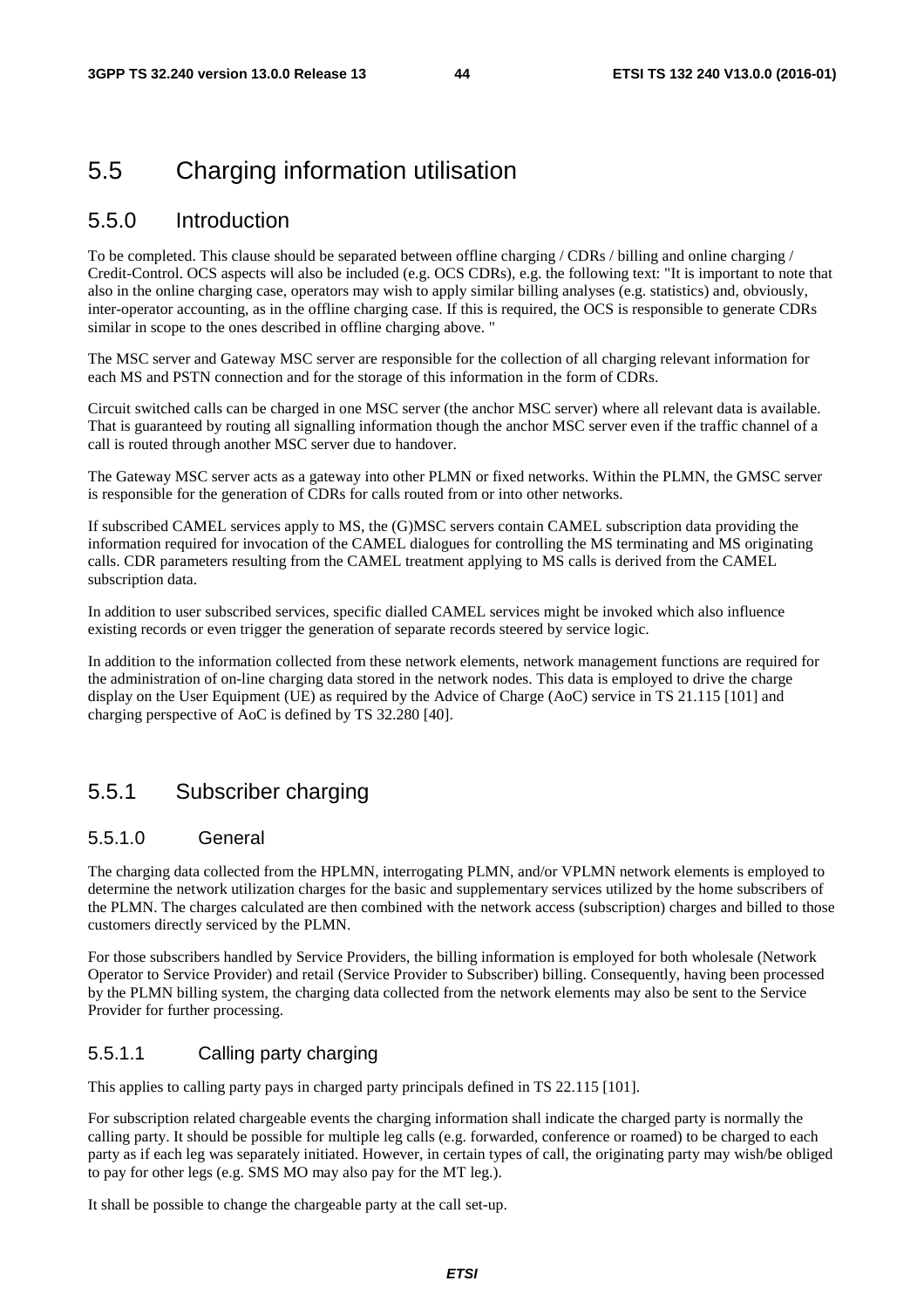### 5.5.1.2 Alternate party charging for IMS

This applies to the alternate charged party in charged party principles defined in TS 22.115 [101].

In IMS offline and online charging as an alternative it is possible that neither calling nor called party can be charged for the IMS session. The alternate charged party need not be registered at the time that the charges are made. It is required however, that the alternate charged party be a verifiable charged party. Selection and verification is done through internal actions in the SIP-AS. The Subscription Identification contains the identity of alternate charged party. The IMS session is then processed in the normal manner.

NOTE: The method for verifying the alternate charged party is not covered in the current release.

## 5.5.2 Credit-Control and balance management

Editor"s note: There may be more issues to consider in this clause, e.g. consideration of proper amounts for reservation.

### 5.5.2.1 Use of credit pooling

Credit fragmentation can occur when it is necessary to grant separate quotas. Granting each quota causes some of the user's credit to be reserved at the Server. It is then possible that all the user's credit may be reserved when the user wishes to start using a new service. The new service may then be denied, despite the fact that there remains unused credit in the user's account.

To avoid such credit fragmentation and unnecessary load on the server, it is possible for multiple quotas provided to be linked into a credit pool. The client may then consider the quotas to form a single pool of credit, from which all services draw units.

The reference to a credit pool includes a translation factor derived from the rating parameter, which translates from units of a specific type (time/volume) to the abstract units in the pool.

The use of credit pooling is described in IETF RFC 4006 [402].

## 5.5.3 Inter-operator settlement of Charges

### 5.5.3.1 Inter-PLMN accounting

Inter-PLMN accounts for roaming traffic are determined in accordance with ITU-T principles (see ITU-T Recommendation D.93 [300]) and are settled by means of the GSM Association's Transferred Account Procedure (TAP).

#### 5.5.3.2 'Visitors' from other PLMNs

The CDRs collected from the network also include details of the services employed by visiting (roaming) subscribers. The charges for Mobile Originated Calls (MOCs) and for supplementary services used are calculated as for home subscribers, converted to an agreed accounting currency and included in the CDRs for the TAP. Even if Mobile Terminated Calls (MTCs) are zero-priced in the visited network (VPLMN), in the absence of 'optimized routing' the MTC TAP records are still required by the home network (HPLMN) in order to determine the re-routing charges from the HPLMN to the VPLMN.

The TAP records generated are exchanged with each HPLMN on a regular basis. These TAP records form the basis of the invoice submitted by the VPLMN for the traffic carried.

### 5.5.3.4 'Home' subscribers roaming in other PLMNs

The HPLMN receives TAP records from each VPLMN for services employed by home subscribers whilst roaming. These records are employed to verify the invoices from the VPLMN and to bill the home subscribers for the services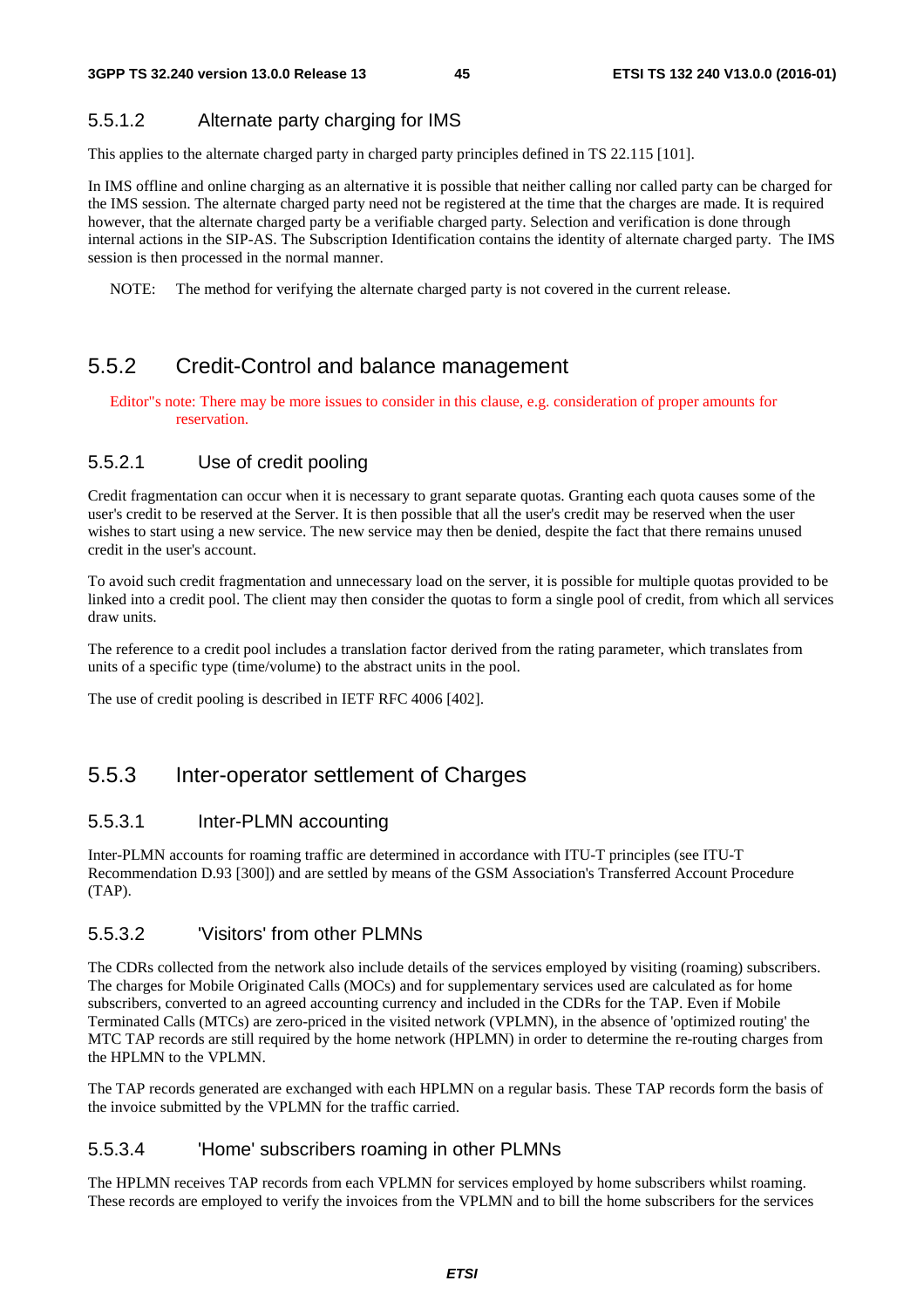used. The charges contained in the TAP records are converted from the accounting currency to the local currency and a handling surcharge (mark-up) is added if required. The TAP records are subsequently passed to the subscriber billing process described in clause 5.1.2.1.

#### 5.5.3.5 Fixed network operators and other service providers

The settlement of accounts with the operators of fixed networks for traffic carried, is generally performed on a bulk basis according to the principles outlined in the ITU-T D-series recommendations.

The traffic accounted for in this manner may include:

- outgoing (Mobile to Land) traffic;
- incoming (Land to Mobile) traffic;
- transit traffic, carried by intermediate networks;
- signalling (MAP/SCCP, CAP/SCCP) traffic such as location updates.

Accounting information may also be required for the use of services provided by other operators such as short message service centres and other Value Added Service (VAS) providers.

The charges for the various traffic shares may be determined on the basis of the CDRs generated by the network elements or on the basis of bulk counters (accounting meter records) in the gateway MSC servers (GMSC servers). For the purpose of the present document, the management information required is assumed to be derived from CDRs. The management of accounting meters is outside the scope of the present document.

#### 5.5.3.6 IMS Interconnection

IMS Interconnection may include the following scenarios

- Interworking between several IMS-based networks
- Interworking between IMS-based networks and PSTN/ISDN
- Interworking between IMS-based networks and TISPAN NGN supporting PSTN/ISDN Emulation
- Interworking between IMS-based networks and non-IMS-based networks
- IMS transit scenarios in multi operator environments where one or more transit operators are between the originating and terminating operator.

For IMS transit scenarios, all involved transit operators get captured in the signalling, as described in clause 5.3.4.3. Depending on the operator specific policy, IMS transit charging may be limited to the immediately adjacent transit operators only, or consider all involved transit carriers within the multi-operator environment.

IMS Interconnection charging is described in TS 32.260 [20].

#### Charging Principles for Roaming Architecture for Voice over IMS with Local Breakout

The Roaming Architecture for Voice over IMS with Local Breakout is described in the TS 23.228 [209].

The roaming charging procedures for Roaming Architecture for Voice over IMS with Local Breakout shall be based on the existing principles described in clauses 5.5.3.1, 5.5.3.2 and 5.5.3.4.

Additionally, roaming charging data for Roaming Architecture for Voice over IMS with Local Breakout shall provide the following information:

- Indicator whether loopback or home routing has been applied
- Final destination for the session when loopback is applied
- Indicator whether OMR (Optimal Media Routing) has been applied
- Charging data created by VPLMN after the loopback must be assigned to a user identified by the P-Asserted-Identity.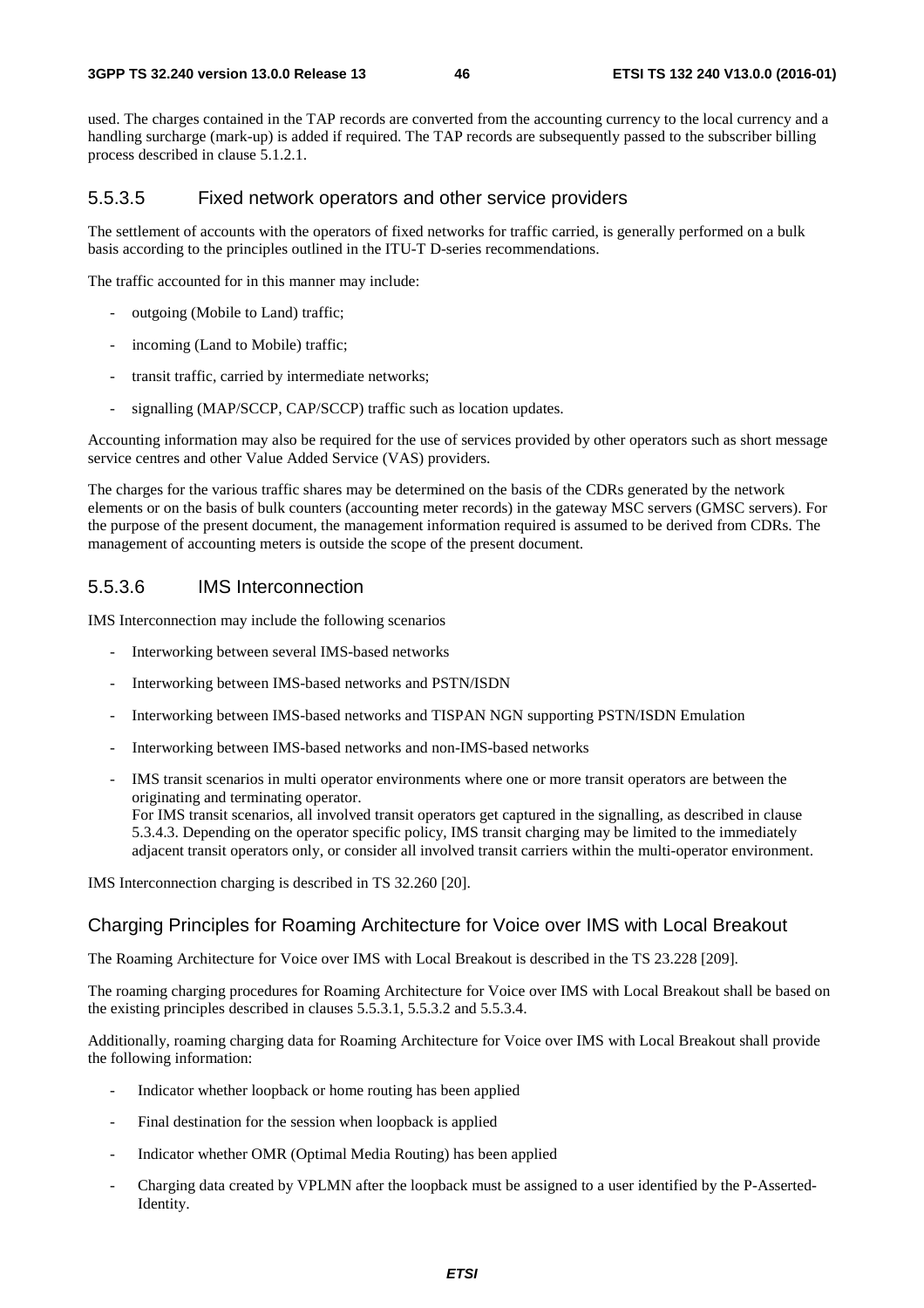**Note:** this is different from charging data collected for interconnection accounting, where identity of served user is optional and not relevant for post-processing.

Details are described in the TS 32.260 [20]

### 5.5.4 Advice of Charge

The charging data collected from the network elements may be used to provide tariff information concerning the use of services, by both home and visiting subscribers, within the network. The appropriate tariff information to the network elements is distributed by the Advice of Charge supplementary service. The function is specified in TS 32.280 [40].

An alternative mode of AoC can also be used to indicate the occurrence of new charges to the user, e.g. when a monthly allowance is being exceeded, or when a service is requested that is not included in the subscription fees, while others are. This topic is for further study.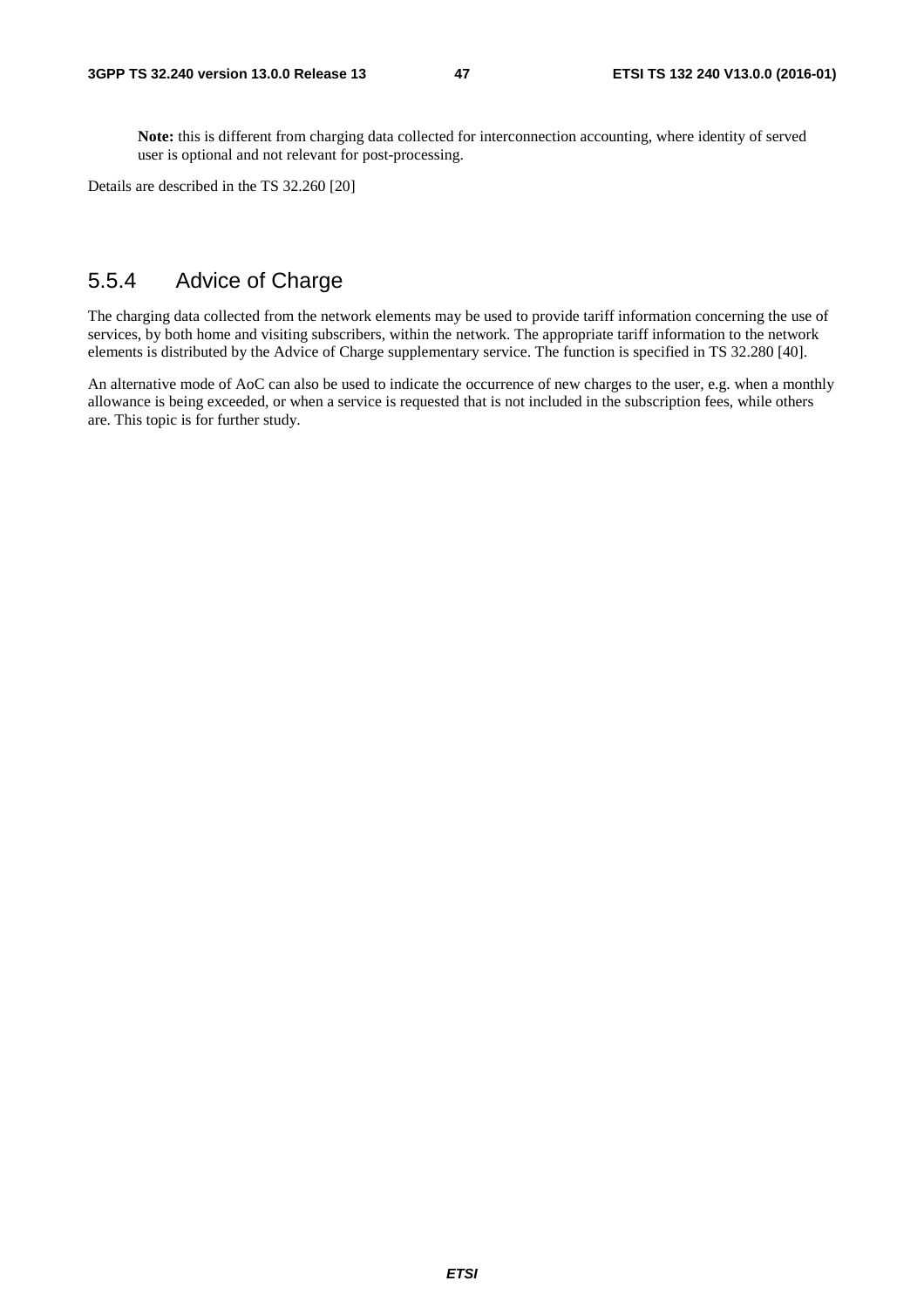## Annex A (informative): Bibliography

This annex contains a list of source material which are currently not referenced.

- **a) The 3GPP charging specifications**  all referenced, see clause 2. **b) Common 3GPP specifications**  - 3GPP TS 23.002: "Network architecture". **c) other Domain and Service specific 3GPP / ETSI specifications**  - 3GPP TS 22.002: "Circuit Bearer Services (BS) supported by a Public Land Mobile Network. - 3GPP TS 22.003: "Circuit Teleservices Supported by a Public Land Mobile Network (PLMN)". 3GPP TS 22.004: "General on Supplementary Services". 3GPP TS 23.009: "Handover procedures'. - 3GPP TS 23.040: "Technical realization of the Short Message Service (SMS)". - 3GPP TS 23.140: "Multimedia Messaging Service (MMS); Functional description; Stage 2". - 3GPP TS 23.271: "Location Services (LCS); Functional description; Stage 2". **d) Relevant ITU Recommendations**  - ITU-T Recommendation E.164: "The international public telecommunication numbering plan". - ITU-T Recommendation Q.767: "Application of the ISDN user part of CCITT signalling System No.7 for international ISDN interconnections". ITU-T Recommendation X.25: "Interface between Data Terminal Equipment (DTE) and Data Circuit-terminating Equipment (DCE) for terminals operating in the packet mode and connected to public data networks by dedicated circuit". - ITU-T Recommendation X.121: "International numbering plan for public data networks". **e) Relevant IETF RFCs**  IETF RFC 959 (1985): "File Transfer Protocol". IETF RFC 3588 (2003): "Diameter base protocol".
- IETF RFC1350 (1992): "The TFTP Protocol (Revision 2)".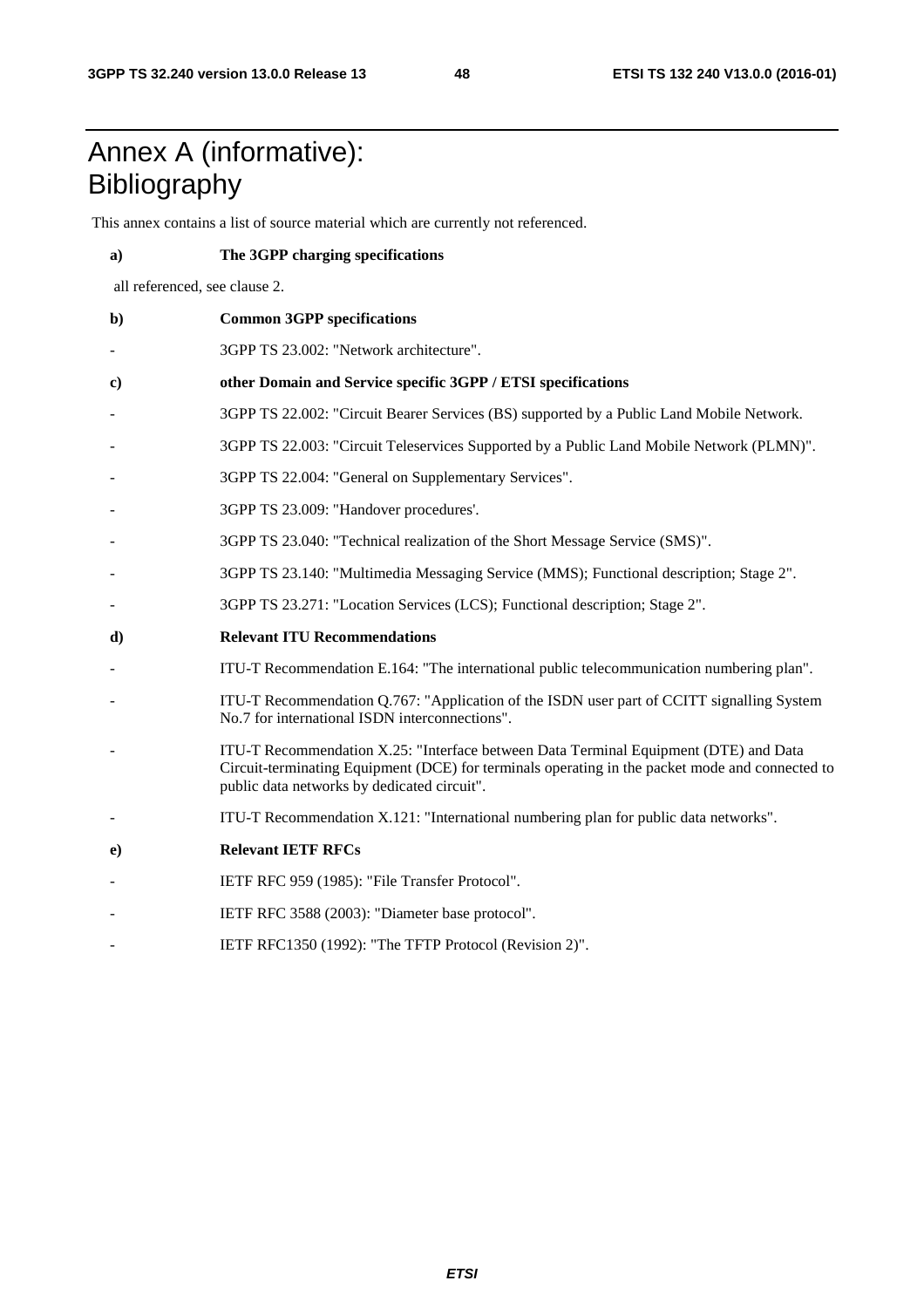## Annex B (normative): Single IMSI architecture for EU Roaming

## B.0 General

To enable the sale of regulated roaming services, an architecture based on 3GPP has been defined in the high-level technical specification EU Roaming regulation III; Structural Solutions; High Level Technical Specifications [298]. A real-time interface has been defined in EU Roaming regulation III; Interface & Protocol; Detailed Technical Specifications [299] for retailing billing of voice calls between a Domestic Service Provider and an Alternative Roaming Provider.

For the purposes of this annex, the following definitions apply:

**Alternative Roaming Provider (ARP):** A roaming provider different from the domestic provider.

**Domestic Service Provider (DSP):** An undertaking that provides a roaming customer with domestic mobile communications services, either a Mobile Network Operator or a Mobile Virtual Network Operator.

## B.1 Voice Control

To enable charging of ARP subscribers for voice calls, an online charging interface between the DSP and ARP is established. The concept of voice call shall be interpreted as any Circuit-switched call, whatever the teleservice used (speech, 3.1 kHz audio, Fax, or CS data) except circuit-switched Video Telephony calls (BS 37, 64 kbit/s unrestricted digital info mode). The voice control architecture is shown in figure B.1.1.



**Figure B.1.1: Voice Control Architecture and Associated Functions** 

The signaling between the Visited Network and the DSP utilizes CAP for the online CS domain charging as specified in TS 32.250 [10]. For the CAMEL option of IF#1, the signaling between the DSP and ARP also utilizes CAP for the online CS domain charging as specified in TS 32.250 [10]. For the Diameter option of IF#1, the signaling between the DSP and ARP utilizes Diameter Ro for the Voice Call Service online charging as specified in TS 32.276 [36] and utilizes the Proxy Function for mapping between CAMEL and Diameter as specified in TS 32.293 [56].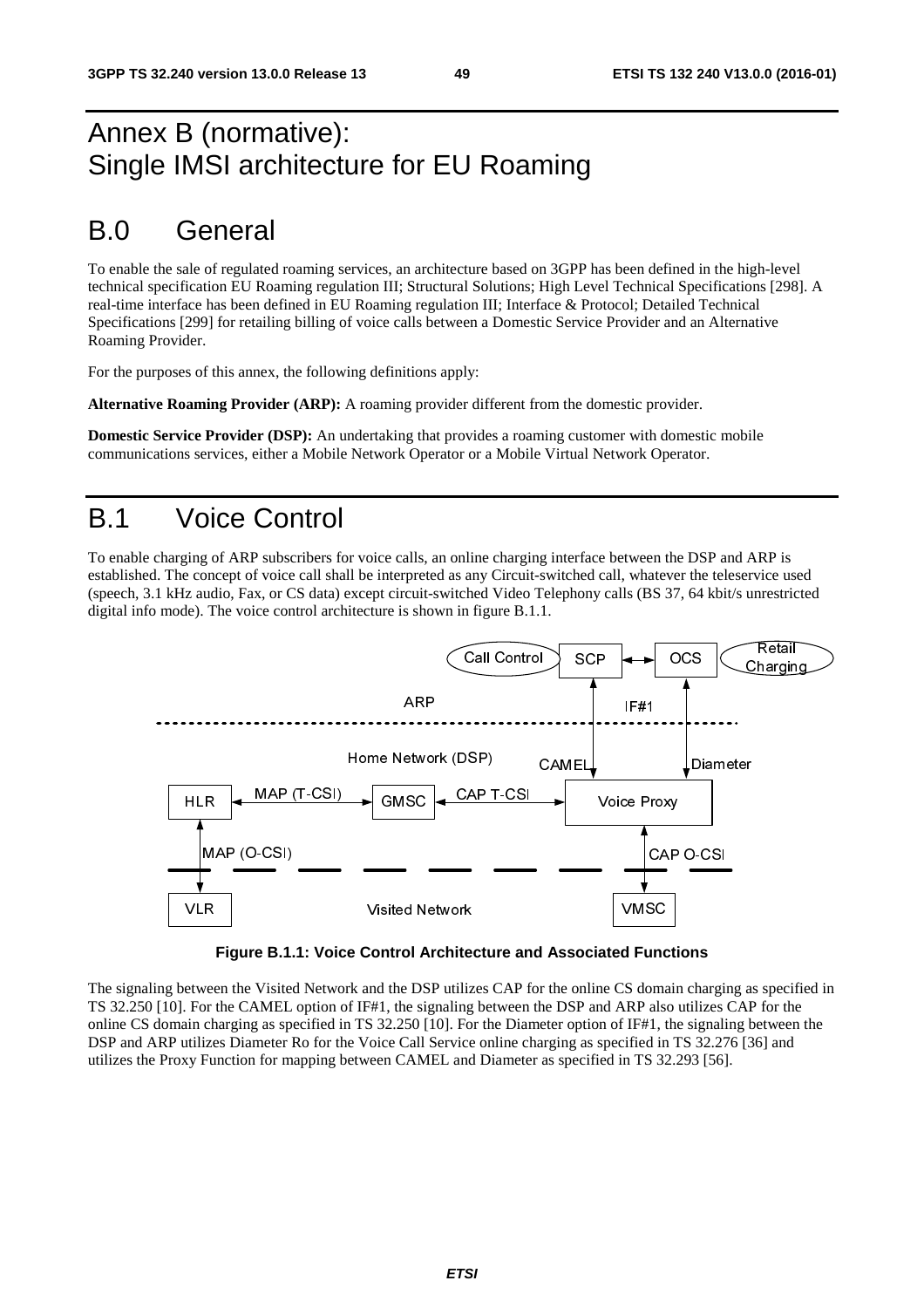## Annex C (normative): Fixed Broadband Access

## C.1 General

This annex specifies the enhancement to 3GPP charging architecture and framework for supporting the convergent scenario, where a single operator owns both the Fixed Broadband Access network and the Evolved Packet Core (EPC), and the PCEF is located in the Fixed Broadband Access network, as described in TS 23.203 [72].

This annex describes only the exceptions and additions in respect the main body requirements, therefore, if not explicitly mentioned the main body is applicable.

This annex is applicable only for traffic from Fixed subscribers and NSWO traffic from 3GPP UEs.

## C.2 References

(Void)

## C.3 Definitions, symbols and abbreviations

(Void)

## C.4 Common charging architecture and framework

C.4.1 Charging mechanisms

(Void)

## C.4.2 High level common architecture

The logical ubiquitous charging architecture and the information flows for offline and online charging of figure 4.2.1, applied to the convergent scenario (i.e. both the Fixed Broadband Access network and Evolved Packet Core (EPC) owned by a single operator) with PCEF located in Fixed Broadband Access is shown in the figure C.4.2.1 below, based on Architecture defined in TS 23.203 [71] annex S clause S.4.1.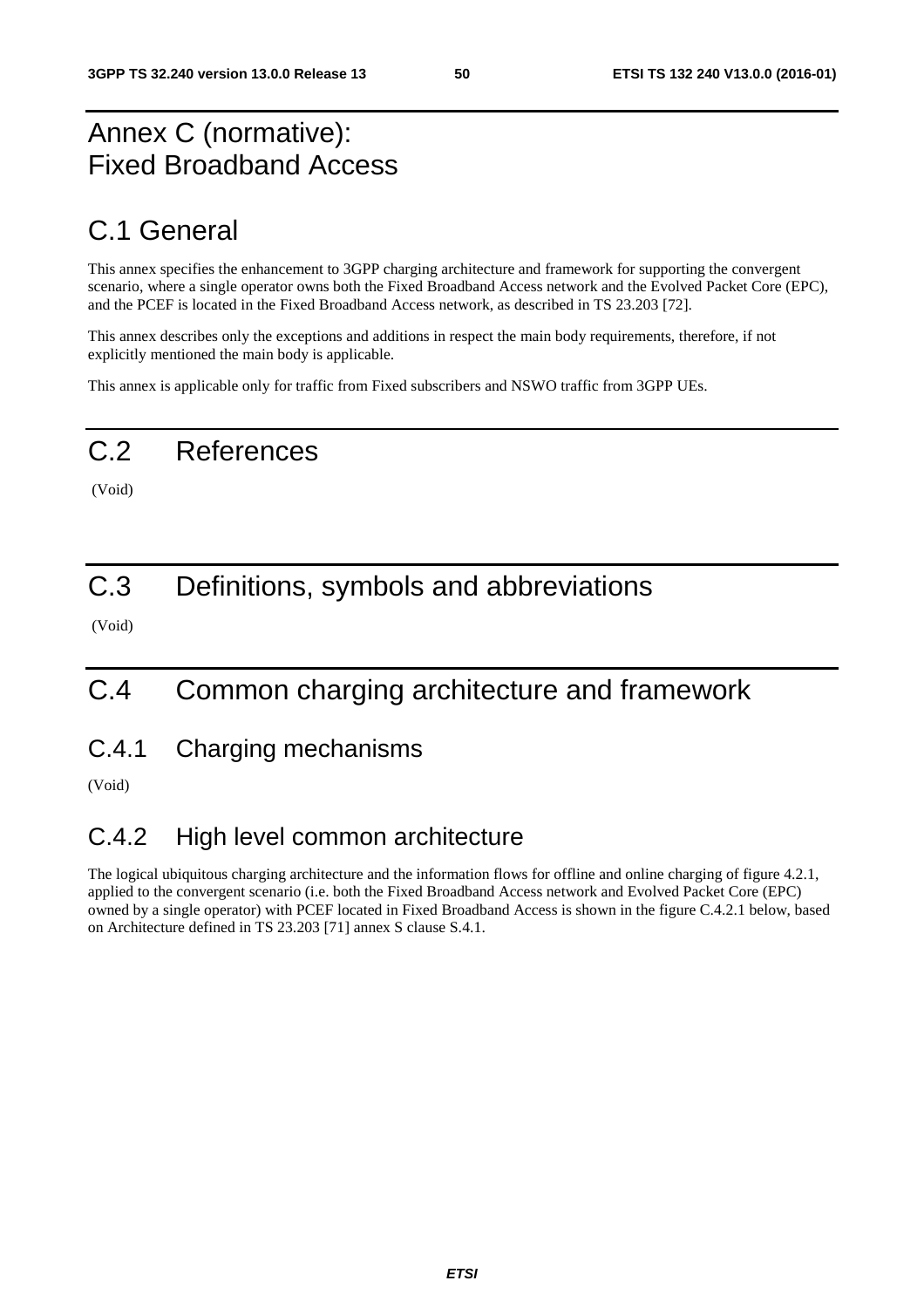



## C.4.3 Charging functions

(Void)

### C.4.4 Reference points

### C.4.4.1 Offline charging reference points

#### C.4.4.1.1 Gz

When applied to PCEF located in IP-Edge, the Gz reference point functionality relies on Rf or Ga Reference Points within the common charging architecture.

#### C.4.4.1.2 Gzn

The TDF when used for application based charging in a convergent scenario performs the same functionality as outlined in this document and in addition the Gzn reference point enables transport of offline charging information for both Nonseamless WLAN offloaded traffic from a 3GPP UE and for fixed devices.

### C.4.4.2 Online charging reference points

### C.4.4.2.1 Gy

When applied to PCEF located in IP-Edge, the Gy reference point functionality relies on Ro Reference Point within the common charging architecture.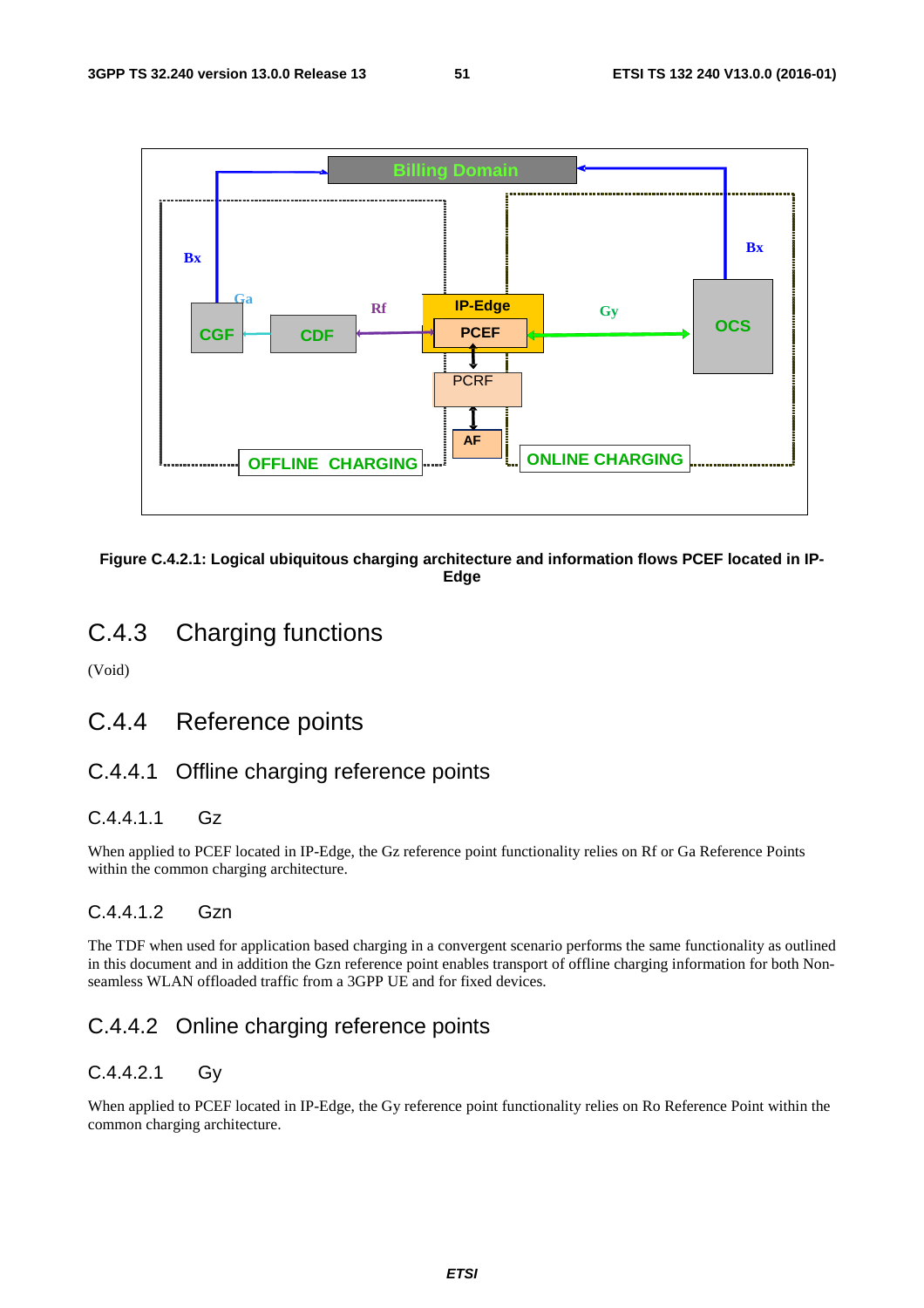#### C.4.4.2.2 Gyn

The TDF when used for application based charging in a convergent scenario performs the same functionality as outlined in this document and in addition the Gyn reference point allows online credit control for TDF based charging for both Non-seamless WLAN offloaded traffic from a 3GPP UE and for fixed devices.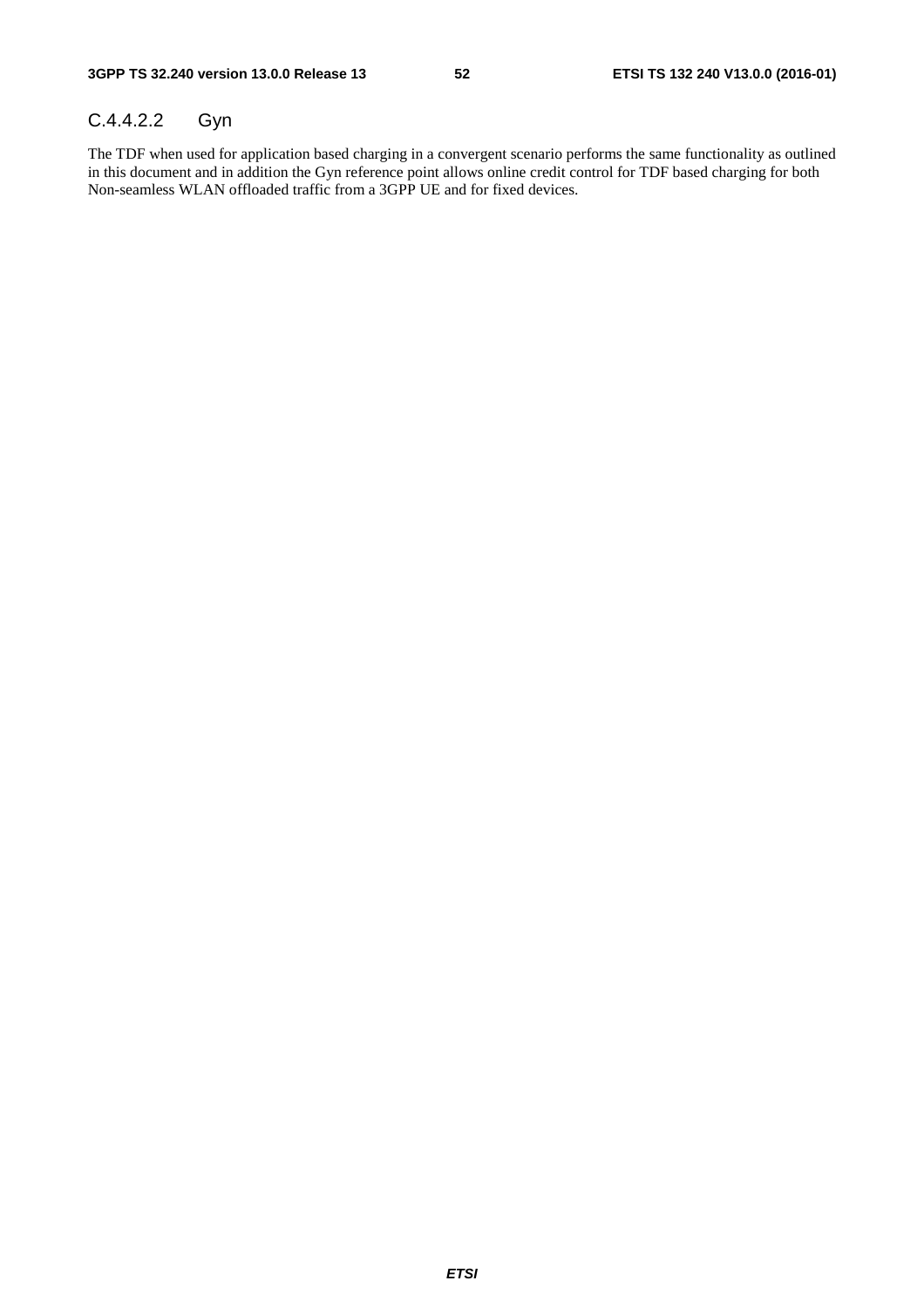## Annex D (normative): Distributed Charging Trigger Function

## D.1 General

This annex specifies the enhancement to 3GPP charging architecture and framework in which, when required for a specific service, the Charging Trigger Function is split between the UE that supports that service and the network element or service element. As described in clause 4.3.1.1, the CTF consists of the Accounting Metrics Collection (AMC) function block and the Accounting Data Forwarding (ADF) function block. For select services, the CTF (AMC) is located in the UE and the CTF (ADF) is located in the network element or service element reachable by an application layer protocol. The applicability of this distributed CTF architecture is described in each specific middle tier charging TS that utilizes this construct.

In the present document the distributed CTF is only available for offline charging.

## D.2 Definitions, symbols and abbreviations

## D.2.1 Definitions

(Void)

## D.2.2 Symbols

For the purposes of this annex, the following symbols apply:

Xch Offline charging reference point between a UE and the service NE for charging purposes

### D.2.3 Abbreviations

For the purposes of this annex, the following abbreviations apply:

CTF (AMC) Charging Trigger Function (Accounting Metrics Collection)<br>CTF (ADF) Charging Trigger Function (Accounting Data Forwarding) Charging Trigger Function (Accounting Data Forwarding)

## D.3 Common charging architecture and framework

### D.3.1 Charging mechanisms

(Void)

## D.3.2 High level common architecture

The logical ubiquitous charging architecture and the reference points for offline charging of figure 4.2.1, extended with the distributed CTF architecture is shown in figure D.3.2.1.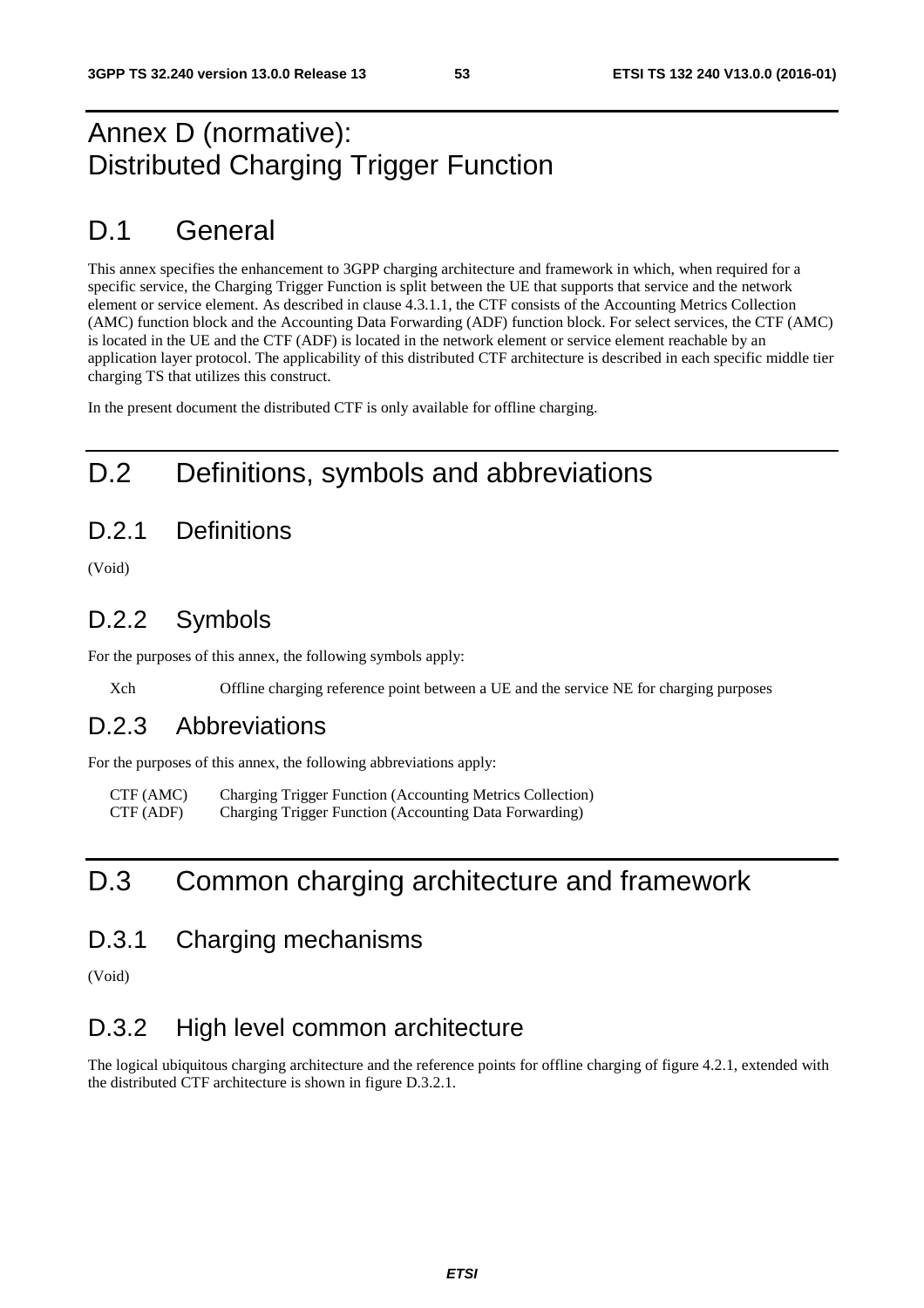

#### **Figure D.3.2.1: Logical ubiquitous charging architecture and reference points with distributed functional blocks of CTF for offline charging**

## D.4.3 Charging functions

#### D.4.3.1 Offline charging functions

#### D.4.3.1.1 Charging Trigger Function

For a service utilizing the distributed CTF, the CTF is divided into two functional blocks as described in clause 4.3.1.1. The Accounting Metrics Collection (AMC) function block is in the UE that supports the specific service. The AMC sends usage information collected to the Accounting Data Forwarding (ADF) function block of the CTF in the service NE over the service-specific reference point, denoted as X. The subset of X specific to usage information collection for charging purposes is denoted as Xch in figure D.3.2.1.

### D.4.3.2 Online charging functions

In this present specification, the distributed CTF is only available for offline charging.

### D.4.4 Reference points

### D.4.4.1 Offline charging reference points

### D.4.4.1.1 Xch

The subset of service-specific reference point X that is specific to usage information collection for charging purposes.

#### D.4.4.2 Online charging reference points

In this present specification, the distributed CTF is only available for offline charging.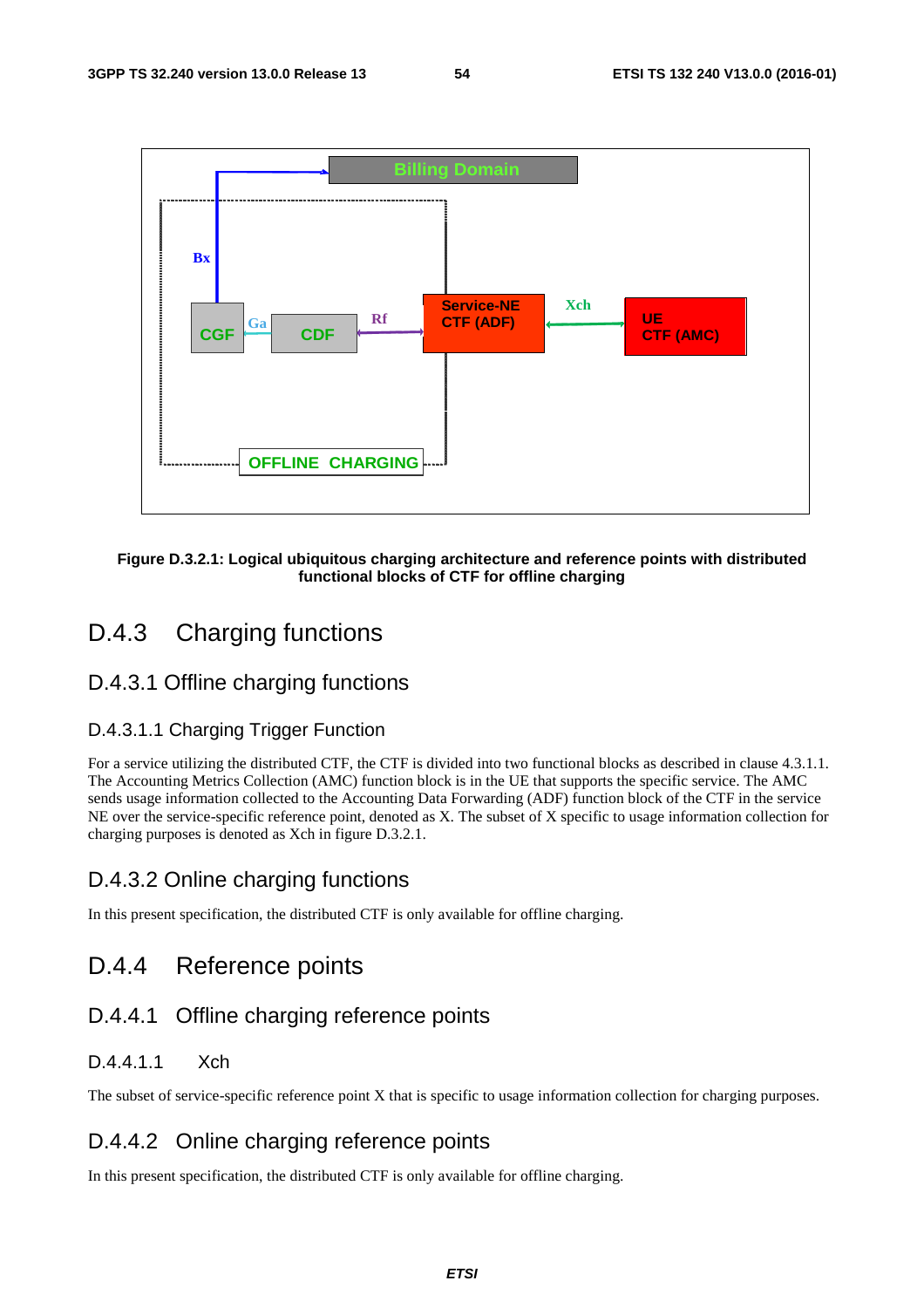## Annex E (informative): Change history

|                     |                  |                  |              |                    | <b>Change history</b>                                                                                                                              |        |         |                    |                            |
|---------------------|------------------|------------------|--------------|--------------------|----------------------------------------------------------------------------------------------------------------------------------------------------|--------|---------|--------------------|----------------------------|
| <b>Date</b>         | TSG # TSG        | Doc.             | <b>CR</b>    |                    | Rev Subject/Comment                                                                                                                                |        | Cat Old | <b>New</b>         | <b>Work Item</b>           |
| Sep<br>2006         | $SP-33$ SP-      | 060540           | 0009         | Щ,                 | Extend the IMS correlation description for the access network to<br>cover the fixed broadband access for multimedia data services<br>(FBI-PCBL-CH) | Ć      | 6.4.0   | 7.0.0              |                            |
| Dec<br>2006         | $SP-34$ SP-      | 060714           | 0011         | ш,                 | Update of Flow Based Charging for PCC - Align with SA2 23.203                                                                                      | F      | 7.0.0   | 7.1.0              |                            |
| Mar<br>2007         | $SP-35$ SP-      | 070044           | 0012         | ш.                 | Add Alternate Charged Party (ACP) description to subscriber billing B<br>cases                                                                     |        | 7.1.0   | 7.2.0              |                            |
| Sep<br>2007         | SP-37            | ISP-<br>070619   | 0013         | Щ,                 | Add online charging description to Alternate Charged Party (ACP)                                                                                   | B      | 7.2.0   | 8.0.0              |                            |
| Dec<br>2007         | SP-38 SP-        |                  | 0014         | ш,                 | Introduce SMS into the charging architecture - Align with 23.040                                                                                   | B      | 8.0.0   | 8.1.0              |                            |
| Mar                 | $SP-39$ SP-      | 070747           | 0015         | ш,                 | and 23.204<br>Add NE Interconnect Border Control Function (IBCF) to the IMS                                                                        | в      | 8.1.0   | 8.2.0              | <b>IMSTSS</b>              |
| 2008<br>Jun         | $SP-40$ SP-      | 080059           | 0016         | 1                  | Charging architecture<br>Implication on overall Charging description for Common IMS                                                                | B      | 8.2.0   | 8.3.0              | CH <sub>8</sub>            |
| 2008<br>Jun         | $SP-40$ SP-      | 080330           | 0017         |                    | Implications on overall charging architecture description for EPC                                                                                  | в      | 8.2.0   | 8.3.0              | EPC-CH                     |
| 2008<br>Sep         | SP-41            | 080274<br>$SP-$  | 0018         |                    | Charging<br>R8 CR 32.240 Add missing reference points description                                                                                  | F      | 8.3.0   | 8.4.0              | CH <sub>8</sub>            |
| 2008<br>Sep<br>2008 | SP-41 SP-        | 080466<br>080462 | 0019         |                    | <b>Clarifications for EPC offline Charging</b>                                                                                                     | B      | 8.3.0   | 8.4.0              | <b>EPC-CH</b>              |
| Sep<br>2008         | $SP-41$ SP-      | 080462           | 0020         |                    | Alignment on Bx interface                                                                                                                          | D      | 8.3.0   | 8.4.0              | <b>EPC-CH</b>              |
| Dec<br>2008         | $SP-42$ SP-      | 080706           | 0021         |                    | Clarification on IMS-GWF involvement in the online charging                                                                                        | D      | 8.4.0   | 8.5.0              | CH <sub>8</sub>            |
| Dec<br>2009         |                  |                  |              |                    | Update to Rel-9 version (MCC)                                                                                                                      |        | 8.5.0   | 9.0.0              | --                         |
| Jun<br>2010         | $SP-48$ SP-      | 100265           | 0024         |                    | Alignement for 'Inter Operator Identification' description setting for<br>IMS Centralised service with TS 24.292                                   | A      | 9.0.0   | 9.1.0              | CH8                        |
| Jun<br>2010         | <b>SP-48 SP-</b> | 100266           | 0022         |                    | Inter Operator Identification setting description for Emergency IMS<br>session charging                                                            | F      | 9.0.0   | 9.1.0              | CH9                        |
| Dec<br>2010         | $SP-50$ SP-      | 100761           | 0026         | 2                  | Clarification on Rc reference point - Align with TS 32.296                                                                                         | F      | 9.1.0   |                    | 10.0.0 CH-Rc               |
| Mar<br>2011         | $SP-51$ SP-      |                  | 0029A        |                    |                                                                                                                                                    |        | 10.0.0  | 10.1.0 CH9         |                            |
| Mar                 | SP-51 SP-        | 110108           |              |                    | Removing inconsistency among abbreviations                                                                                                         | Α<br>F |         | 10.1.0 CH10        |                            |
| 2011<br>Mar         | SP-51            | 110109<br>ISP-   | 0027         |                    | Correction on usage of Inter Operator Identifier (IOI) type 2                                                                                      |        | 10.0.0  |                    | 11.0.0 IOI_IMS_CH          |
| 2011<br>Sep         | SP-53 SP-        | 110106           | 0029         |                    | Add Interconnection Charging for transit scenarios                                                                                                 | B      | 10.1.0  | 11.1.0 CH11        |                            |
| 2011<br>Dec         | SP-54 SP-        | 110531           | 0030         | 1                  | Correction to fix misalignment with TS 23.203<br>Correction of Transit IOI description                                                             | D      | 11.0.0  |                    | 11.2.0 IOI_IMS_CH          |
| 2011<br>Dec         | $SP-54$ SP-      | 110712           | 0032         | 2                  | Add Sy reference point                                                                                                                             | F      | 11.1.0  | 11.2.0 CH11        |                            |
| 2011<br>Mar         | $SP-55$ SP-      | 110849           | 0031<br>0033 | 2 <br>$\mathbf{1}$ | Add charging principles for RAVEL                                                                                                                  | В<br>B | 11.1.0  |                    | 11.2.0 11.3.0 RAVEL-CH     |
| 2012<br>Jun-        | SP-56 SP-        | 120059           | 0034         |                    | Correction on Charging architecture with ePDG introduction -                                                                                       | F      |         | 11.3.0 11.4.0 CH11 |                            |
| 2012                |                  | 120362           |              |                    | Alignment with 23.402                                                                                                                              |        |         |                    |                            |
| Jun<br>2012         | SP-56 SP-        | 120362           | 0035         | 1                  | Correction of the CDR generation on Ga                                                                                                             | F      |         | 11.3.0 11.4.0 CH11 |                            |
| Jun<br>2012         | SP-56 SP-        | 120365           | 0036         | 1                  | Introduction of MME in Charging architecture for MTC                                                                                               | В      |         |                    | 11.3.0 11.4.0 SIMTC-CH     |
| Jun-<br>2012        | SP-56 SP-        | 120374           | 0037         | 1                  | Modification of Inter-Operator-Identifier (IOI) for RAVEL                                                                                          | B      |         |                    | 11.3.0 11.4.0 RAVEL-CH     |
| Sep-<br>2012        | $SP-57$ SP-      | 120566           | 0351         | 1                  | <b>Editorial refinements</b>                                                                                                                       | D      |         | 11.4.0 11.5.0 CH11 |                            |
| Sep-<br>2012        | SP-57 SP-        | 120576           | 0352         | 2                  | Editorial corrections on Roaming Architecture for Voice over IMS<br>with Local Breakout                                                            | D      |         |                    | 11.4.0 11.5.0 RAVEL-CH     |
| Mar-                | $SP-59$ SP-      |                  | 0353         | 3                  | Clarification of Type 1 IOI Usage for IMS Roaming                                                                                                  | F      |         |                    | 11.5.0 11.6.0 , IOI_IMS_CH |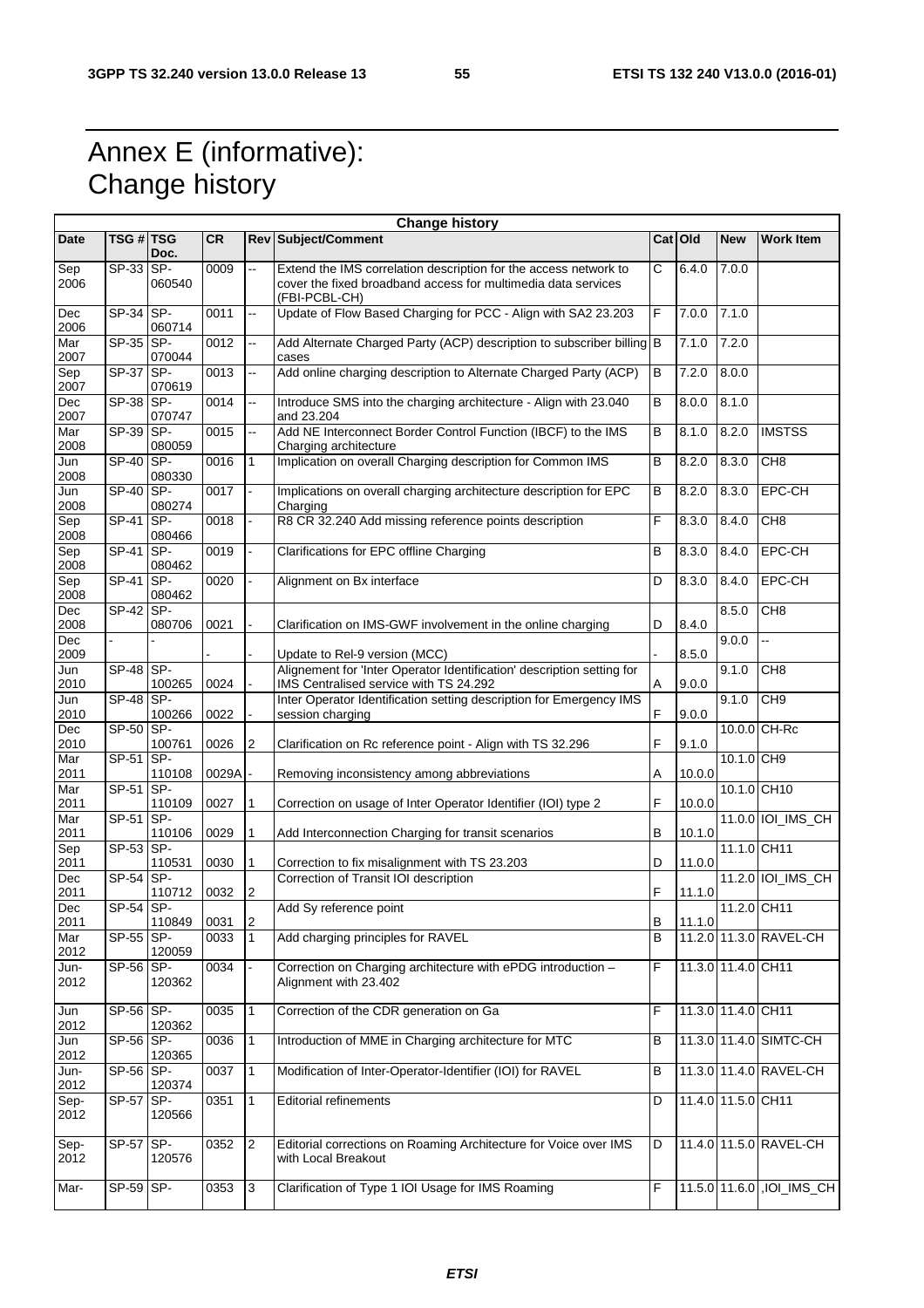| 2013         |           | 130062          |                  |              |                                                                                      |                |                    |                          |
|--------------|-----------|-----------------|------------------|--------------|--------------------------------------------------------------------------------------|----------------|--------------------|--------------------------|
| Mar<br>2013  | $SP-59$   | SP-<br>130055   | 0354             | $\mathbf{1}$ | Introduction of Reference Point to the Billing Domain for SMS-SC<br>Offline Charging | В              |                    | 11.6.0 12.0.0 SMS-SC-CH  |
| JUN-<br>2013 | SP-60 SP- | 130276          | 0357             | 1            | Introduction of TDF Gyn and Gzn interfaces in charging<br>architecture for ABC       | в              | 12.0.0 12.1.0 ABC  |                          |
| Sep-         |           | SP-             | 0367             | 1            | Modification of Gzn to support Ga                                                    | Ć              | 12.1.0 12.2.0 ABC  |                          |
| 2013         | SP-61     | 130436          | 0368             | $\mathbf{1}$ | Introduction of PCEF located in Fixed Broadband access for<br>Convergent scenario    | B              |                    |                          |
|              | SP-62 SP- | 130621          | 0369             | 1            | Introduction of SimgleIMSI architecture for EU roaming                               | B              |                    | 12.2.0 12.3.0 CHARP      |
| Dec-<br>2013 |           | SP-<br>130625   | 0370             | $\mathbf{1}$ | Definition of TDF based charging in case of Fixed Broadband<br>Access scenario       | $\overline{B}$ |                    | P4C-F-CH_T               |
|              |           | $SP-$<br>130626 | 371              | 2            | Introduction of Charging architecture description for PCEF located<br>in IP-Edge     | B              |                    | P4C-F-CH_P               |
| June<br>2014 | SP-64 SP- | 140343          | 375              |              | Clarification on transit IOI exchange over ISC interface                             | F              |                    | 12.3.0 12.4.0 IOI_IMS_CH |
|              |           |                 |                  |              | General editorial changes: bullet points, styles, quotes                             |                | 12.4.0 12.4.1      |                          |
| Sep-<br>2014 | $SP-65$   | SP-<br>140564   | 376              | 1            | Corrections for alignment between charging specifications                            | F              | 12.4.1 12.5.0 CH12 |                          |
|              |           | SP-<br>140563   | 377              | 1            | Removal of I-WLAN solution                                                           | F              |                    |                          |
|              |           | $SP-$<br>140804 | 378              |              | Additional corrections for removal of I-WLAN solution                                | F              |                    | <b>CH12</b>              |
| Dec-<br>2014 | SP-66     | $SP-$<br>140805 | $\overline{379}$ | 1            | Corrections on definition for parameter category                                     | F              | 12.5.0 12.6.0      |                          |
|              |           | SP-<br>140808   | 380              |              | Distributed Charging Trigger Function for ProSe Charging                             | В              |                    | ProSe-CH                 |
| Dec<br>2015  | SP-70 SP- | 150703          | 381              |              | Introduction of TWAG in the offline charging architecture                            | B              |                    | 12.6.0 13.0.0 eSaMOG-CH  |
|              |           | $SP-$<br>150816 | 383              |              | Introduction of Announcement service                                                 |                |                    | <b>ANIMO</b>             |